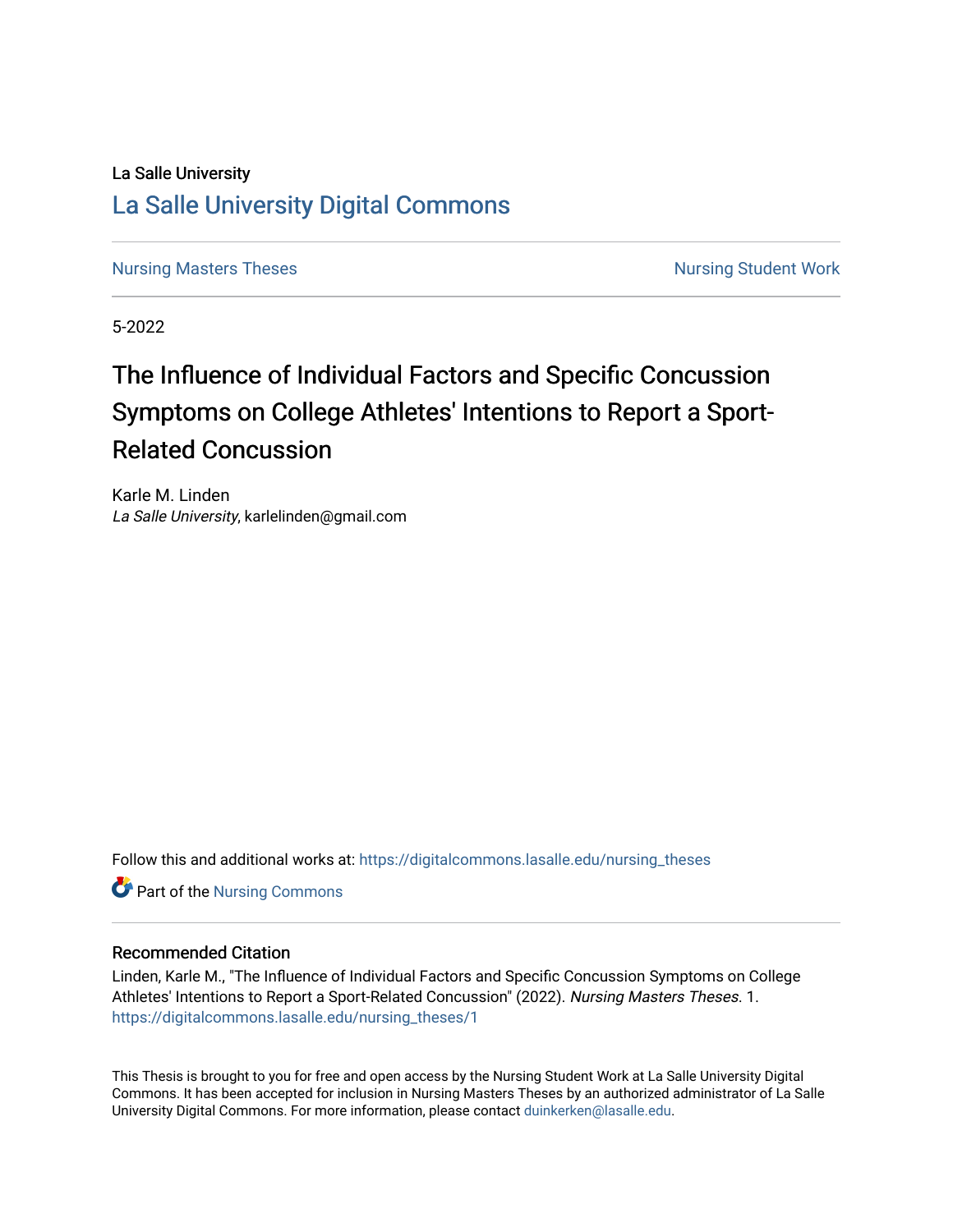La Salle University

School of Nursing and Health Sciences

Graduate Program in Speech-Language Pathology

A Thesis

# THE INFLUENCE OF INDIVIDUAL FACTORS AND SPECIFIC CONCUSSION SYMPTOMS ON COLLEGE ATHLETES' INTENTIONS TO REPORT A SPORT-RELATED **CONCUSSION**

By

Karle Linden

(B.S. LaSalle University)

Submitted in partial fulfillment of the

Requirements for

Master of Science in Speech-Language Pathology

2022

Copyright © Karle Linden 2022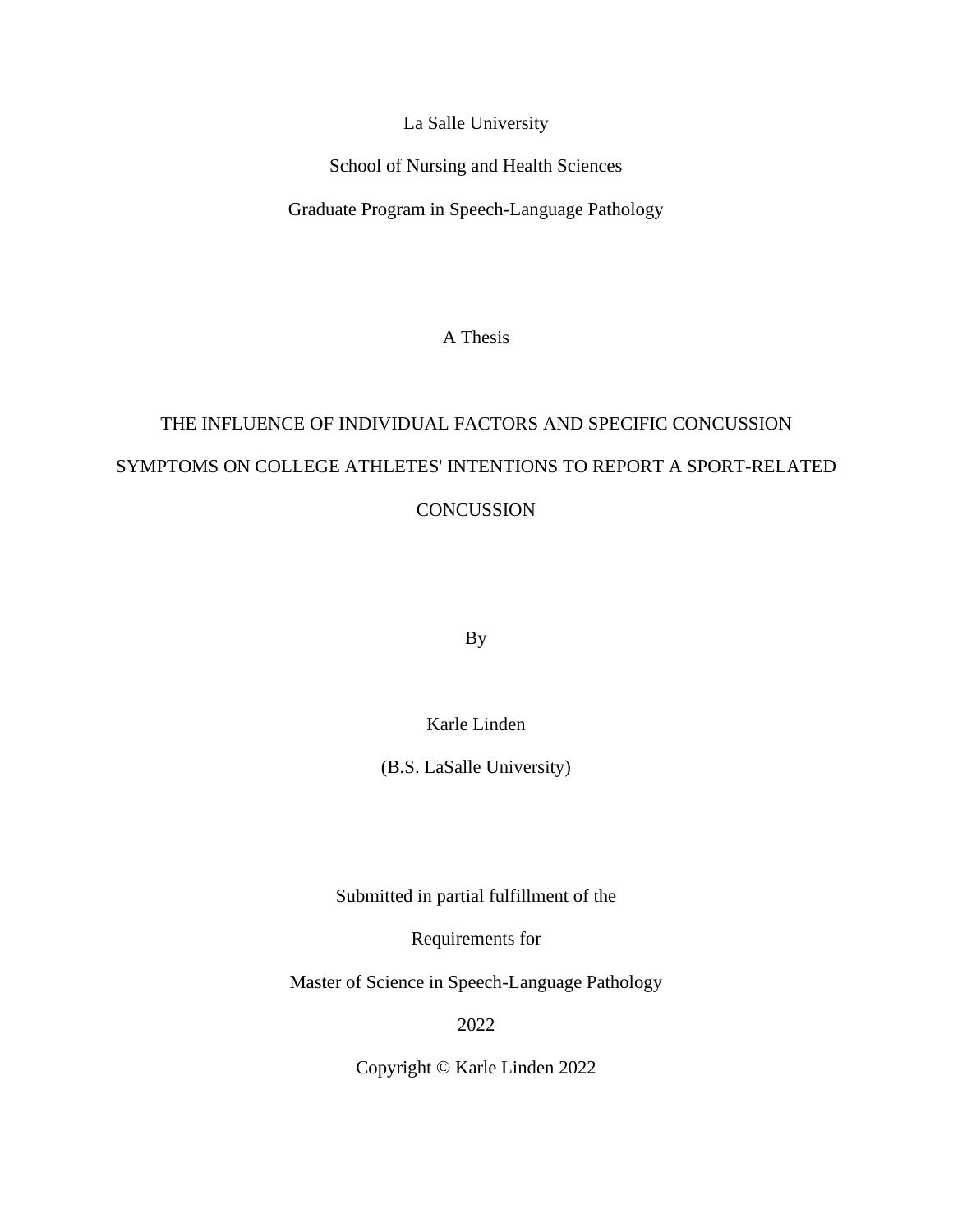# ABSTRACT OF THESIS

# THE INFLUENCE OF INDIVIDUAL FACTORS AND SPECIFIC CONCUSSION SYMPTOMS ON COLLEGE ATHLETES' INTENTIONS TO REPORT A SPORT-RELATED **CONCUSSION**

*Background:* The underreporting of sport-related concussion (SRC) is a barrier to connecting college athletes to medical and rehabilitation services needed for managing deficits associated with SRCs. Although the task of reporting a SRC symptom to a coach or an athletic trainer may appear simple, the factors associated with an athlete's willingness to report an injury are not fully understood. Most of the research on college athlete's reporting behaviors has focused on the impact of individual factors, such as an athlete's sex, sport contact level, previous history of concussion, and knowledge of signs and symptoms of SRCs. However, information about the influence of post-concussion cognitive-communication impairments on concussion reporting is limited, even though many individuals who have had a SRC experience changes in their cognitive-communication functions. Knowledge about athletes' concerns for changes to their cognitive-communication abilities is needed to better understand the reason for their choosing to report or conceal their SRC symptoms.

*Purpose:* The purpose of the study was to (1) replicate previous research examining the influence of individual factors on SRC reporting intentions and (2) expand on the current body of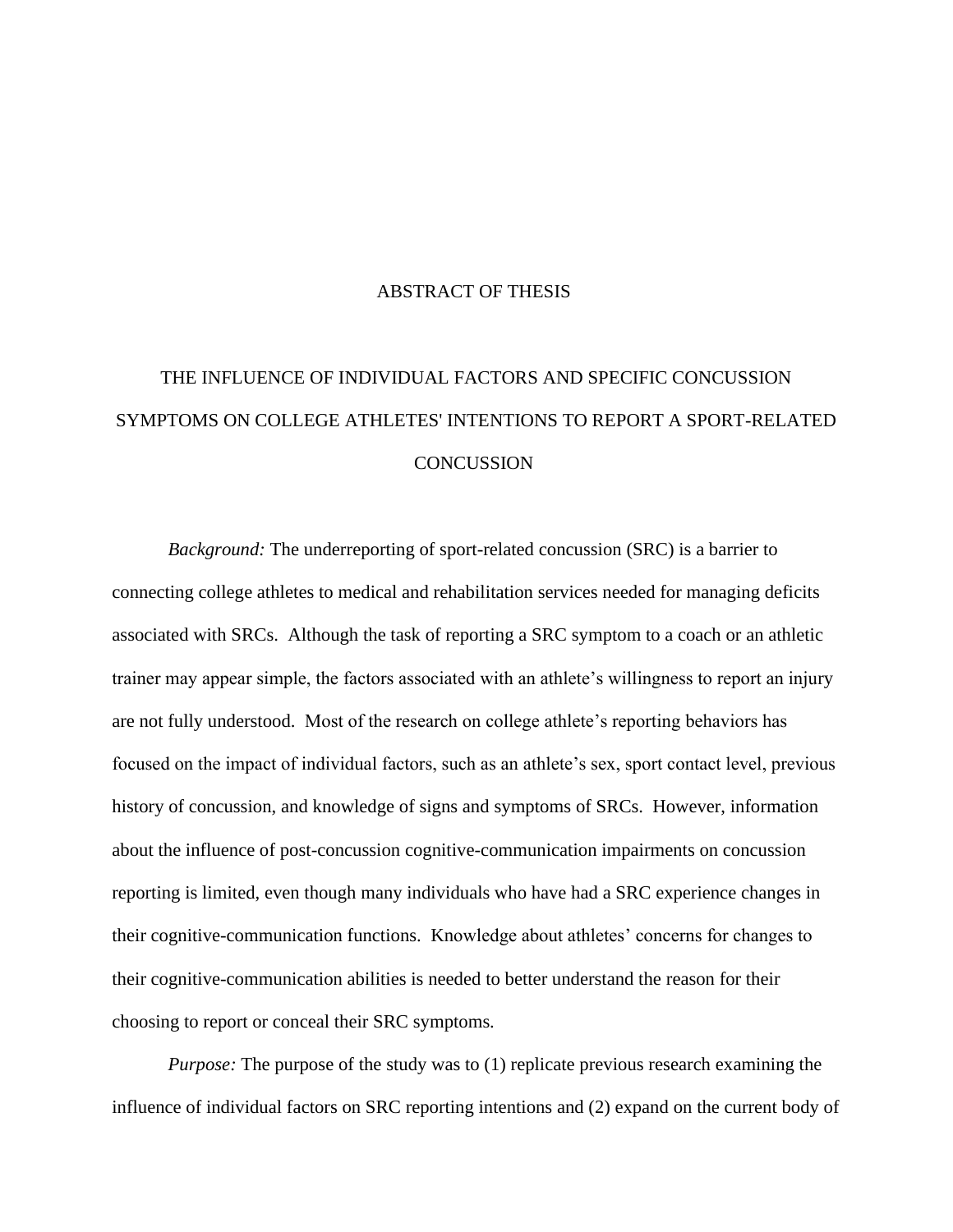research by examining the influence of perceived changes to cognitive-communication functions on college athletes' willingness to report a SRC symptom to a coach or athletic trainer.

*Methods and Procedures:* A 48-item questionnaire was developed and administered to 193 collegiate athletes. The questionnaire collected demographic information as well as information about the athletes' intentions to report a SRC in a variety of situations.

*Results:* The findings indicated that collegiate athletes' SRC reporting intentions did not change as a factor of their sex, year in college, the level of contact associated with their sport, or the number of previously diagnosed concussions they had. Furthermore, the study identified eight SRC symptoms that were most likely to be reported by college athletes and two SRC symptoms that were least likely to be reported.

*Conclusion:* The results from this study demonstrated that collegiate athletes would be more likely to report a future SRC if they were to experience changes to physical symptoms that are commonly taught in SRC education initiatives. The results also indicated that college athletes may be less concerned about cognitive-communication deficits that could impact their ability to function in school or at work. The findings support the need to include more information about the impact of SRC on cognitive-communication functions in concussion education initiatives.

KEYWORDS: Sport-Related Concussion, Concussion Prevention, Concussion Reporting, Concussion Symptom, Cognitive-Communication Impairment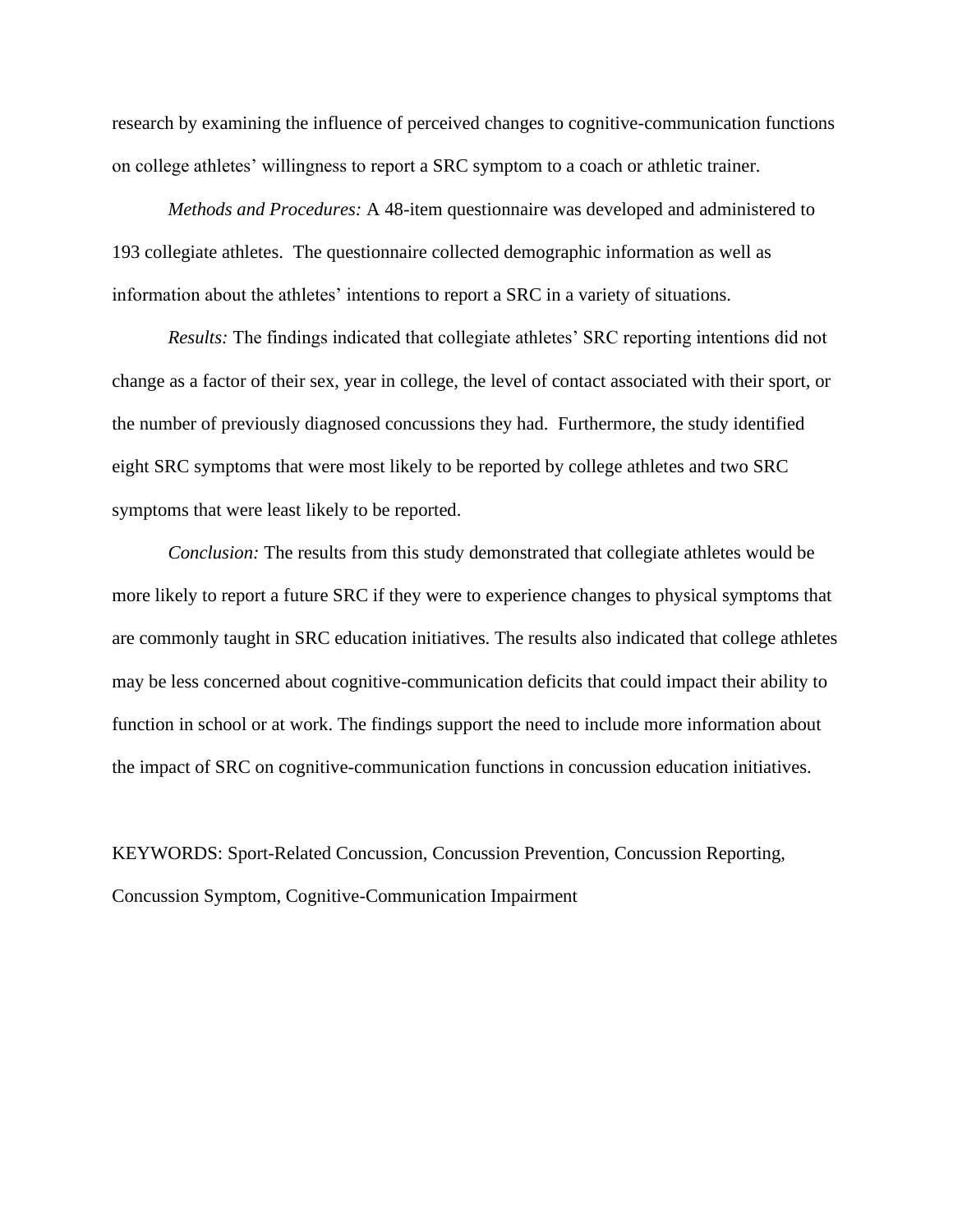# THE INFLUENCE OF INDIVIDUAL FACTORS AND SPECIFIC CONCUSSION SYMPTOMS ON COLLEGE ATHLETES' INTENTIONS TO REPORT A SPORT-RELATED **CONCUSSION**

By

Karle Linden

Ryan S. Husak \_\_\_\_\_\_\_ Director of Thesis

\_\_\_\_\_\_Evelyn R. Klein\_\_\_ Co-Director of Thesis

\_\_Meredith E. Kneavel Co-Director of Thesis

\_Jennifer Kleinow\_\_\_ Graduate Program Director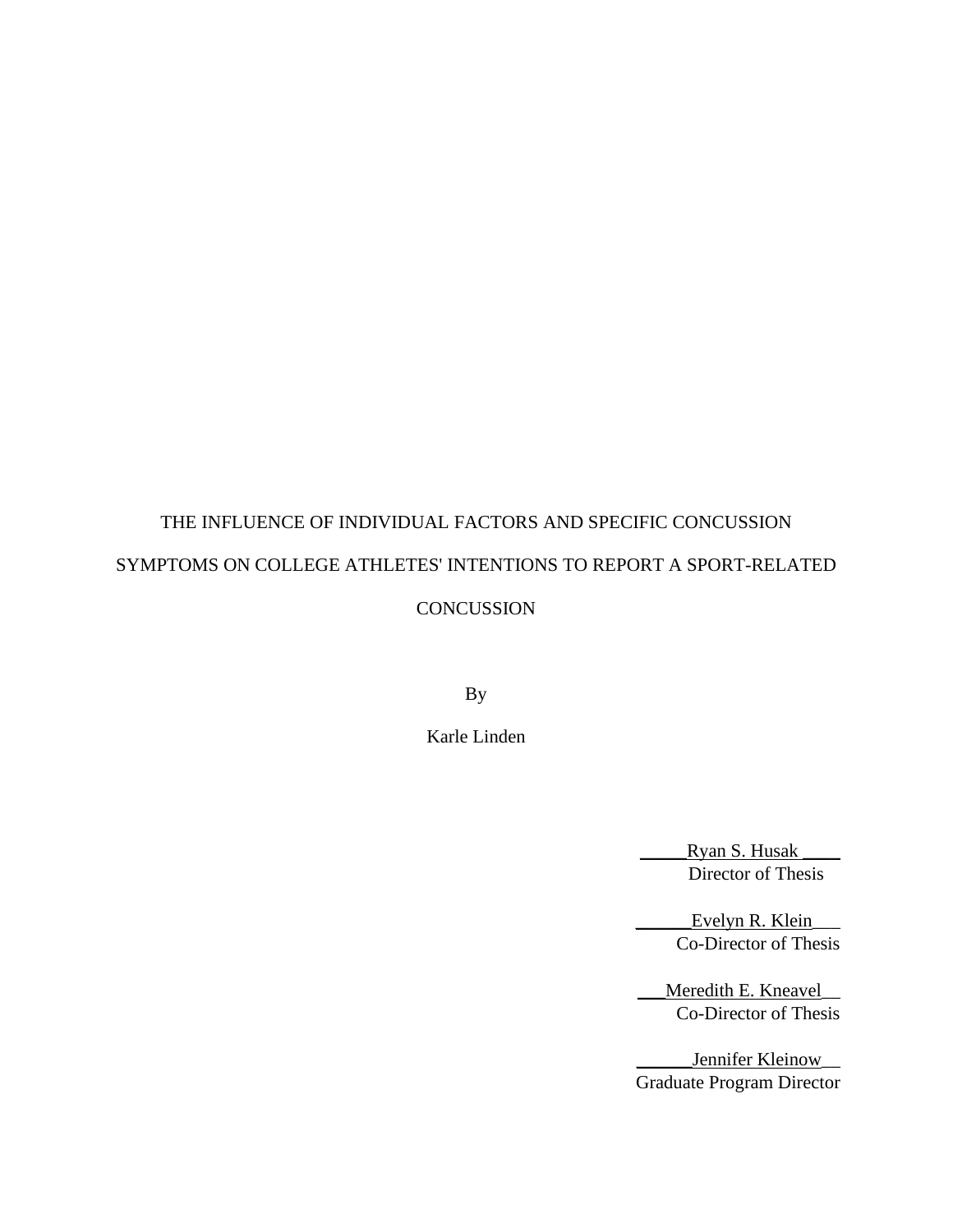This thesis is dedicated to my family for their endless support and encouragement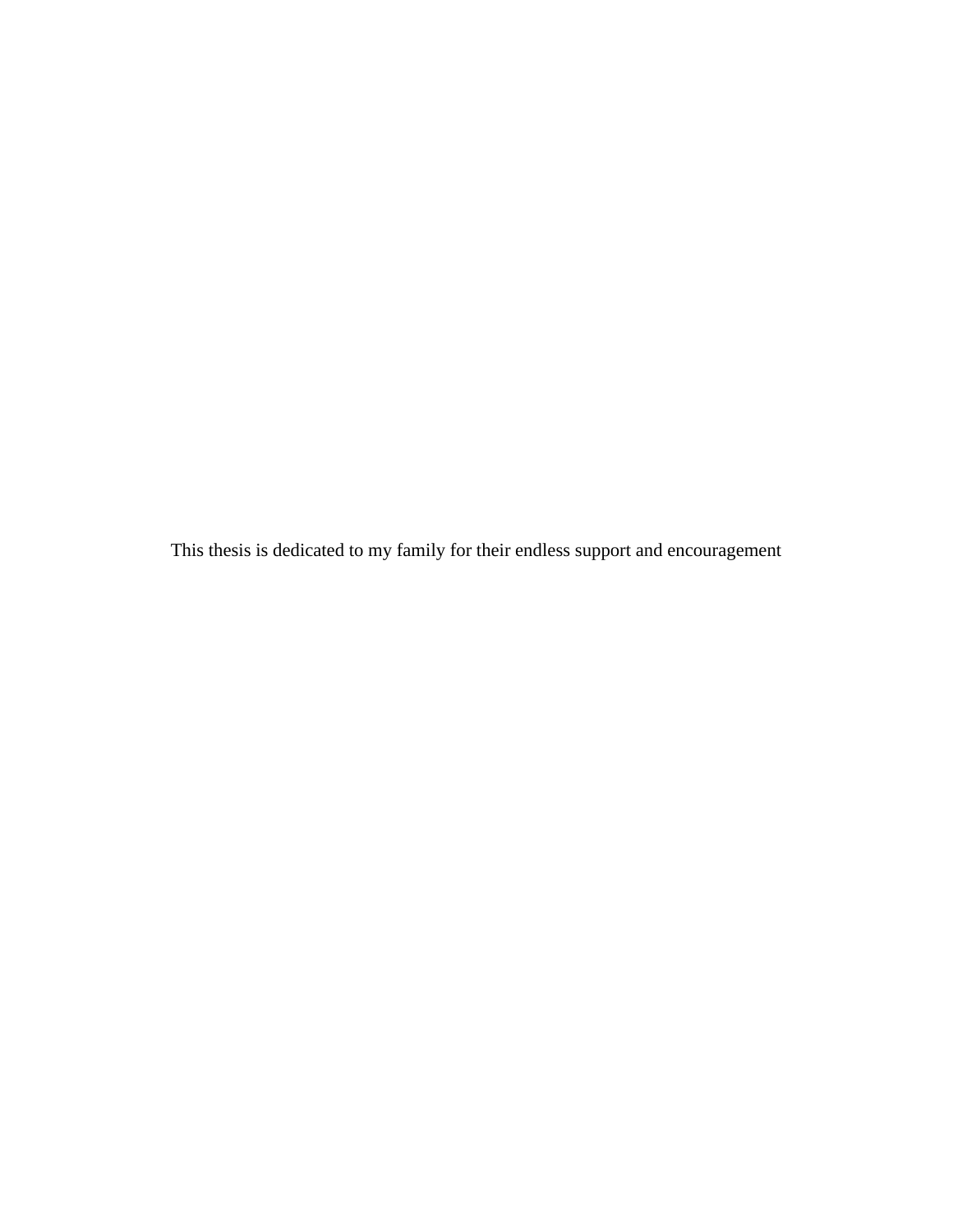### Acknowledgements

I would like to acknowledge and give my warmest thanks to my supervisor Dr. Ryan S. Husak who made this work possible. His guidance, advice, and enthusiasm carried me through all the stages of writing. I could not have imagined a more dedicated advisor. I would also like to thank my committee members Dr. Meredith Kneavel, Dr. Evelyn Klein, and Dr. Jennifer Kleinow for their support and encouragement throughout this project. I have been extremely fortunate to have had the support of the department and acknowledge that without their support, this thesis would not have been possible.

I am extremely grateful for the support of my friends throughout this experience. Kacie and Kubo, your hard work and perseverance is inspiring. I appreciate the thoughtful conversations and insights that you have shared with me throughout this project. To my current roommates, Madison and Michelle, thanks for being my constant cheerleaders and reminding me to take a break here and there. A special thanks to my boyfriend, Michael, for listening to me during the challenging times, sacrificing time spent together, and proofreading the earlier drafts of this thesis.

Lastly, I want to acknowledge that nobody has been more important to me in pursuit of this project than the members of my family. I would like to thank my parents, Greg and Stefany, whose love and guidance are with me in whatever I pursue. I would like to thank my siblings, Alyssa and Jack, who constantly push me to pursue the best version of me. To my grandparents, John and Karol, your desire to be life-long learners is motivating. My family members are my ultimate role models.

vi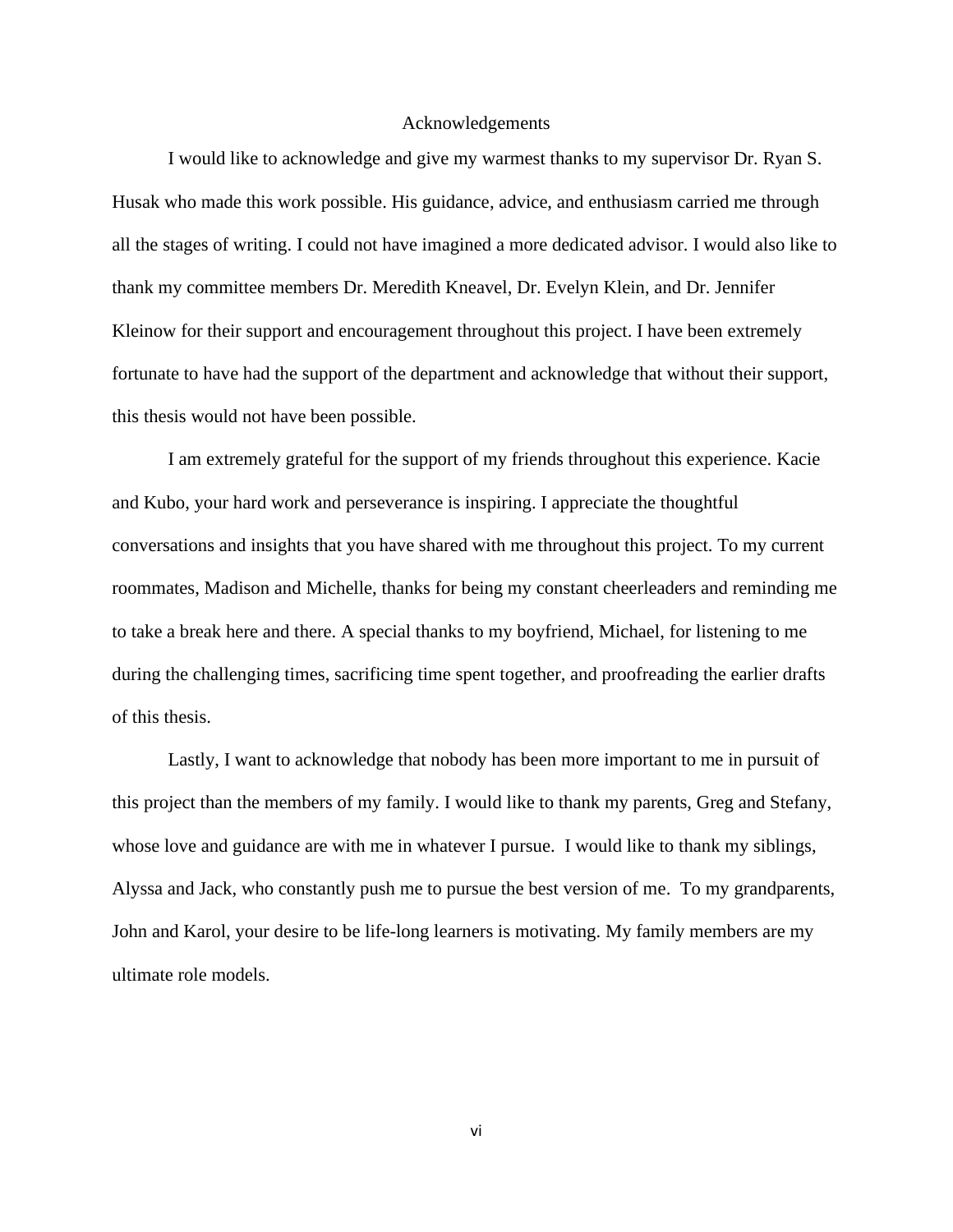| 5. SLP Role in Managing Cognitive-Communication Deficits 9      |
|-----------------------------------------------------------------|
|                                                                 |
|                                                                 |
|                                                                 |
|                                                                 |
|                                                                 |
|                                                                 |
|                                                                 |
| 3. Impact of Year in College on SRC Reporting Intentions 21     |
| 4. Impact of Sport Contact Level on SRC Reporting Intentions 21 |
| 5. Impact of Previous Concussion on SRC Reporting Intentions23  |

# **TABLE OF CONTENTS**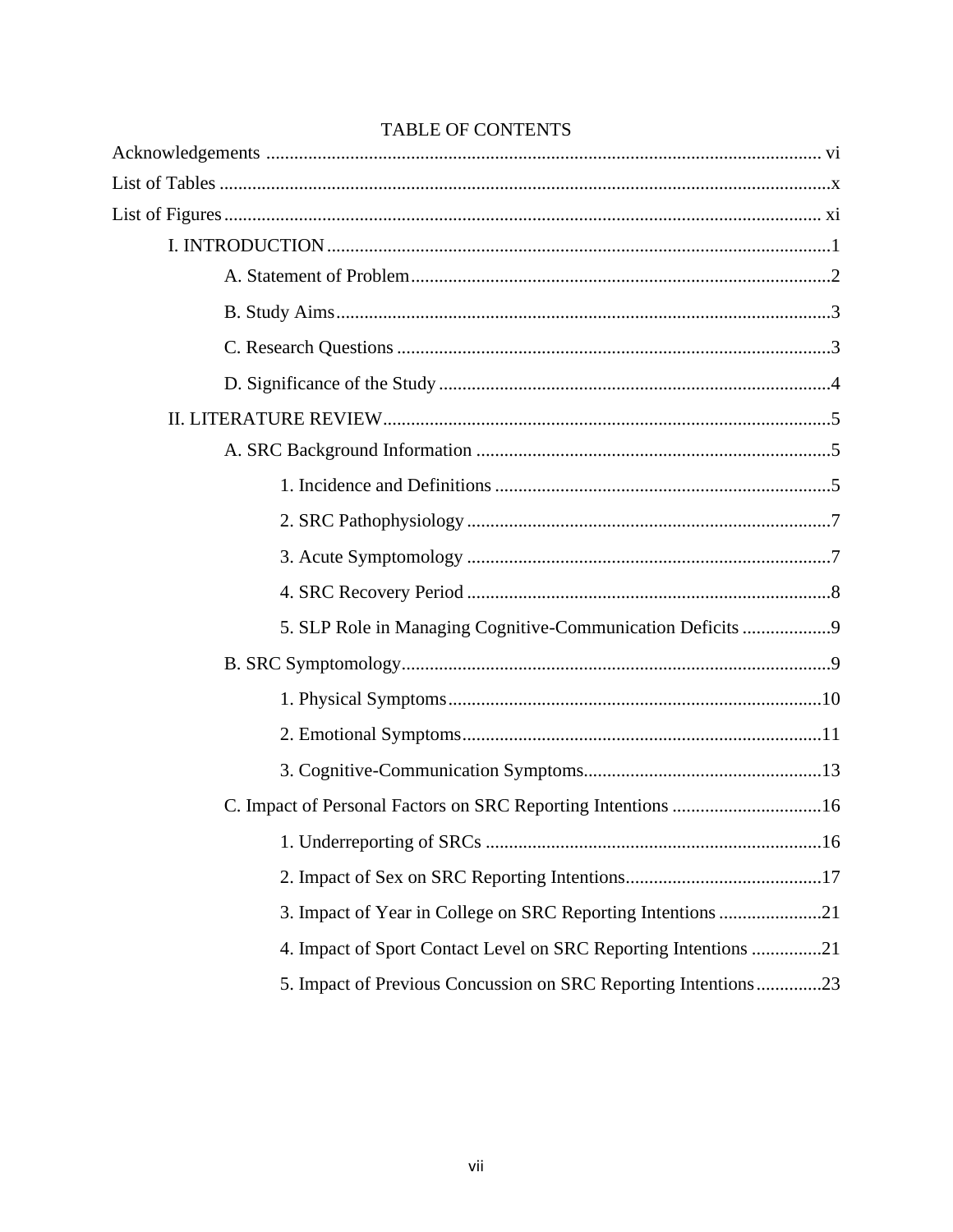| 6. Impact of Athletes' Knowledge on SRC Reporting Intentions 23 |
|-----------------------------------------------------------------|
|                                                                 |
|                                                                 |
|                                                                 |
|                                                                 |
|                                                                 |
|                                                                 |
|                                                                 |
|                                                                 |
|                                                                 |
|                                                                 |
|                                                                 |
|                                                                 |
|                                                                 |
|                                                                 |
|                                                                 |
|                                                                 |
|                                                                 |
|                                                                 |
|                                                                 |
|                                                                 |
|                                                                 |
|                                                                 |
|                                                                 |
|                                                                 |
|                                                                 |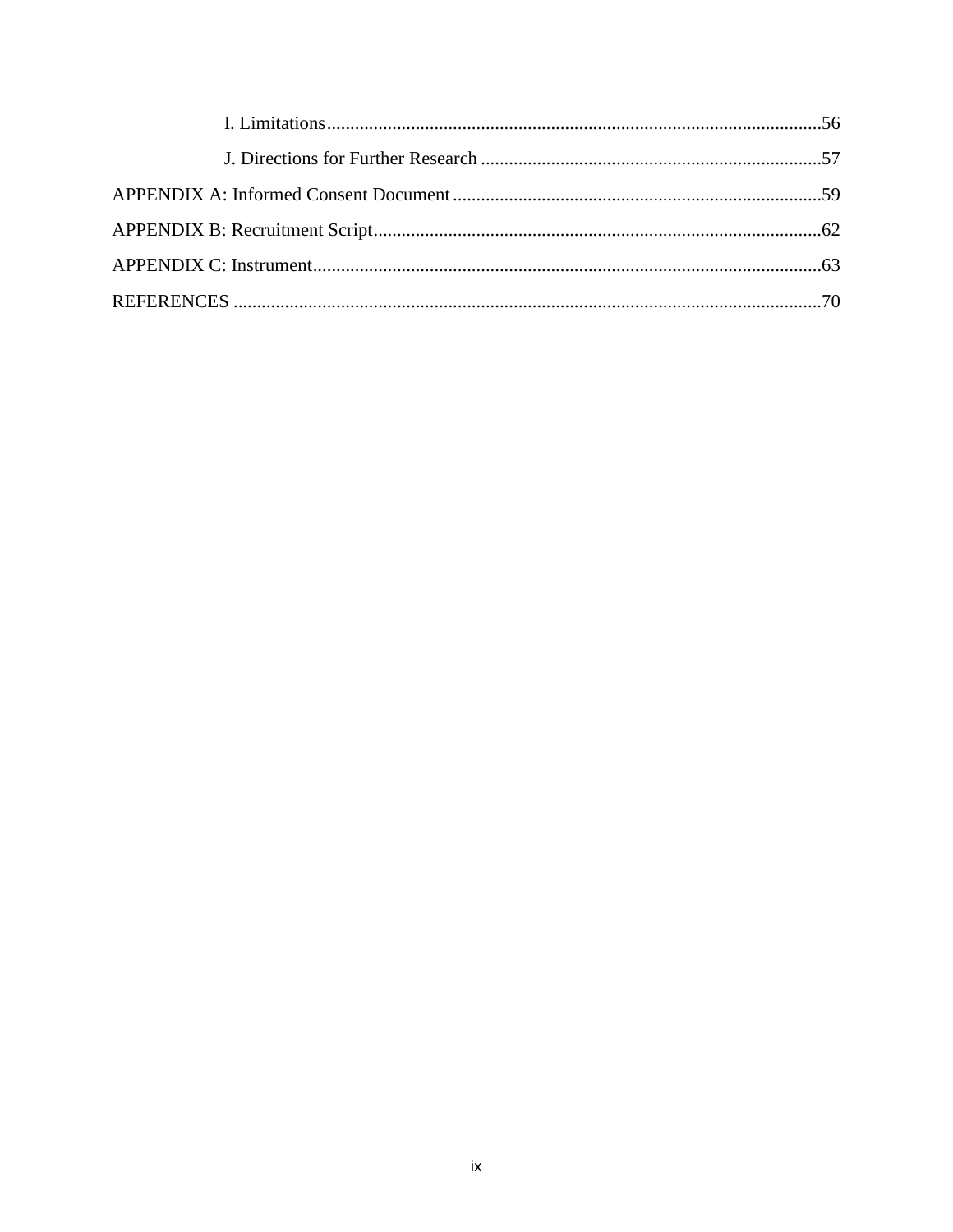# LIST OF TABLES

| Table 4.3 Frequencies of Males and Females Participating in a Second Sport 36 |  |
|-------------------------------------------------------------------------------|--|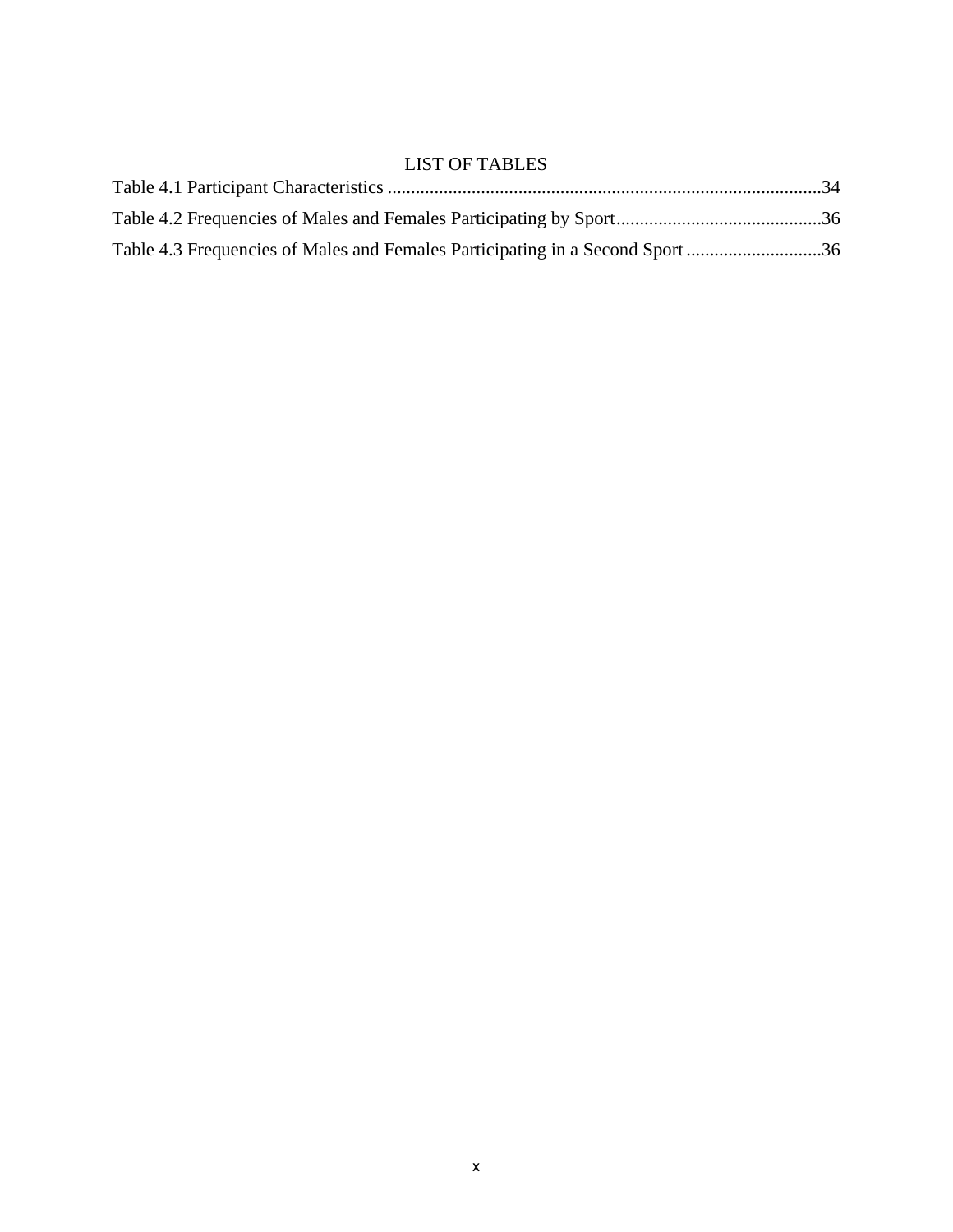# LIST OF FIGURES

| Figure 4.1 Number of Participants' With or Without a Previous Diagnosed SRC              |  |
|------------------------------------------------------------------------------------------|--|
|                                                                                          |  |
| Figure 4.3 Participants' SRC Reporting Intentions Based on Their Year in College39       |  |
| Figure 4.4 Participants' SRC Reporting Intentions Based on Their Sport Contact Level40   |  |
| Figure 4.5 Participants' SRC Reporting Intentions Based on the Number of Diagnosed SRC41 |  |
| Figure 4.6 Participants' SRC Reporting Intentions Based on Novel Symptom Checklist Mean  |  |
|                                                                                          |  |
| Figure 4.7 Eight Symptoms Most Likely to be Reported if Experienced a Future SRC43       |  |
| Figure 4.8 Two Symptoms Least Likely to be Reported if Experienced a Future SRC47        |  |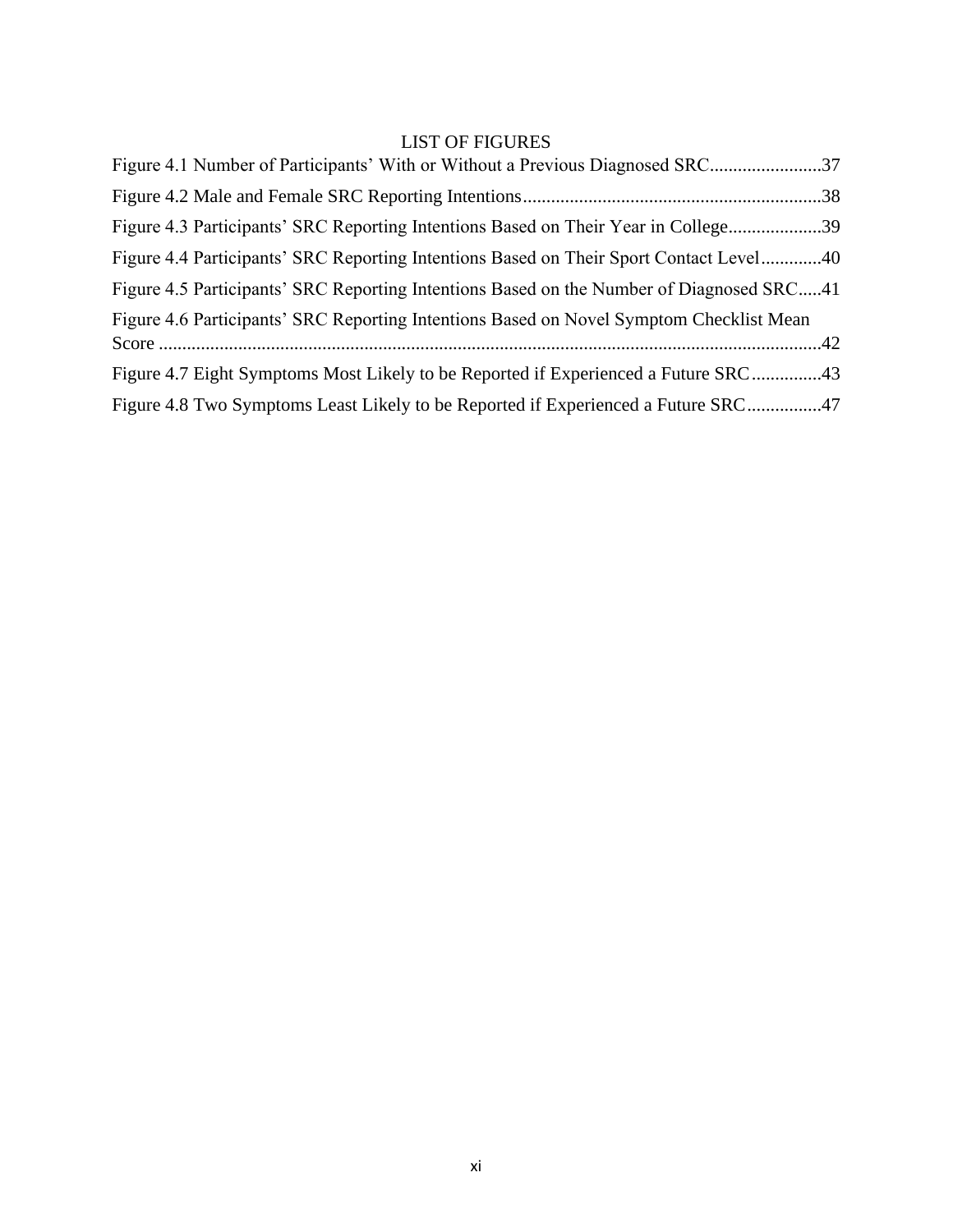#### **Chapter One**

#### Introduction

Over the past two decades, there has been an increase in public interest surrounding sport-related concussions (SRCs) as awareness and knowledge about the deleterious effects of these injuries have grown. SRCs are a subset of mild traumatic brain injuries (mTBI) that occur when a direct or indirect blow to an athlete's body or head results in complex neuropathological changes (McCrory et al., 2017). Following a concussion, athletes often experience short- and long-term effects including physical, emotional, and cognitive symptoms (Roth & Hardin, 2019). Due to the presence of multifactorial symptoms and their potential long-term consequences, the literature emphasizes the importance of a multidisciplinary approach to better identify, treat, and manage athletes with SRCs (Ketcham et al., 2017; Knollman-Porter et al. 2014; Mashima et al., 2021; Salvatore & Fjordbak, 2011). The unique perspectives provided by diverse medical professionals optimize recovery outcomes and abide by current best practice recommendations (Mashima et al., 2021).

Speech-language pathologists (SLPs) are one group of rehabilitation professionals who can provide valuable services in concussion management teams. Research in the field has outlined numerous benefits of incorporating SLPs into the multidisciplinary concussion management team. These benefits include: (a) reducing the impact of the potential sequalae of cognitive-communication deficits, (b) administering sensitive diagnostic tools, (c) assisting athletes in their return to the classroom, and (d) supporting other members of the concussion management team (Anjum et al., 2022; Brown & Knollman-Porter, 2020; Brown et al., 2019; Chessnut, 2021; Ketcham et al., 2017; Knollman-Porter et al., 2014; Lundine et al., 2019; Mashima et al., 2021; Salvatore & Fjordbak, 2011).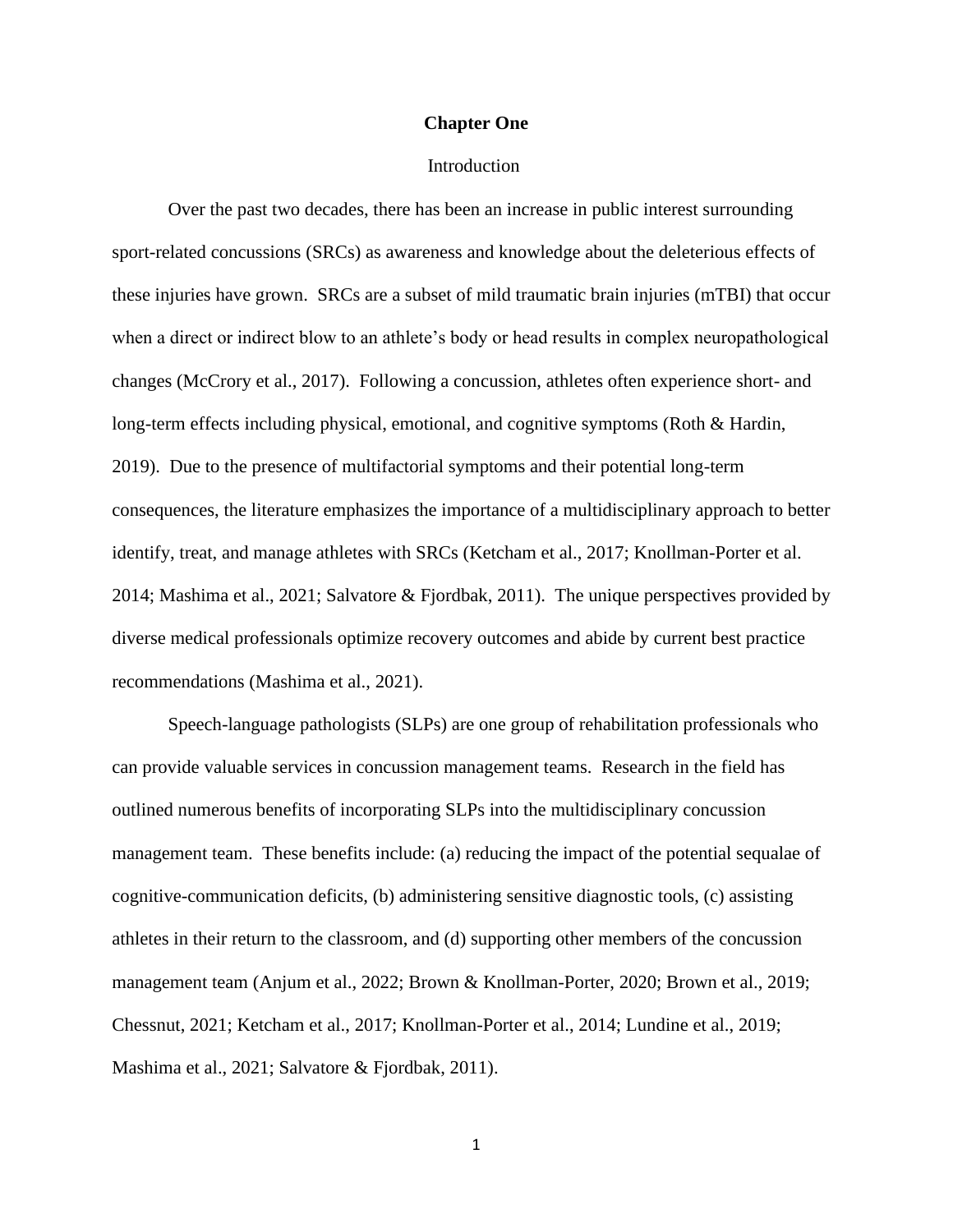## *Statement of the Problem*

Research estimates that between 1.6 to 3.8 million SRCs occur in the United States annually (Langlois et al., 2006). However, these figures underestimate the true occurrence, as nearly 50% of all SRCs go unreported (Harmon et al., 2013; Llewellyn et al., 2014; Milroy et al., 2019; Register-Mihalik, Guskiewicz et al., 2013). The underreporting of SRC is a substantial barrier to effectively managing athletes with SRCs. Low SRC reporting rates reduce athletes' access to necessary medical management including speech-language pathology services. Additionally, athletes who fail to seek necessary medical attention may continue to participate in sports thereby increasing their risk for further head injury, including second impact syndrome (Boden et al., 2007; Cantu, 1998).

Although the task of reporting a potential sport-related concussion may appear simple, the factors associated with an athlete's willingness to report an injury are still not fully understood. Researchers have investigated the influence of psychosocial determinants on college athletes' intentions to report a SRC (Kneavel et al., 2020). Some of the most commonly studied factors associated with SRC reporting are demographic variables, including sex, sport contact level, previous history of concussion, and athletes' knowledge of SRC signs and symptoms (Knollman-Porter et al., 2018; Kroshus et al., 2017; Miyashita et al., 2016; Wallace et al., 2017; Weber Rawlins et al., 2019). Currently, there are no known studies that have examined the potential influence of post-concussion cognitive-communication impairments on concussion reporting, even though many individuals who have a SRC experience changes in their cognitivecommunication functions (Ackley & Brown, 2020, Ketcham et al., 2017; Roth & Hardin, 2019). Knowledge about athletes' concerns for cognitive-communication deficits is needed to fully understand why they choose to report or conceal their SRC symptoms.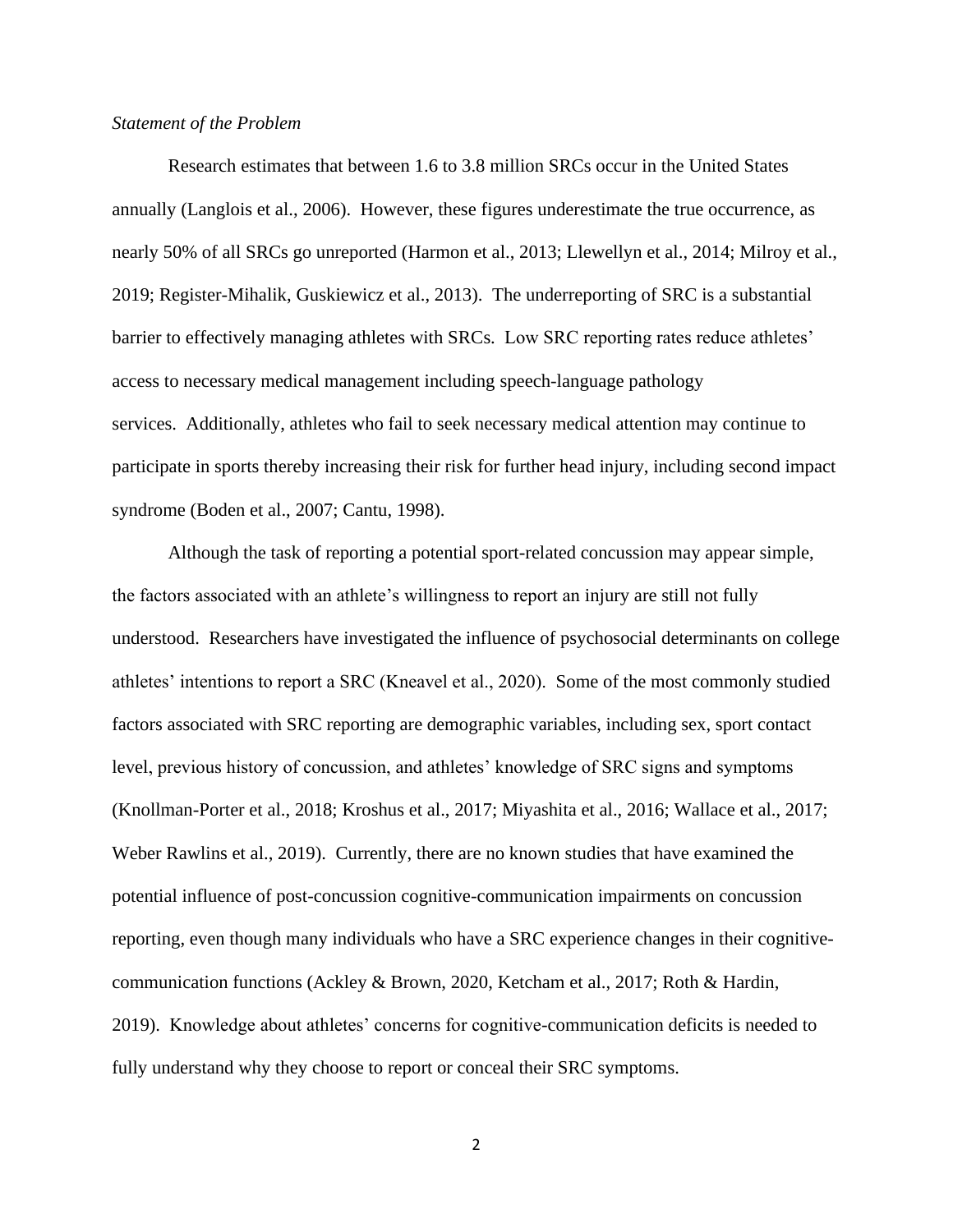## *Study Aims*

The purpose of this study was to replicate previous findings that have investigated demographic variables associated with SRC reporting. Additionally, the study will expand on the current body of research by investigating the influence of perceived changes to cognitivecommunication functions on athletes' willingness to report a SRC. Information about athletes' reporting intentions will help to inform future research and prevention efforts. Knowledge about the impact of cognitive-linguistic symptoms on concussion reporting may assist in expanding speech-language pathologists' role in the prevention and management of SRCs and increase service for concussed athletes.

#### *Research Questions*

The present study sought to answer the following research questions:

Question 1. Are there statistically significant differences in college athletes' intentions to report a SRC by:

- a. *sex* (male vs. female),
- b. *year in college* (freshman, vs. sophomore vs. junior vs. senior),

c. *level of sport contact* (noncontact vs. limited contact vs. contact vs. collision/combat),

- d. *number of diagnosed SRCs* (0 vs. 1 vs. 2 vs. 3 vs.  $\geq$  4), and
- e. *ratings on a novel symptom checklist*?

Question 2. What SRC symptoms are college athletes most likely to report if they were to experience a future concussion?

Question 3. What SRC symptoms are college athletes least likely to report if they were to experience a future concussion?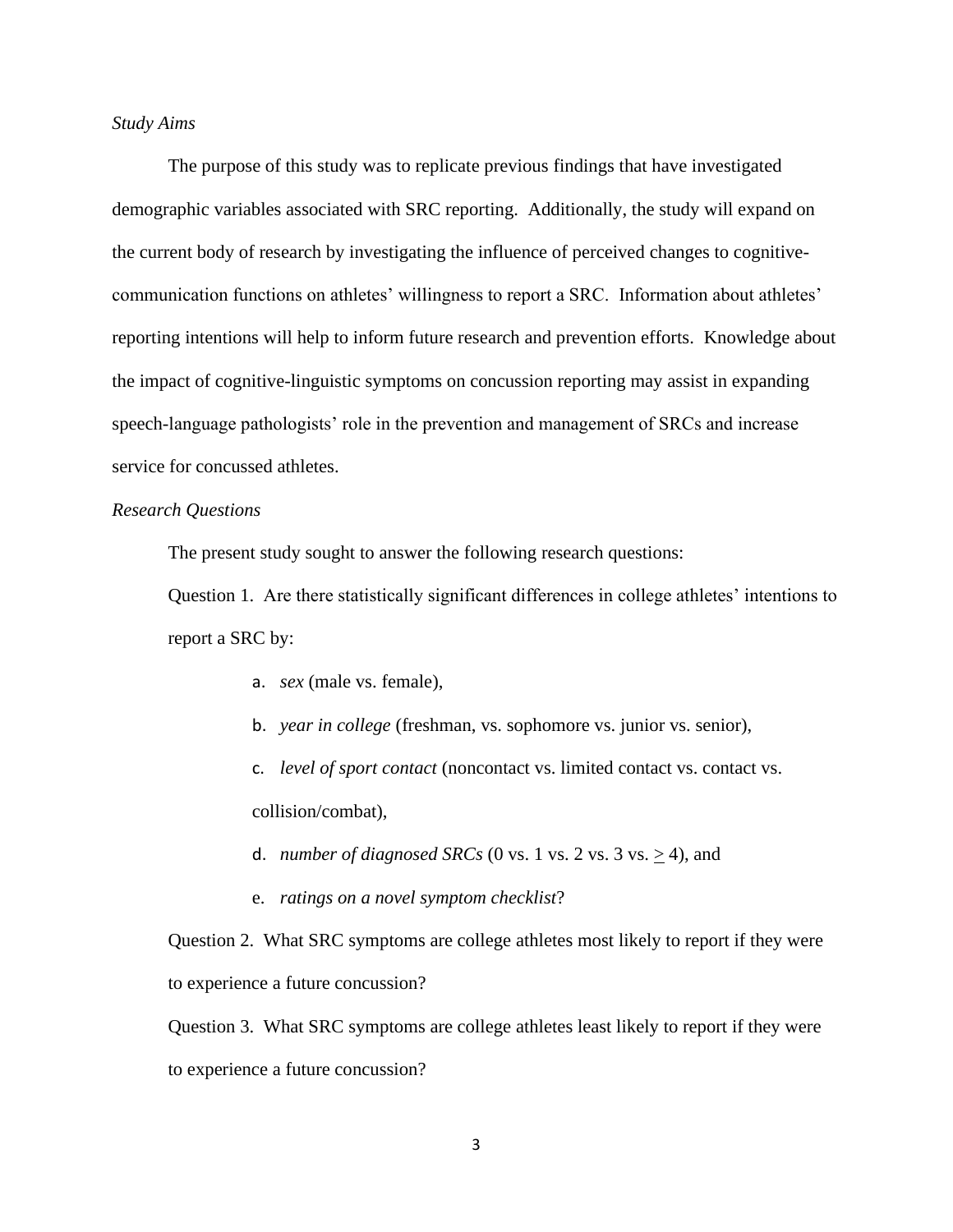# *Significance of the Study*

The findings of this study will increase knowledge related to athletes' willingness to report a potential concussion based on perceived changes to their cognitive-communication abilities. Understanding barriers to concussion reporting and why athletes report or conceal their symptoms is needed for developing efficacious prevention interventions and implementing longterm monitoring procedures post-concussion (Brown & Knollman-Porter, 2019; Kneavel et al., 2019). Well-designed multidisciplinary education and prevention initiatives can lead to increased reporting rates, thereby increasing athletes' access to speech-language pathology services (Knollman-Porter et al., 2018). This study has the potential to strengthen the role of SLPs in concussion management and prevention.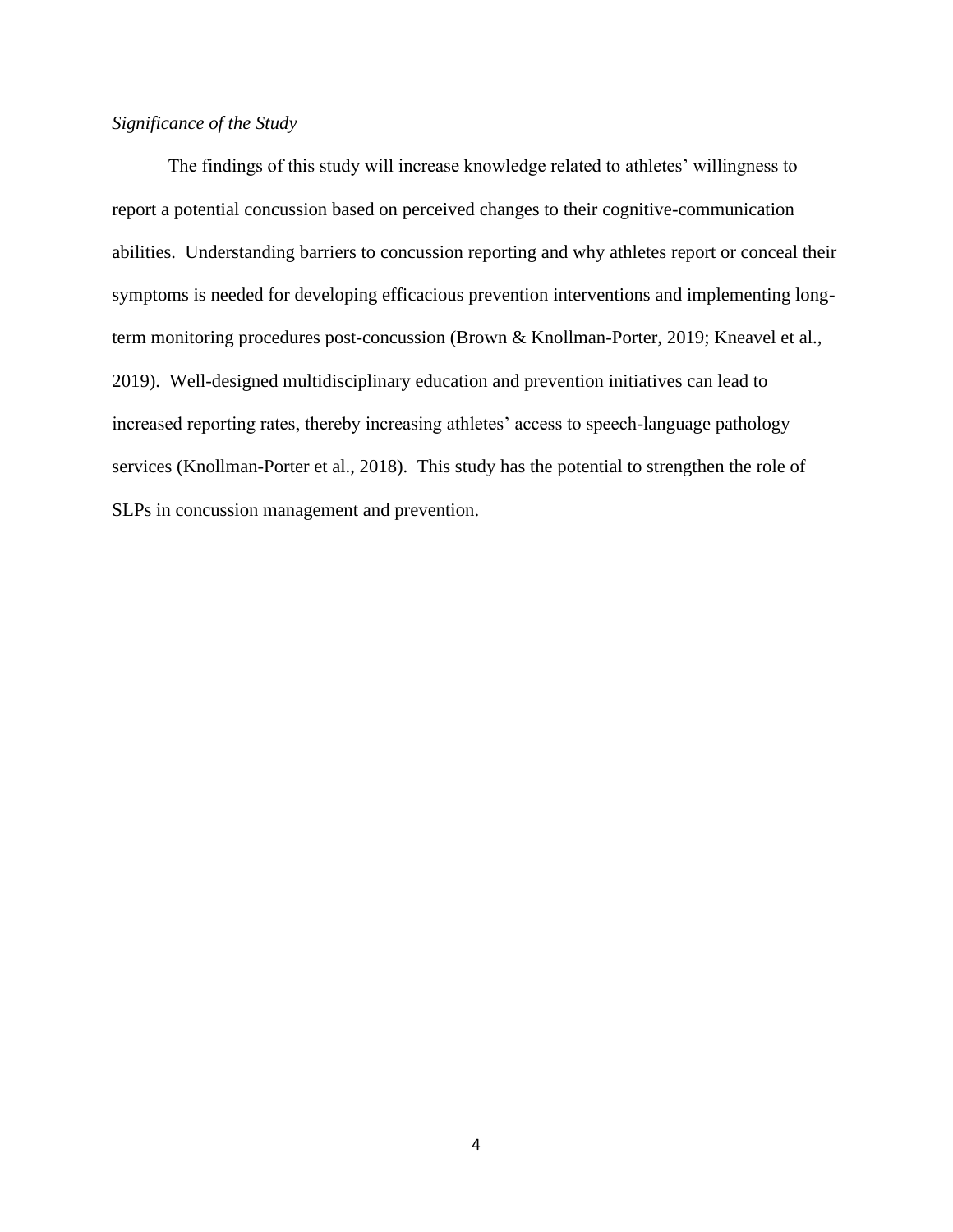#### **Chapter Two**

#### Literature Review

This chapter provides background information on sport-related concussions and presents results from research that studied the influence of specific demographic variables on SRC reporting intentions. The chapter begins by defining traumatic brain injury and sport-related concussion. Next, details on the pathophysiology of SRC are provided to delineate the neurological basis for acute SRC symptomology. SRC recovery periods are then addressed including traditional and protracted recovery time frames. The chapter also describes three classifications of SRC symptoms, namely physical, emotional, and cognitive-communication symptoms. Finally, it concludes with a summary of the findings from the literature on the influence of demographic variables (i.e., athlete's sex , year in college, sport contact level, previous history of concussion, and athletes' knowledge of SRC signs and symptoms) on athletes' intentions to report a SRC.

#### *Incidence and Definitions*

Traumatic brain injuries are "alterations in brain function or other evidence of brain pathology caused by external force" (McCrory et al., 2017). According to a study by Taylor et al. (2017), an estimated 2.8 million people sustain a traumatic brain injury (TBI), with roughly 50,000 resulting in death. Additionally, in the United States between 3.2 and 5.3 million survivors of TBI are living with varying degrees of long-term disability (Selassie et al., 2008; Thurman et al., 1999). TBIs are classified on a continuum ranging from mild to severe to describe the severity of the head injury and the extent of the brain damaged. The Glascow Coma Scale (GCS) is a tool that is often used within a medical setting to determine the initial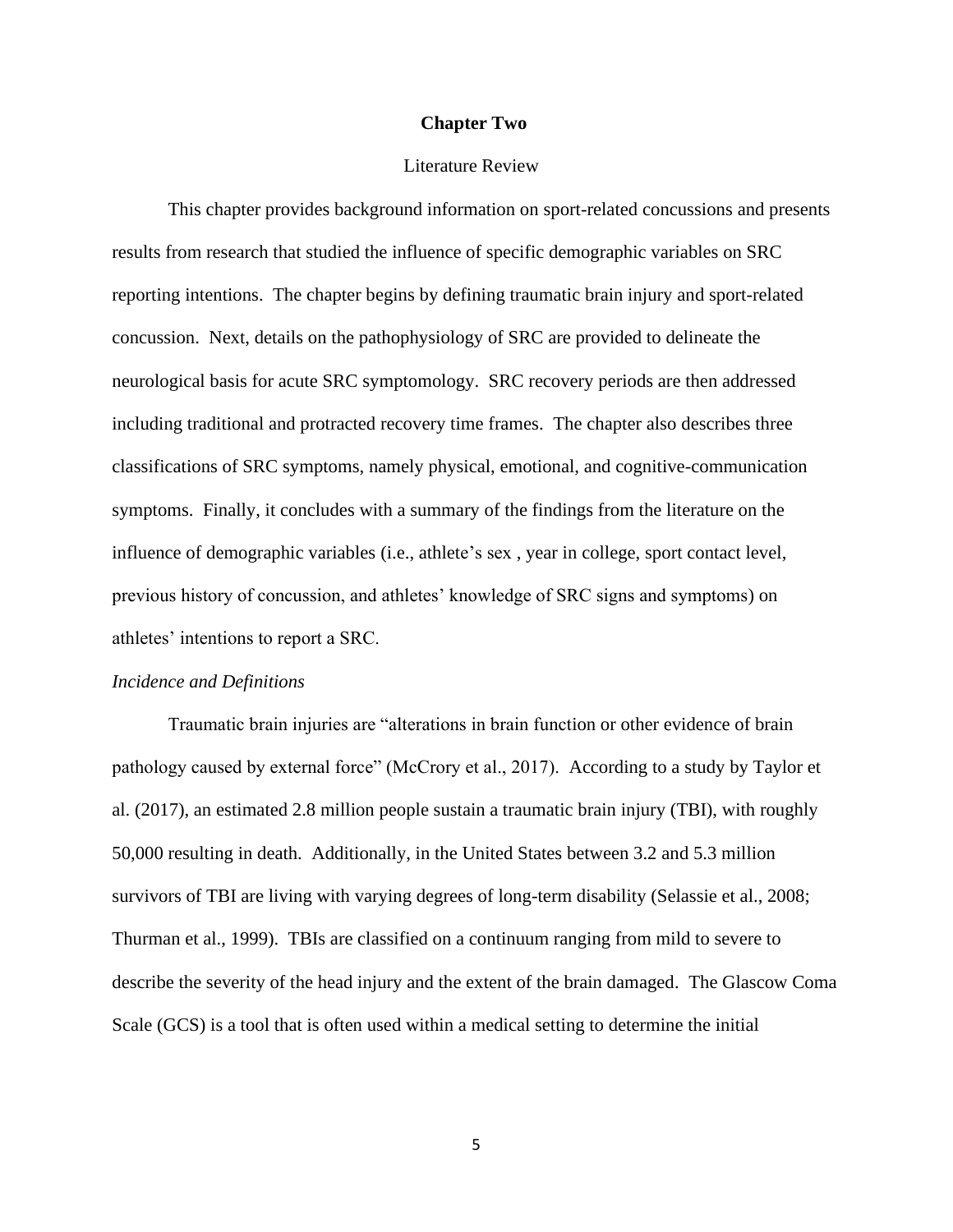classification of TBIs. Classifications on the GCS are as follows: mild (13-15 points), moderate (9-12 points), and severe (3-8 points) (Teasdale & Jennet, 1974).

Mild traumatic brain injuries are the most common brain injury as they account for nearly 80% to 90% of all traumatic brain injuries (Dewan et al., 2019; Skandsen et al., 2019). Researchers often use the term sport-related concussion interchangeably with mild traumatic brain injury, however, the two are not identical but overlap. That is, sport-related concussions are a subset of mTBI and therefore not all mTBIs are sport-related concussions, but

all sport-related concussions are mTBIs.

There are slight variations in SRC definition in the literature, but many healthcare professionals, researchers, and experts rely on the most recent Concussion in Sport Group (CISG) definition of SRC. In 2016, the CISG met for the fifth international conference in Berlin, Germany where expert panelist provided a global summary of best practices in concussion prevention, diagnosis, and management (McCrory et al., 2017).

The CISG states that a SRC is a traumatic brain injury induced by a biomechanical force (McCrory et al., 2017). SRC involves the following criteria: (1) a direct or indirect trauma anywhere on the body with a force transmitted to the head; (2) athletes may or may not lose consciousness; (3) rapid (seconds to minutes) or delayed (minutes to hours) symptom presentation, typically with spontaneous resolution; and (4) negative standard neuroimaging (computerized tomography (CT) or magnetic resonance imaging (MRI)) findings (McKeithan et al., 2019). The negative neuroimaging results reflect a functional neuronal disturbance rather than a structural brain injury, which sets SRC and mTBI apart from more severe brain injuries.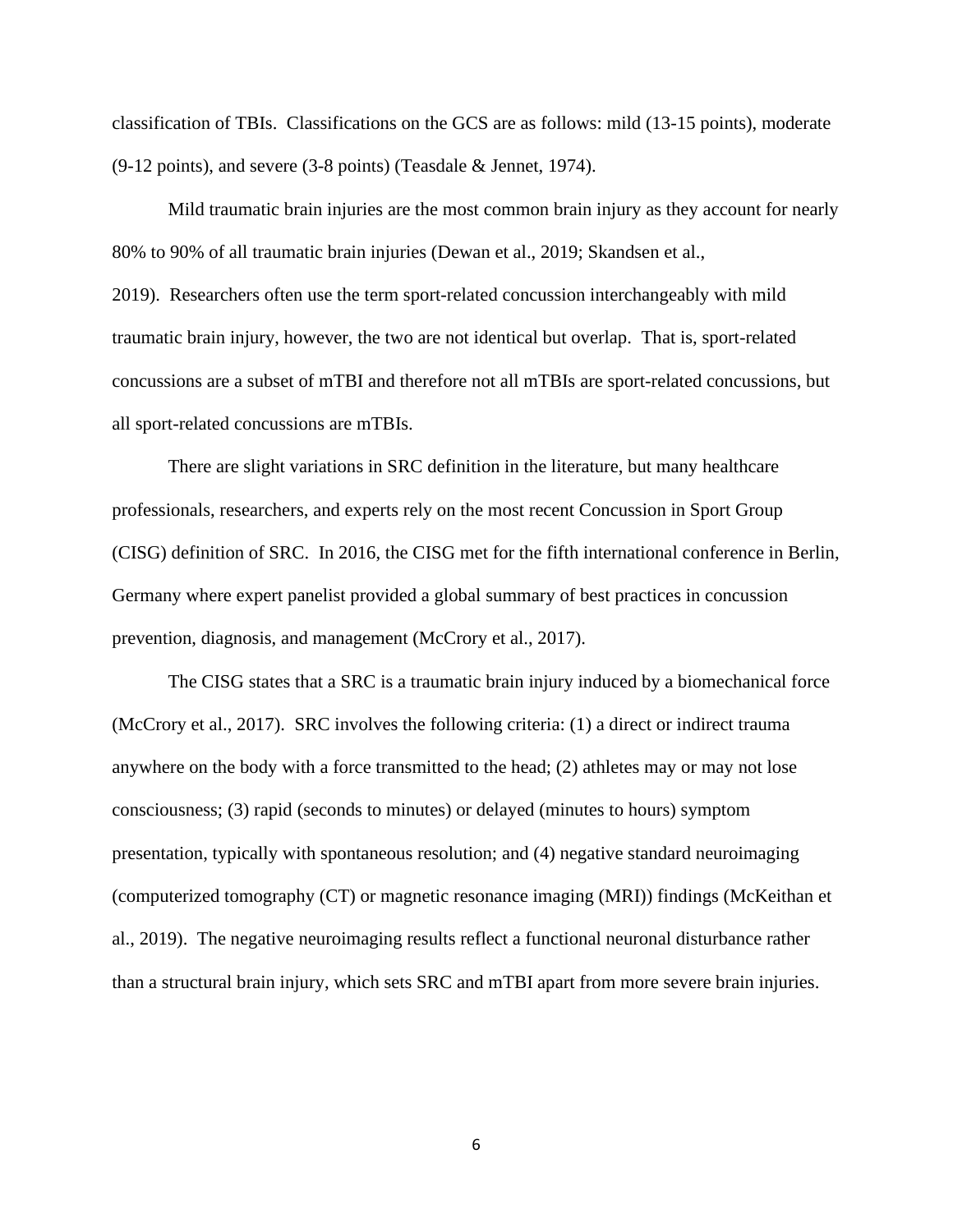#### *SRC Pathophysiology*

Classifying concussions as 'mild' traumatic brain injuries creates a misleading connotation as these head injuries are anything but mild. Giza & Hovda (2001; 2014) pioneered our current understanding of the pathophysiology of concussions and established that a single mTBI results in complex neuropathological changes in the brain. Included amongst these pathophysiological changes are altered white matter structure and function from diffuse axonal injury (DAI) and a 'neurometabolic cascade' characterized by altered neurotransmitter activity and subsequent altered levels of brain excitability (McInnes et al., 2017). DAI is a hallmark of closed-head injuries and have been observed in individuals post mTBI using diffuse tensor imaging (Aoki et al., 2012; Wallace et al., 2018). DAI is a phenomenon that occurs upon impact, when the white and grey matter of the brain stretches and shears due to rapid acceleration/deceleration or rotation of the brain. This axonal damage is likely the principal component of long-term deficits associated with mTBI, as it alters the athlete's central nervous system function (Browne et al., 2011). In addition to DAI, the neurometabolic cascade perpetuated by a concussion can cause neuronal dysfunction, membrane damage, altered blood brain barrier permeability, and cerebral swelling (Giza & Hovda, 2001). Thus, the description provided by Giza and Hovda (2001; 2014) of the pathophysiology of SRC is much more severe than what may come to mind when SRCs are categorized as 'mild' in nature. These complex neurometabolic events explain the presence of many concussion symptoms that can negatively impact an athlete's well-being and ability to participate in daily life activities.

#### *Acute Symptomology*

Knowledge regarding concussion and its symptomology has evolved with the advancement of SRC research. There is no uniform profile that defines the course of a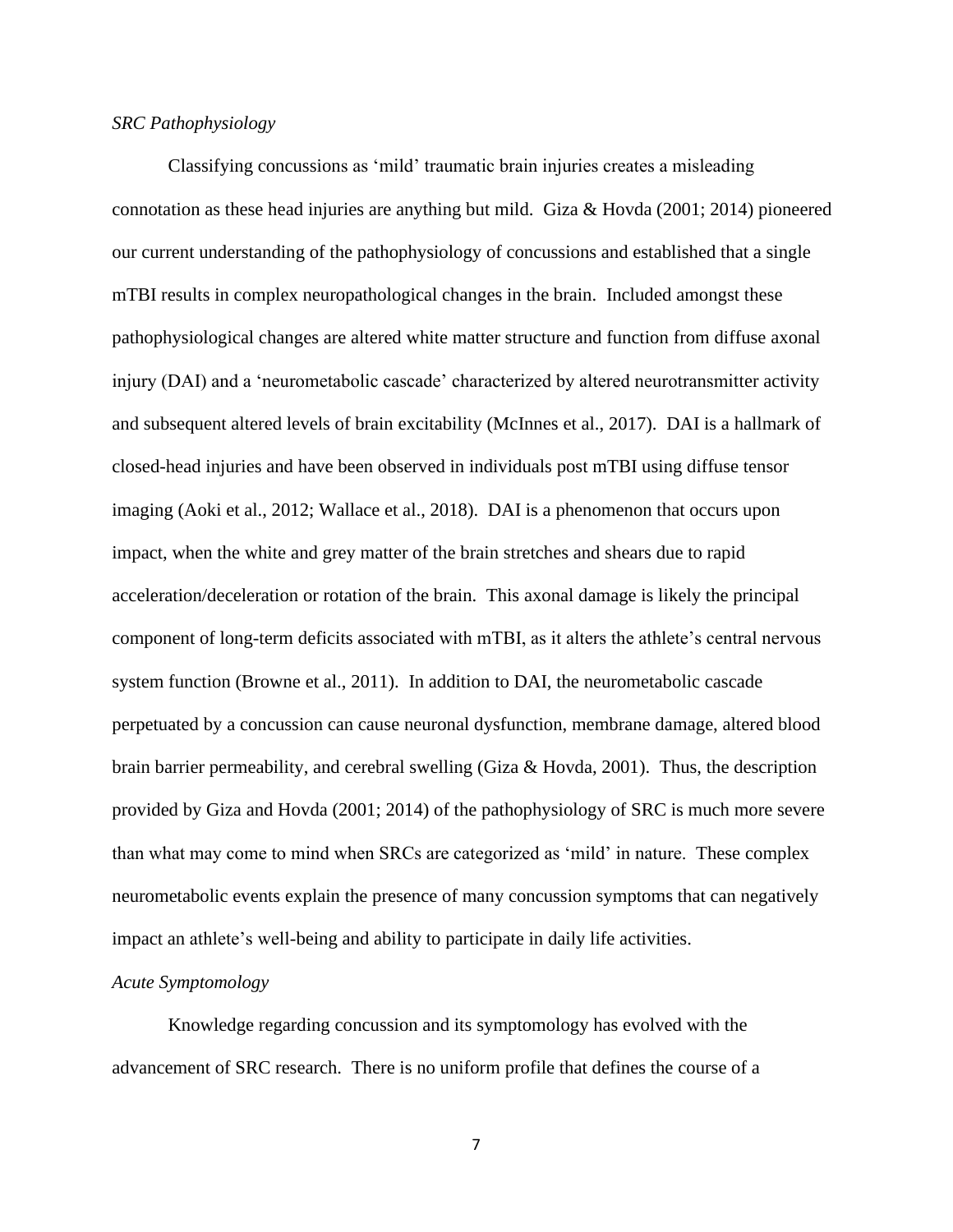concussion, but there is an acute phase that occurs immediately post-injury. During this acute phase, the hallmark sign of a SRC used to be loss of consciousness; however, researchers now believe that loss of consciousness occurs in less than 10% of all SRCs (Mullally, 2017). Other observable signs of an athlete experiencing a SRC include loss in stability, moving clumsily when standing up from the injury, or looking dazed or stunned after the incident (Center for Disease Control and Prevention [CDC], 2019). Personal interaction may also reveal cognitive impairments following an injury. When talking with the athlete, they may not be able to recall events prior to or after a hit or fall, answer questions slowly, forget an instruction, or be confused about the game, a game assignment, or position (CDC, 2019).

#### *SRC Recovery Period*

Although initial observable signs may be missed or ignored, athletes will continue to experience a sequalae of symptoms in the hours and days following their injury. Traditional concussion recovery has been suggested to take between 10 to 14 days for adults (McCrory et al., 2017); however, recovery timelines are highly variable between individuals. For example, a recent prospective cohort study by Kara et al. (2020) analyzed 594 male and female athletes with SRCs from three different age cohorts (children, adolescent, and adult). The authors found that less than half of the study participants recovered from their SRC within two weeks post-injury, nearly 75% of participants were recovered within four weeks post-injury, and most participants (96%) were fully recovered at eight weeks post-injury. This study illustrates the variability in 'traditional' SRC recovery time frames.

Although most athletes experience a traditional SRC recovery trajectory, a subset of athletes may experience persistent symptoms. Estimates of the prevalence of a prolonged recovery vary from 10% to 20% depending on the cohort being studied and the time frames used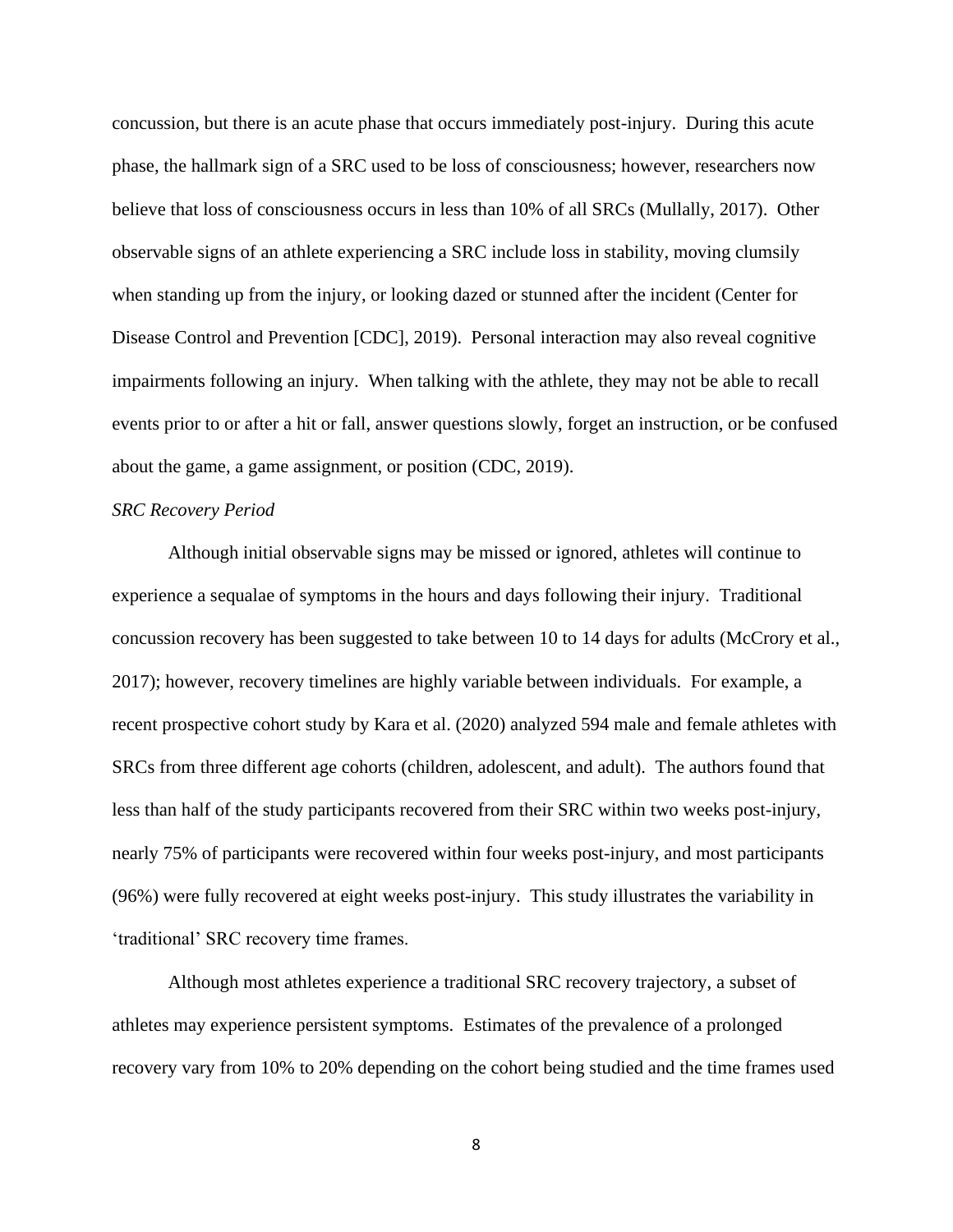to define 'prolonged' (Barlow et al., 2010; Cooksley et al., 2018). A diagnosis of 'postconcussion syndrome' (PCS) may be given to individuals who experience persistent SRC symptoms; however, PCS remains highly controversial since there are no universally accepted criteria for diagnosis and the symptoms are individualized and nonspecific to concussion (Dwyer & Katz, 2018).

*The Role of the Speech-Language Pathologist in Managing Cognitive-Communication Deficits in SRCs*

Regardless of whether a diagnosis of PCS is given, both the acute and the persistent cognitive deficits associated with a SRC are of particular interest to SLPs. SLPs have unique knowledge and skill sets that can be used to evaluate, treat, and manage cognitive-linguistic deficits post-concussion (Ackley & Brown, 2020; Anjum, 2022; Brown, O'Brien et al., 2019; Dachtyl et al, 2017; Ketcham et al, 2017; Knollman-Porter et al., 2014; Salvatore & Fjordbak, 2011). Recent studies have outlined the value of incorporating SLPs into multidisciplinary concussion management teams as consultative team members. The literature provides support for SLPs to be involved during the acute phase of SRC recovery period by directly supporting athletes or athletic trainers in assisting athletes in their return to school (Anjum, 2022; Dachtyl et al, 2017; Ketcham et al, 2017; Salvatore & Fjordbak, 2011). Additionally, SLPs should continue to provide direct therapeutic services for any athlete who may experience persistent cognitivelinguistic deficits post-concussion (Ackley & Brown, 2020; Anjum, 2022; Dachtyl et al, 2017; Hardin & Kelly, 2019; Ketcham et al, 2017; Knollman-Porter et al., 2014).

A general overview of the main categories of SRC symptoms are described below to address the gamut of potential symptoms experienced by athletes, and to describe the cognitivelinguistic symptoms that are relevant to the field of speech-language pathology. In general, both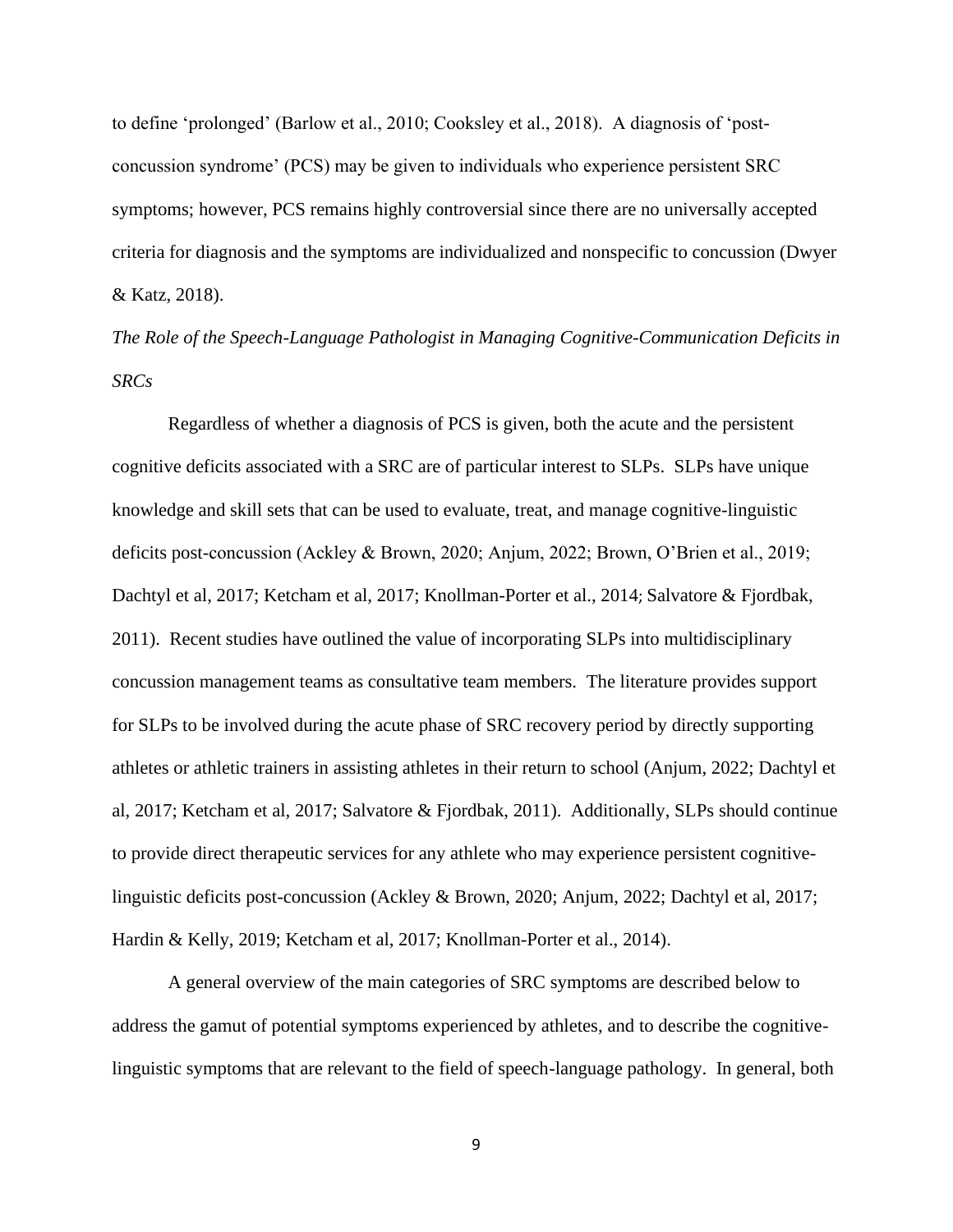persistent and acute SRC symptoms are classified into the following three categories: physical, emotional, and cognitive (Roth & Hardin, 2019). SRC's are not a homogenous injury; therefore, athletes with a concussion will experience a unique clinical profile characterized by individualized symptoms and deficits in each of the three categories.

#### *Physical Symptoms*

Headaches are the most reported concussion symptom and frequently persist the longest (Stillman et al., 2016). Meehan et al. (2010) collected concussion symptomology data from a large nationally represented sample (540 male and female athletes) using the High School Reporting Information Online injury surveillance system and found that 93% of high school athletes with sport-related concussions reported experiencing headaches after their injury. The findings from the study by Meehan et al. (2010) were further supported by Marshall et al. (2015), who found that nearly 90% of high school and college athletes across seven sports reported experiencing headaches post SRC.

Dizziness is the second most common reported acute concussion symptom and often used as a descriptor for three main sensations: vertigo, lightheadedness, and disequilibrium (Roth & Hardin, 2019; Reneker et al., 2015). A systematic review of studies consisting of male and female high school and college athletes found that between 67% and 77% of players with SRC reported dizziness post-concussion (Valovich McLeod & Hale, 2014). Further findings suggest that dizziness post mTBI is multifactorial and that individuals who experience initial dizziness symptoms post-concussion are more likely to experience a protracted recovery period (Valovich McLeod & Hale, 2014).

Other physical symptoms have been observed in athletes with a SRC, such as visual impairments, auditory disturbances, noise sensitivity, and sleep changes. Visual impairments are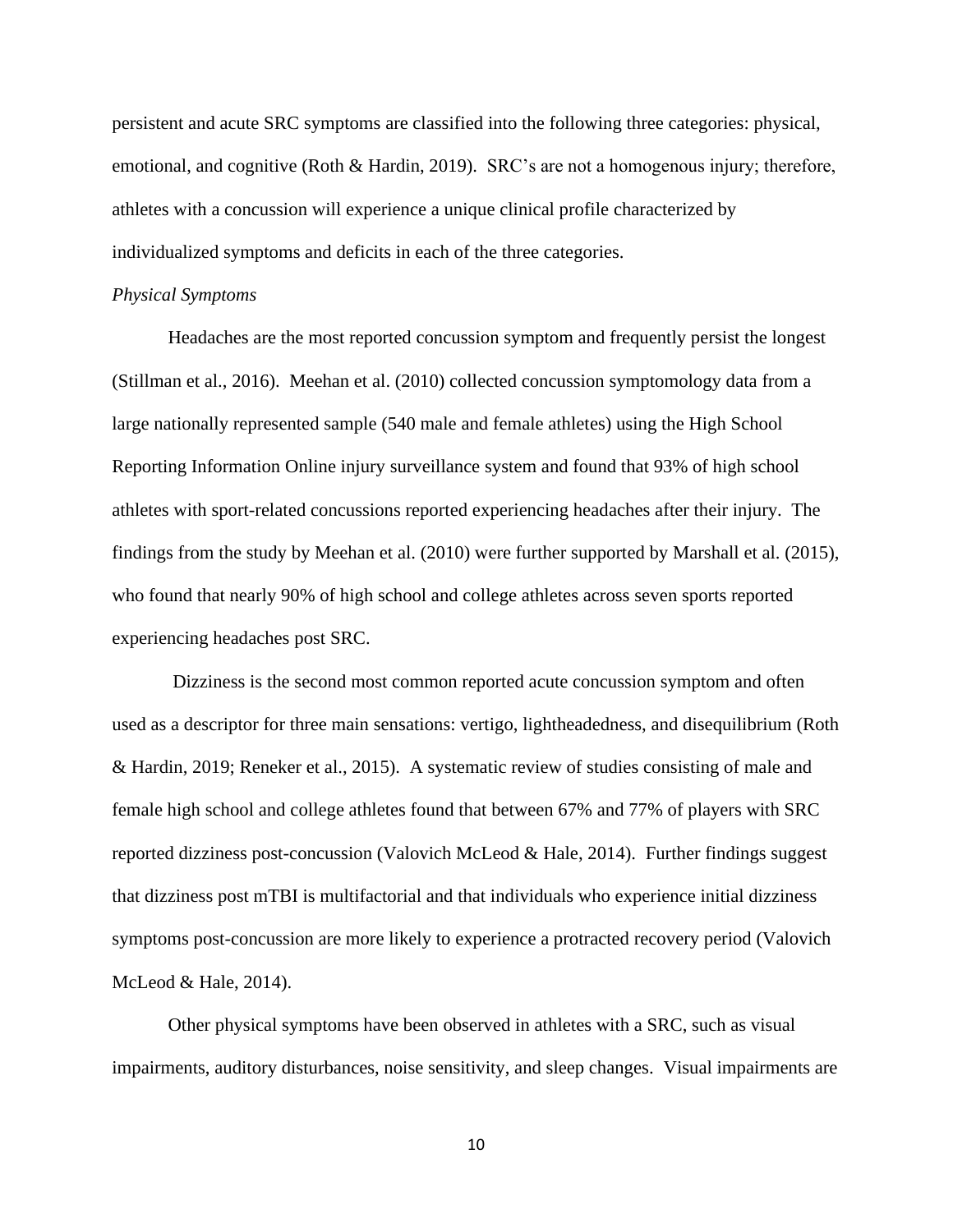a common symptom, as more than half of our brain's pathways are dedicated to vision and eye movement (Gunasekaran et al., 2019), and therefore neurologic pathways associated with the visual system can be compromised by a brain injury. Visual changes include hypersensitivity to light (photophobia), blurred vision, and double vision. One study found that visual disorders may occur in up to 69% of individuals following a mTBI (Master et al., 2016). Auditory disturbance is another common symptom reported after a concussion (Callahan et al., 2018; Roth & Hardin, 2019). Hypersensitivity to noise can be both an acute and persistent symptom following a mild head injury (Dischinger et al., 2009). Lastly, athletes with a SRC often experience changes in sleep patterns including increased fatigue, insomnia, hypersomnia, and daytime sleepiness (Mosti et al., 2016; Roth & Hardin, 2019). Although the exact incidence of sleep disturbance post SRC is unknown, estimates range from 30% to 70% of individuals (Ouellet & Morin, 2006). The identification of acute and persistent sleep pattern changes is important for athletes as it may impact their ability to participate in daily life activities including school and work.

#### *Emotional Symptoms*

Individuals with concussions exhibit transient mood symptoms including higher levels of anxiety, depression, irritability, anger, and impulsivity following a head injury (Byrd et al., 2021; Kontos et al., 2012; Mainwaring et al., 2004; Sandel et al., 2017). The literature indicates that mood symptomology can be difficult to differentiate from typical SRC symptomology, as there are many similarities in both symptom presentations (Byrd et al., 2021). Therefore, if mood symptoms persist past the point of a traditional SRC recovery period, it is important for a differential diagnosis to be made and for the athlete to receive necessary services to manage mood states.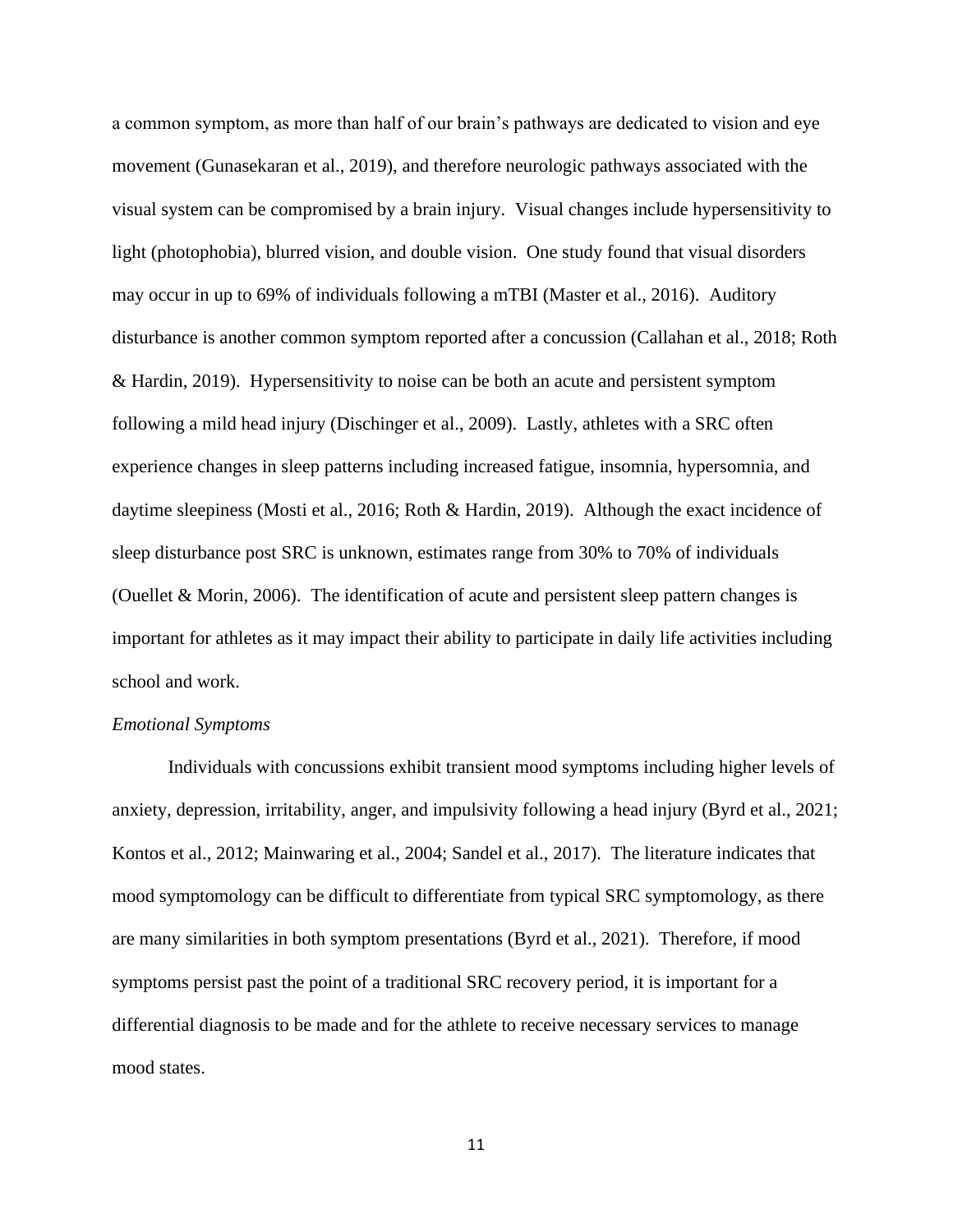Mainwaring et al. (2004) reported that acute and short term  $(< 1$  month) mood disruptions were present in male and female college athletes post mTBI. The authors administered the Profile of Mood States (POMS) to a sample of concussed collegiate athletes, uninjured teammates of concussed athletes, and nonathlete college students. Each of the groups were given the shortened version of the POMS to determine a baseline score and both mTBI and undergraduate participant groups received serial emotional functioning tests. Participants baseline mood scores did not differ between the study groups; however, athletes with a SRC reported higher POMS scores for depression, confusion, and total mood disturbance after their injury. The mTBI group's mood disturbances returned to baseline around three weeks post injury, suggesting that athletes with a SRC typically experience only transient mood disturbances (Mainwaring et al., 2004).

A recent study by Byrd et al. (2021) provided additional information into the emotional states of collegiate athletes following a SRC. The authors examined feelings of anger, impulsivity, and anxiety using a mixed-method sequential design. In total, ten collegiate athletes were included in the sample. Results indicated that all 10 of the study participants reported feeling anxious after their concussion; however, consistent with the findings by Mainwaring and colleagues (2004), the participants' mood changes were usually transient, as 90% of the participants reported symptom reduction between eleven to twenty-one days post-concussion. Byrd and colleagues identified five common themes that emerged in the athlete's postconcussion reports. These themes included fear of the "unknown" and "not being about to play again;" anger and frustration towards "oneself" and "others;" and "impulsivity." (Byrd et al., 2021).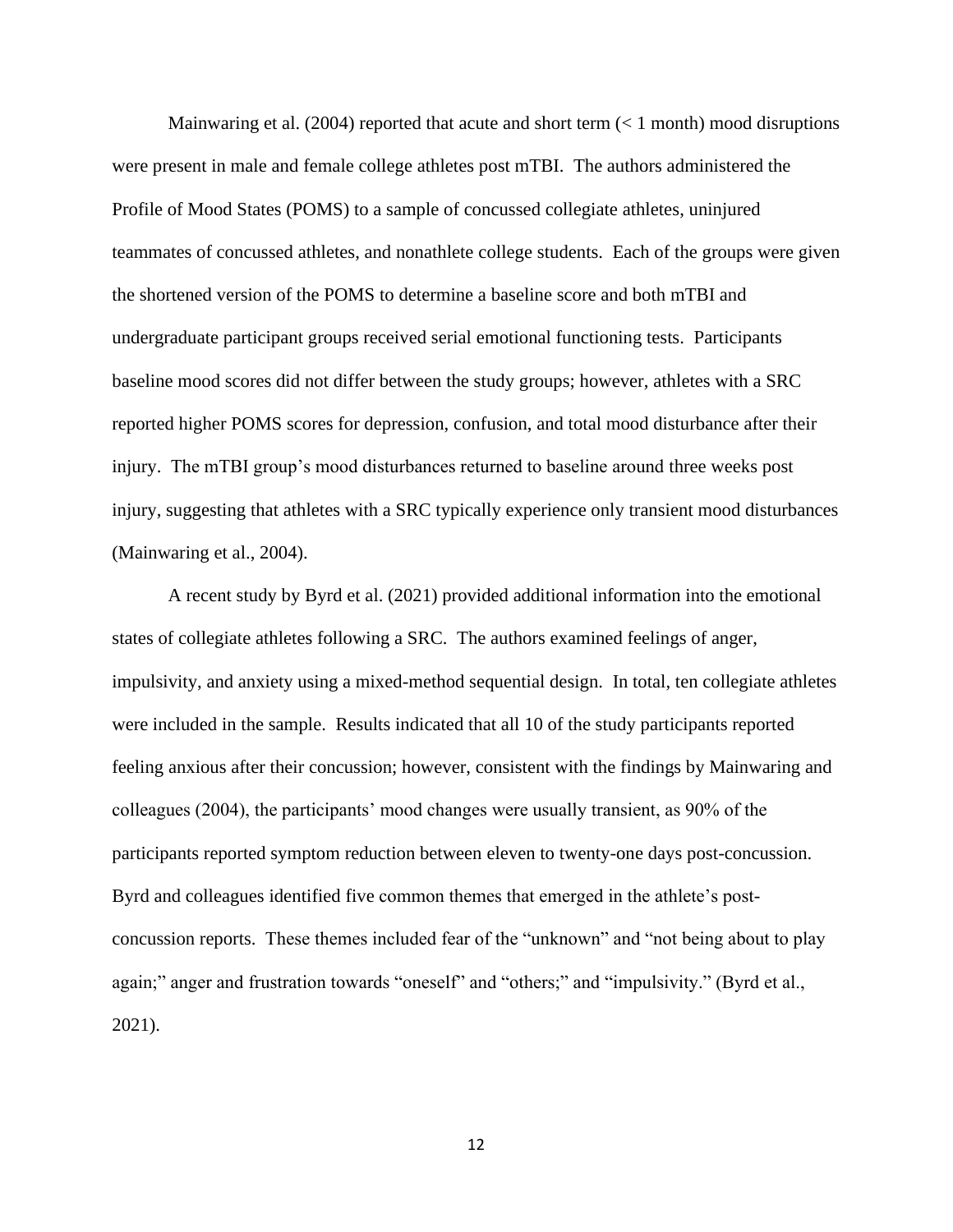#### *Cognitive-Communication Symptoms*

Cognitive-communication symptoms occur in both the acute and persistent stages of SRC recovery (Dean & Sterr, 2013). Immediately following a SRC many athletes describe their brain as feeling "foggy," which is likely due to acute cognitive impairments affecting their concentration, processing speed, executive functions, and memory. While some athletes may only experience these deficits in the acute stages, other athletes may experience persistence of these symptoms. In fact, in two recent publications, the authors found that nearly half of individuals with a mTBI experienced long-term cognitive deficits (McInnes et al., 2017; Nelson et al., 2019). McInnes et al. (2017) performed a scoping review and found 45 articles that investigated short- and long-term cognitive functions in individuals with a single mTBI. Findings from their study indicated that approximately half of individuals with a single mTBI demonstrated long-term cognitive impairments. These findings were further supported by research conducted by Nelson and colleagues (2019) in which the authors examined 1,154 adults with mTBI and orthopedic traumatic injury up to a year post injury. At 12 months postconcussion, more than half (53%) of the mTBI participants reported difficulty with daily functioning on the Glasgow Outcome Scale–Extended Score Interview (GOSE) reflecting injury related functional limitations across broad life domains. Again, this study illustrated the presence of cognitive deficits in more than half of the participants a year after their concussion.

Before discussing the specific cognitive-linguistic deficits that athletes may experience post SRC, it is important to note that cognitive demands are rarely presented in isolation and therefore the use of multiple cognitive skills are required to function in daily life. When performing higher level cognitive activities such as completing homework, cooking, driving, and the like, individuals are required to integrate a variety of cognitive-linguistic skills to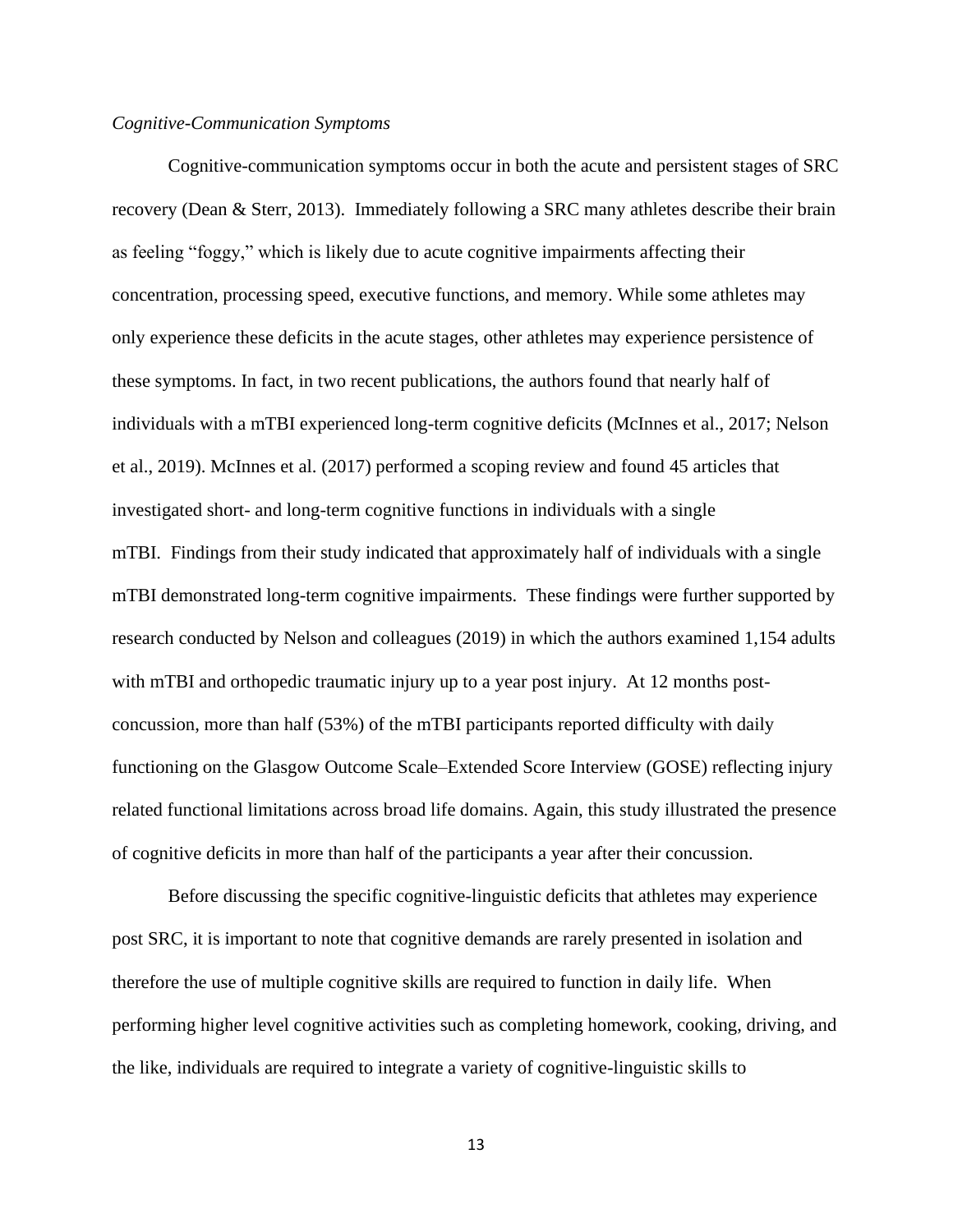successfully complete such tasks. Therefore, the cognitive symptoms described below are often interconnected and deficits are likely to present across various domains.

It is well documented in the literature that many individuals experience attention impairments following a mTBI (Shah et al., 2017; Villard, 2019). Attention is closely related to other cognitive processes and is a precondition for other cognitive-linguistic functions to be carried out (Villard, 2019). Concussed athletes have demonstrated deficits in direct attention including reduced attention span, attentional fatigue, increase distractibility, and/or failing to hear someone speaking to them (Dockree et al., 2005). The inability to focus for long periods of time may affect athletes' ability to engage in conversations, complete assignments on time, and/or prepare for examinations (Ackley & Brown, 2020; Anjum, 2022; Datchtyl et al., 2017).

Reduced processing speed has also been observed in individuals with mTBI (Bernstein, 2002; Johansson et al., 2009; Kinnunen et al., 2011; O'Jile et al., 2006). Bernstein (2002) conducted a study that illustrated reduced processing speed approximately eight years after individuals experienced a concussion. The study consisted of 23 college students who were divided into control and experimental groups. The study found that individuals with a mild head injury many years prior still performed poorer than the control on a digit symbol substitution task, a task that is widely used to measure processing speed (Bernstein, 2002).

Working memory is a cognitive skill that allows an individual to be able to hold and keep information accessible while actively manipulating or performing mental operations on the information (Cowan, 2008). Working memory enables individuals to perform everyday tasks such as driving, following multi-step directions, reading, taking a test, performing math equations, or writing a paper (Cowan, 2008). Impairments in working memory are common immediately following a concussion but have also been observed years after the injury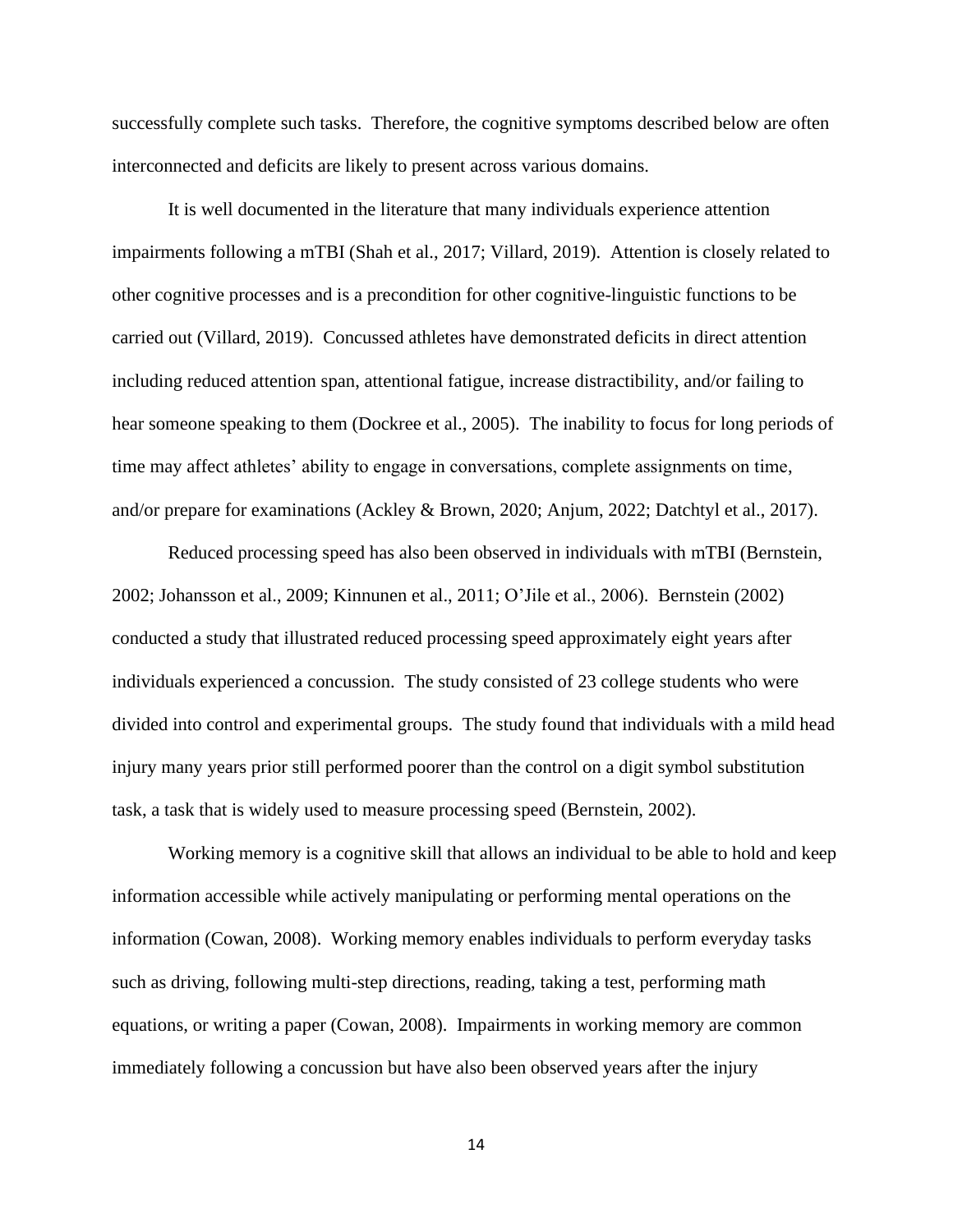(Arciniega et al., 2019; Arciniega et al., 2021; Hudac et al., 2018). Arciniega and colleagues (2019) identified long-term working memory deficits on a visual working memory task when comparing collegiate undergraduate students with a history of mTBI and peers without a history of mTBI. The authors administered computerized working memory tests to four samples of participants and found that in each of the samples, individuals with a history of mTBI had deficits across all aspects of working memory including encoding, maintenance, and retrieval.

Executive functions comprise a set of interrelated cognitive skills that allow individuals to carry out goal directed and purposeful behavior (Lezak et al., 2012). Executive functions are high-level cognitive processes that control lower-level processes and are important for planning, organizing, initiating, and modifying behavior to complete a given task. Changes in executive function are among the most common and disabling aspects of cognitive impairment following a TBI (McDonald et al., 2002; Roth & Hardin, 2019). Individuals with executive dysfunction post-concussion will likely experience difficulties with tasks they were once very successful at, such as completing homework or taking notes in class. These subtle impairments can cause frustration and disrupt the athlete's success in the classroom or ability to complete daily tasks. *Summary of SRC Background Information*

Sport-related concussions are mild traumatic brain injuries that occur due to biomechanical forces that result in functional brain disturbances (McCrory et al., 2017). Following a SRC injury, athletes experience complex neurometabolic changes and DAI, (Giza & Hovda, 2001; 2014) resulting in post-concussion physical, emotional, and cognitive symptoms. As previously described, physical concussion symptoms include headaches, dizziness, visual impairments, auditory disturbances, and changes in sleep patterns. Emotional symptoms include depression, anxiety, anger, irritability, and impulsivity. Cognitive-linguistic symptoms include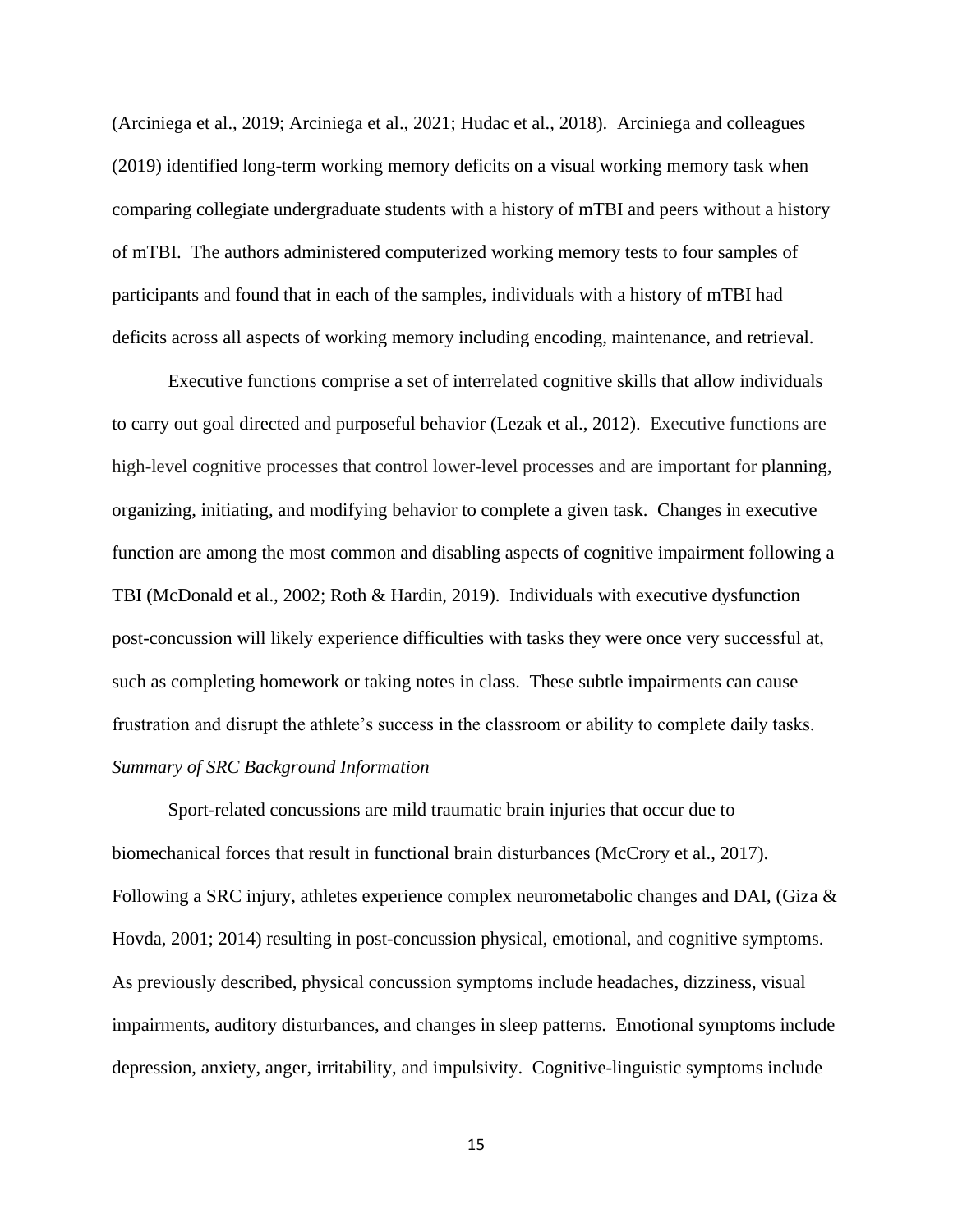deficits in attention, processing speed, working memory, and executive functions. Although athletes experience a multitude of individualized symptoms, the presence of SRC symptoms alone does not indicate that the athletes will report their symptoms to a coach, athletic trainer other healthcare professional. Several studies have found that athletes underreport concussions and fail to seek medical and rehabilitation services post injury (Harmon et al., 2013; Milroy et al., 2019; Torres et al., 2013; Wallace et al., 2017).

## *Underreporting of SRCs*

Torres et al. (2013) found that 43% of collegiate athletes with a history of a sport-related concussion knowingly hid their symptoms from a coach or an athletic trainer to stay in the game. Additionally, the study found that 22% were "unlikely" or "very unlikely" to report a future sport-related concussion (Torres et al., 2013). The findings from this study are consistent with previous research that estimates that nearly 50% of sport-related concussions go unreported (Harmon et al., 2013; Milroy et al., 2019; Wallace et al., 2017). The underreporting of SRCs is a barrier to effectively managing athletes' post-concussion and playing through these injuries puts players at risk for further injury and possible long-term consequences.

SRC underreporting has been observed across all age groups including adolescents (Ferdinand Pennock et al., 2020) and adults (Torres et al., 2013; Wallace et al. 2017). Most of the research on SRC symptom reporting has focused on high school and collegiate athlete populations. It is important to note that there are critical differences in these populations and that these differences can impact SRC reporting behaviors (Harmon et al., 2013; McGrath, 2010). One unique characteristic of collegiate athletes is the overwhelming majority are no longer dependents of their parents or guardians and they have autonomy over decisions such as SRC reporting. Collegiate athletes often live on campus and are typically not under the direct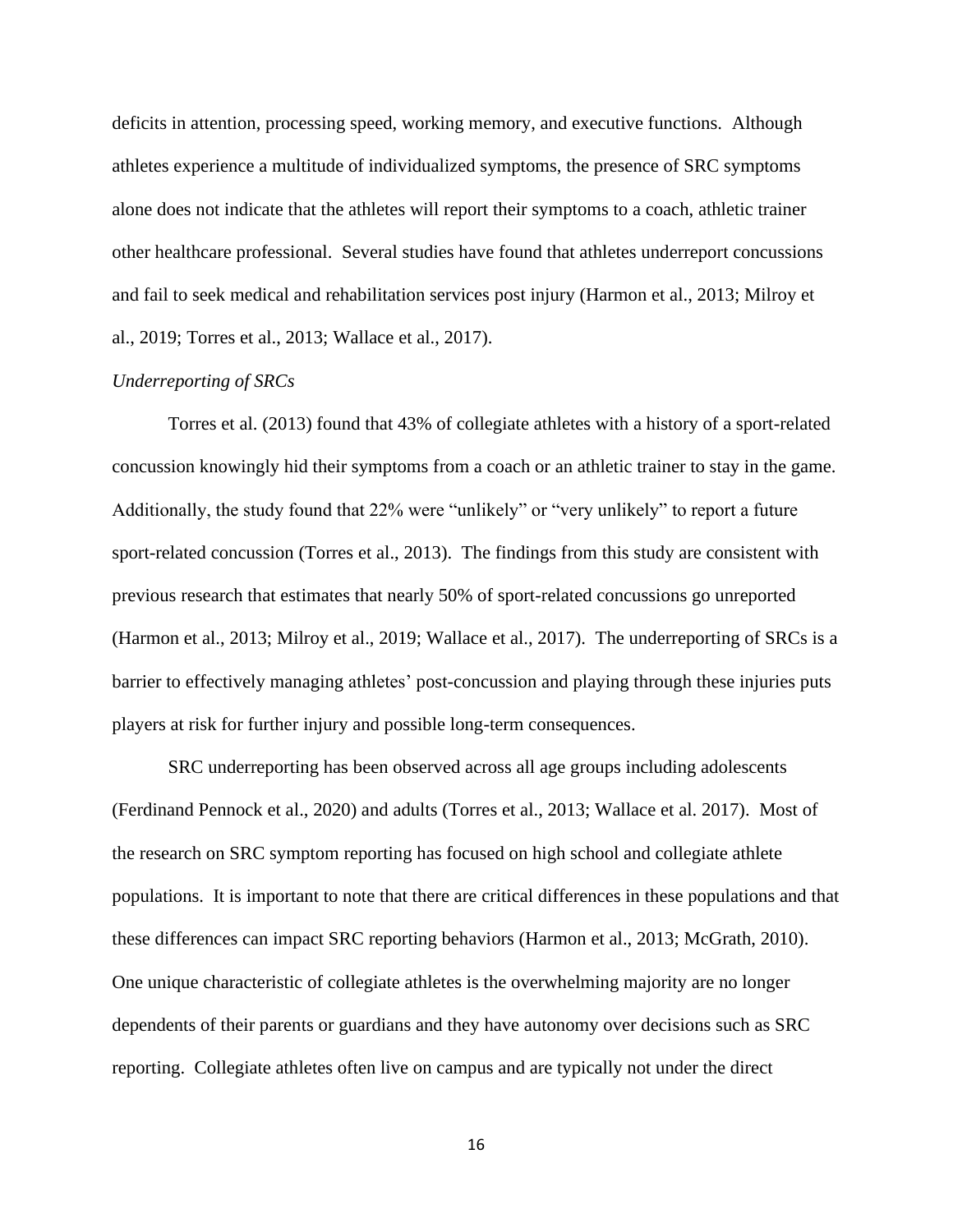supervision of their parents; therefore, the potential for a family member to recognize a collegiate athlete's SRC symptom is reduced. Additionally, college athletes may also have scholarship money at stake or a desire to go professional that could impact their likelihood of reporting a SRC (Register-Mihalik, Linnan et al., 2013). Thus, these factors make college athletes a unique population for research on SRC reporting behaviors.

As previously discussed, the identification, treatment, and management of SRC heavily rely on athletes' disclosure of concussion symptoms to an athletic trainer or coach. Many sportrelated head injuries occur during games and practice and are often missed by athletic trainers, coaches, and teammates. Therefore, the responsibility of SRC reporting often falls on the athletes themself to seek out the appropriate professionals so that they can receive necessary medical intervention. To understand the factors that lead athletes to report a potential SRC, researchers have investigated demographic variables to determine their impact on an athlete's likelihood of reporting. Understanding the variables associated with athlete's reporting intentions can provide useful information for the development of future prevention initiatives that seek to increase the reporting behaviors of athletes. Some of the most widely studied demographic variables in SRC reporting include sex, year in college, sport contact level, and SRC education on athletes' concussion reporting intentions (Beran & Scafide, 2022; Chizuk et al., 2021; Knollman-Porter et al., 2018; Miyashita et al., 2016; Wallace et al., 2017; Weber Rawlins et al., 2019).

#### *Impact of Sex on SRC Reporting Intentions*

Sex is considered an important variable in describing differences in SRC reporting behavior among athletes. Epidemiologic research suggests that female athletes experience a higher rate of SRCs (Dick, 2009), but it is unknown if the incidence of SRC is higher in females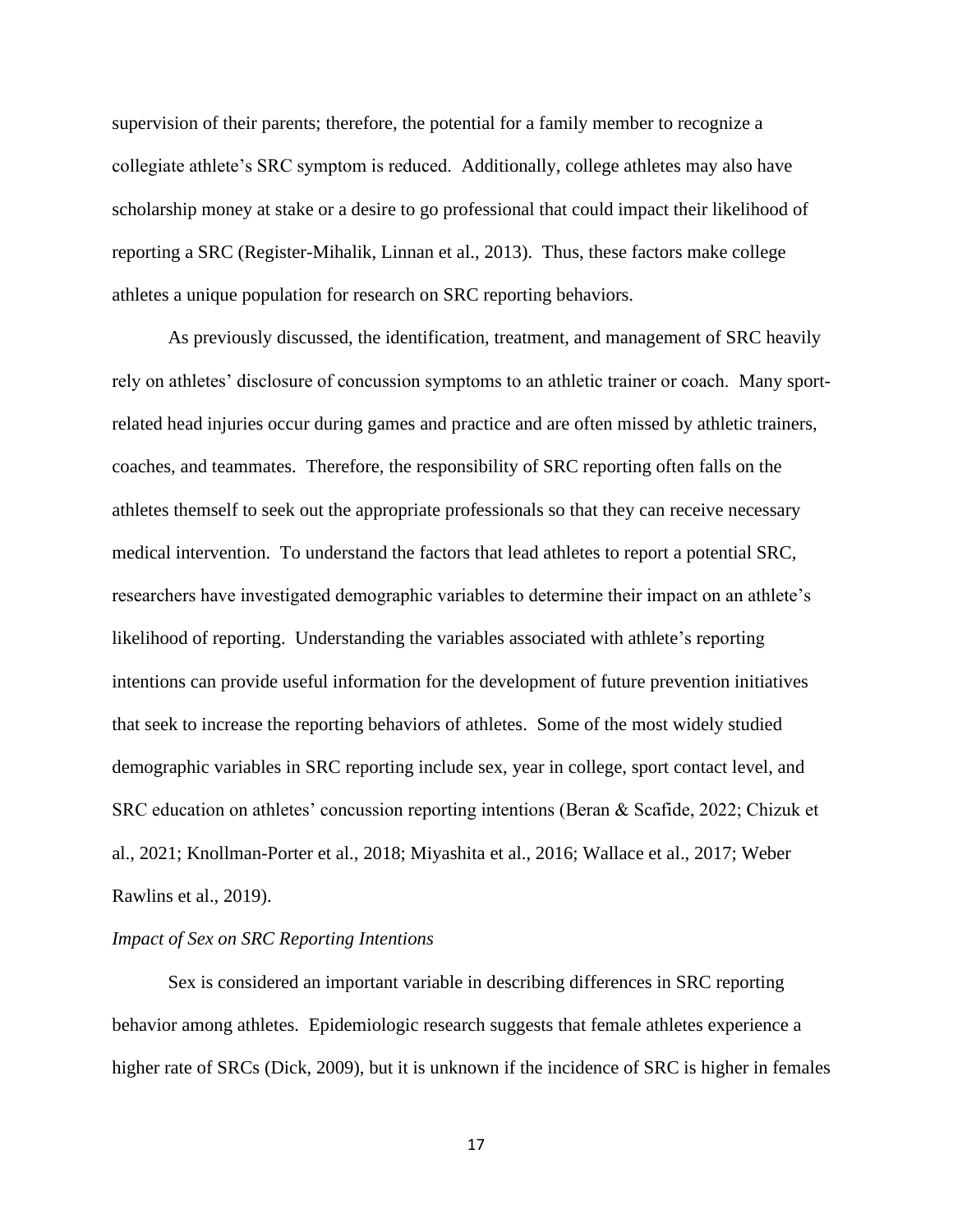or if they are more willing to report compared to their male counter parts. Miyashita and colleagues (2016) investigated sex differences in SRC reporting as well as the impact of educational initiatives on SRC reporting intentions. The authors investigated a total of 454 male and female high school athletes from ten different sporting teams. The purpose of their study was to determine (i) if there is a difference in SRC reporting between the male and female athletes, (ii) who is more likely to report future concussions after educational intervention, and (iii) the reasons for not reporting a SRC. Survey data were collected from male and female participants at team meetings prior to receiving educational intervention and postintervention. Interestingly, results from the study indicated that high school female athletes had greater reporting intentions compared to male athletes both before and after receiving educational intervention. However, the male and female athletes did not differ in terms of the rationales that they provided for not reporting a possible SRC. Both male and female athletes indicated feeling that their "injuries were not serious enough to report." Similar to the findings reported in Miyashita et al. (2016), other investigators have found that high school female athletes were more likely to report SRC symptoms than their male counterparts (e.g., Kurowski et al., 2014; Wallace et al., 2017; Weber Rawlins et al., 2019).

However, not all studies found that male and female athletes differed in their intentions to report a SRC. Chizuk and colleagues (2021) investigated multiple age cohorts including elementary, high school, and college athletes to determine the athletes' reporting intentions based on participants' sex and sport's contact level. Participants' reporting intentions were collected through a questionnaire that provided athletes with a variety of hypothetical scenarios. For example, the following hypothetical scenario were provided to participants: "If you were playing your sport and had a head injury that was not observed by others and started having symptoms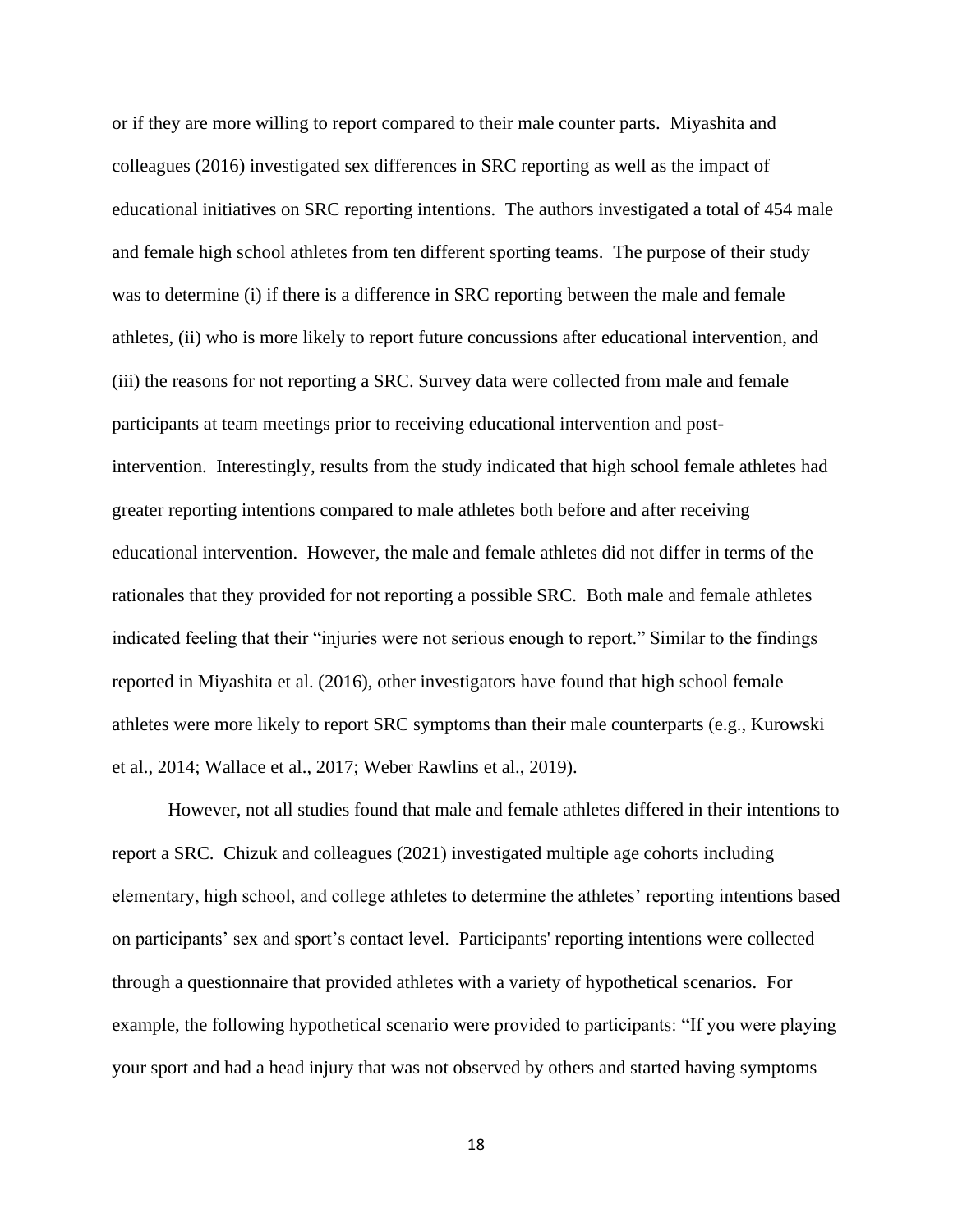that might represent a concussion but felt like you could continue to play, would you or would you not tell your coach/ trainer knowing they would take you out for the entire game to rest?" The scenario was repeated for multiple conditions including practice, championship game, rival game, and a less important game. The results from the study demonstrated that both male and female athletes did not differ significantly in their SRC reporting intentions. Therefore, in contrast to the previous findings by Miyashita et al. (2016), this study demonstrated that the athlete's sex did not influence their SRC reporting intentions when comparing athletes within the same sport contact level. Additionally, reasons for not wanting to report a potential SRC were also provided by the athletes who asserted that they "did not want to miss a game" or "let their coach down" (Chizuk et al., 2021).

Other studies have also considered sex as a variable but have made an important distinction between athletes' biological sex and their gendered behaviors. For example, Kroshus et al. (2017) investigated concussion reporting intentions among a purely collegiate sample. The study consisted of 328 male and female collegiate athletes that competed across seven National Collegiate Athletic Association (NCAA) sports. Survey data was collected from participants and the results indicated that female collegiate athletes had greater symptom reporting intentions compared to their male counterparts. Although female athletes had greater reporting intentions, no significant differences were found between sexes regarding their likelihood of continuing to play when experiencing possible concussion symptoms. Therefore, even though female athletes had greater reporting intentions, this did not translate to actual reporting behaviors.  Kroshus and colleagues (2017) suggest that a possible rationale for the sex differences in reporting intentions may be partially due to the function of athletes' gendered behavior and whether they conform to the traditional masculine norms (i.e., risk taking, avoiding help seeking, winning at all costs).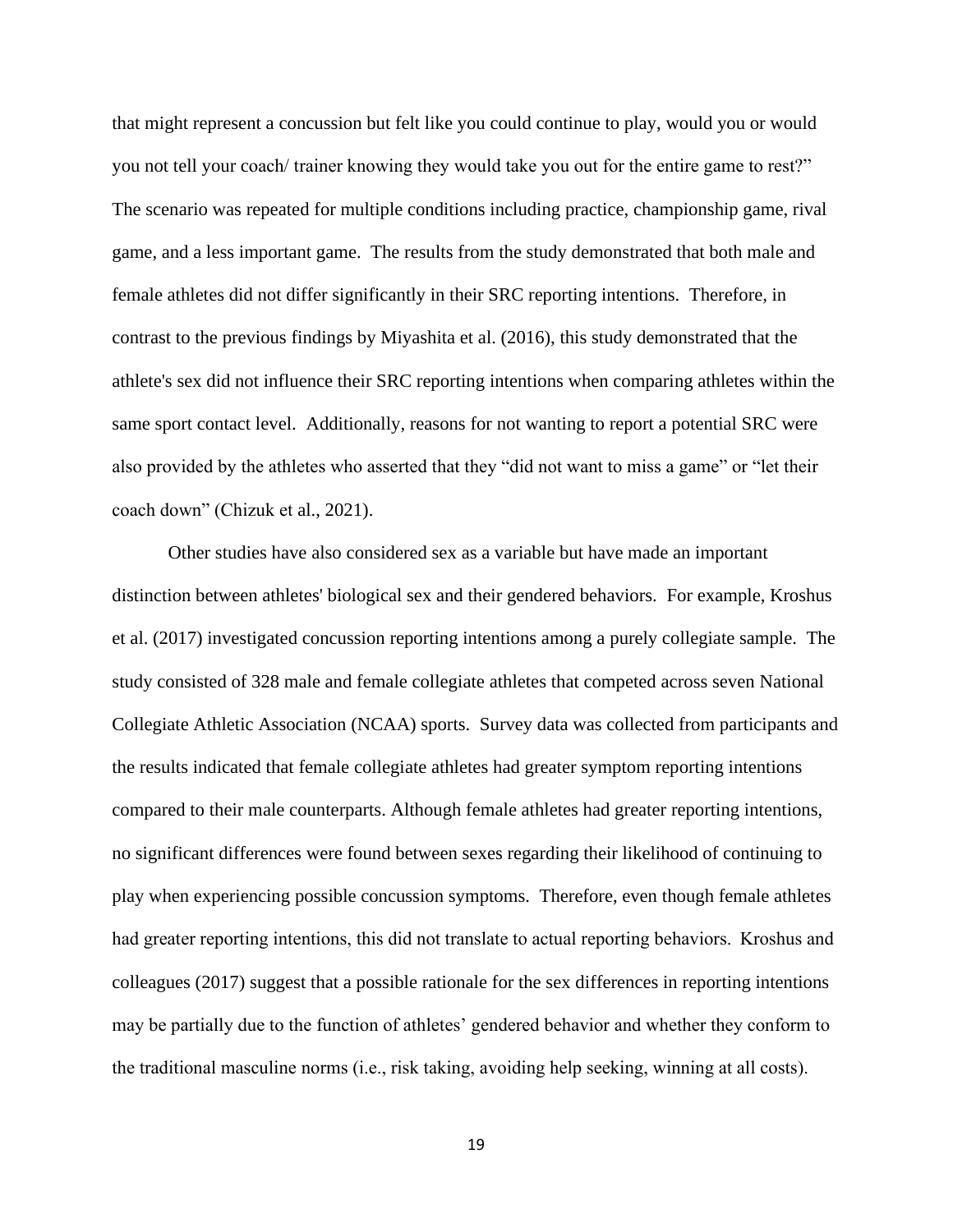Female athletes who continued to play while symptomatic had a greater likelihood to conform to risk-taking behaviors, which may imply that the athletes' gendered behavior may be a more important consideration than the athlete's biological sex (Kroshus et al., 2017). These findings were consistent with research by Wallace et al. (2017) that indicated that sport ethos, masculinity, and social referents (i.e., coaches and teammates) significantly contributed to male athletes' unwillingness to report a sport-related concussion. The findings from both Kroshus et al. (2017) and Wallace et al. (2017) illustrate that masculine culture surrounding sports could be more impactful than an athlete's biological sex on athletes' concussion reporting behaviors.

Weber Rawlins et al. (2019) further investigated sex differences in athletes' willingness to report a concussion but also considered the athlete's year of sport eligibility and sport contact level as potential contributing variables that may impact reporting intentions and behaviors. Participants in this cross-sectional study were from one of twelve sport teams at the University of Georgia, Valdosta State University, or Emory University ( $n = 828$ ). Data were collected from participants through a questionnaire which gathered demographic information, direct and indirect reporting intentions, and direct and indirect reporting behaviors. The results from this study found that female athletes had higher indirect reporting intentions than male collegiate athletes. However, there were no differences between male and female athletes on any of the following outcomes: direct intentions, direct behaviors, or associations between indirect behaviors. Thus, the results from this study were similar to Kroshus et al. (2017) and continued to show that although female athletes have greater reporting intentions, their intentions may not render a difference in actual reporting behaviors.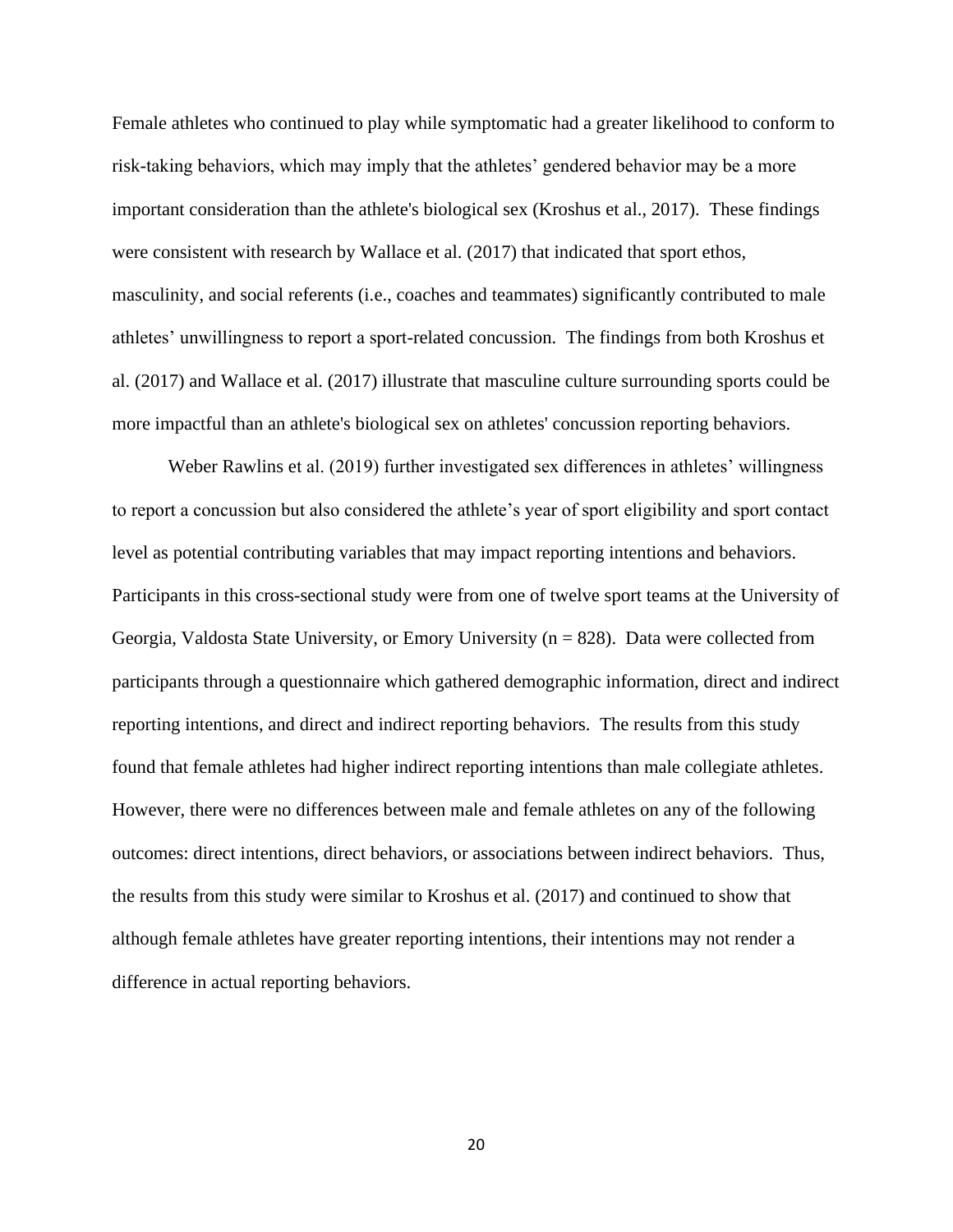## *Impact of Year in College on SRC Reporting Intentions*

Weber Rawlins et al. (2019) examined the influence of an athlete's year of sport eligibility on SRC reporting intentions. Sport eligibility is often the same as the athlete's year in college, however in some cases an athlete's sport eligibility year and year in college may differ by one year, as an athlete could have an academic status of a junior but an athletic status of a sophomore due to collegiate athlete's ability to 'red shirt' for an athletic season. The data from the study by Weber Rawlins and colleagues revealed that no statistically significant differences in SRC reporting intentions existed among athletes in various sport eligibility years. Although information about athletes SRC reporting intentions amongst different sport eligibility years is limited to only one collegiate study, a recent systematic review by Beran & Scafide (2022) revealed two studies that looked at high school athletes SRC reporting intentions based on their year in high school. The findings from those studies differed, as one study found no differences in SRC reporting intentions amongst grade levels, and the other study found a difference between reporting intentions of freshman and junior high school athletes. Further research in this area is needed to gain a better understanding of the impact of SRC reporting intentions based on the athlete's year in college.

## *Impact of Sport Contact Level on SRC Reporting Intentions*

In addition to investigating athletes reporting intentions based on sex and year in college, two of the studies discussed above examined the impact of sport contact level on athletes reporting intentions (Chizuk et al., 2021; Weber Rawlins et al., 2019). Researchers have examined if sport contact level is a predictor of SRC reporting because athletes who participate in high contact sports experience an increased likelihood of sustaining a SRC (Daneshvar et al., 2011). Therefore, it is important to determine if athletes who participate in high contact sports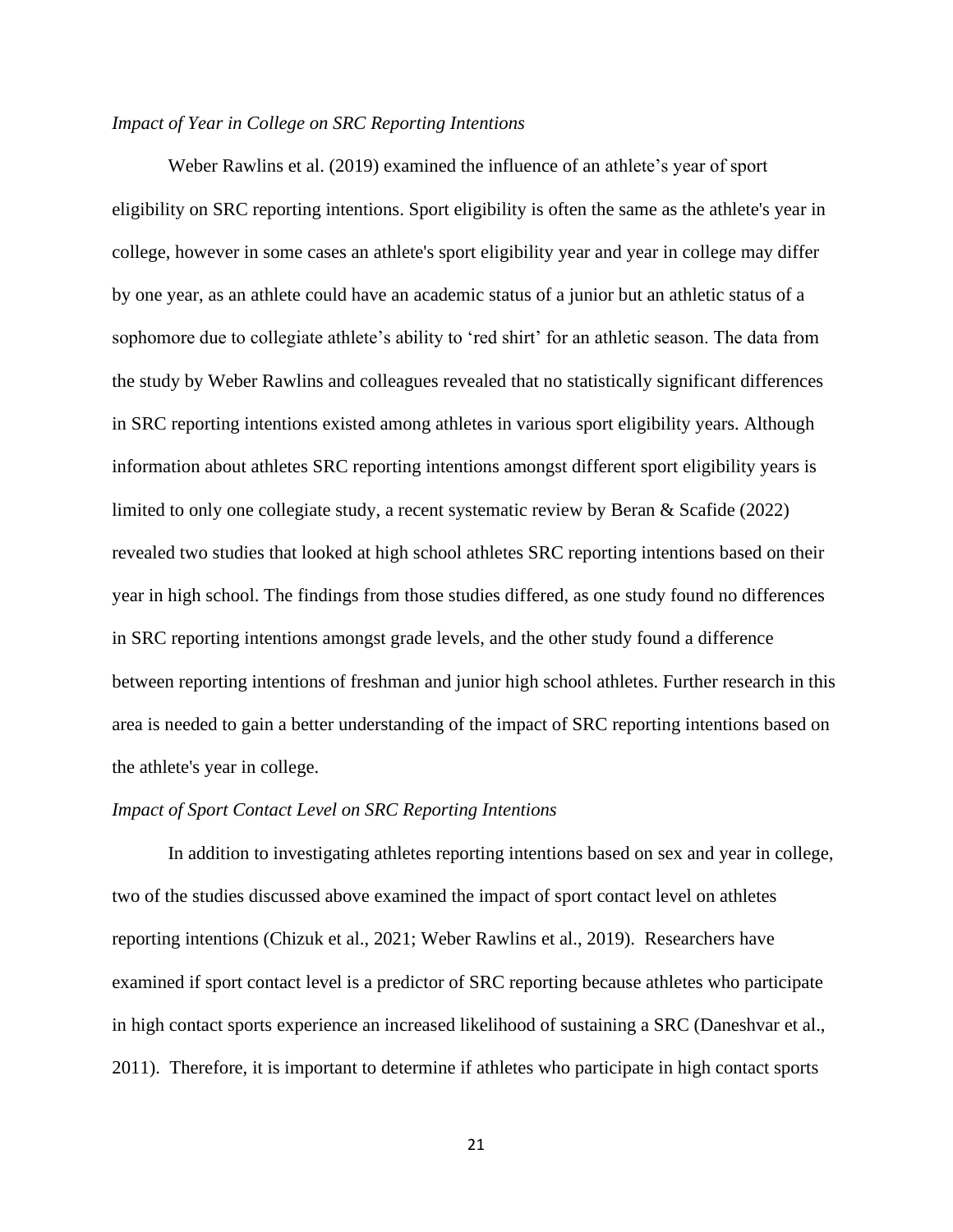also report potential SRCs at higher rates. Chizuk et al. (2021) investigated sport contact level on athletes' reporting intentions. Each of the sports in their study were classified based on the NCAA's contact level classification system (i.e., collision/combat sports, contact sport, limited contact sports, and non-contact sports). Examples of collision/combat sports include football, hockey, lacrosse, and wrestling. Contact sports included basketball, field hockey, and soccer. Limited contact sports included baseball, softball, and volleyball, and non-contact sports were cross country, golf, swimming, tennis, etc. Results from the study indicated that even though athletes who participated in higher contact sports received more education about concussions, non-contact sport athletes were more likely to report a possible concussion. Thus, athletes who were more at risk for obtaining a concussion, were also less likely to report a potential concussion. Consequently, the authors suggested that athletes who participate in collision/combat and contact sports may benefit from more informational awareness about the detrimental and potentially fatal consequences of sustaining subsequent head injuries while they are still suffering from a previous concussion (Chizuk et al., 2021).

Weber Rawlins et al. (2019) also investigated the influence of sport contact level on athletes' intention to report a potential SRC. Athletes in this study were divided into two groups either a collision/contact or a limited/non-contact sport. Similar to the results in Chizuk et al. (2021), the authors found that athletes in the limited/noncontact group had higher indirect and direct SRC reporting intentions. However, no statistically significant relationships were found between sport contact level and SRC reporting behaviors, indicating that the increase in reporting intentions by athletes who played limited contact sports did not transfer to increases in actual reporting behaviors (Weber Rawlins et al., 2019).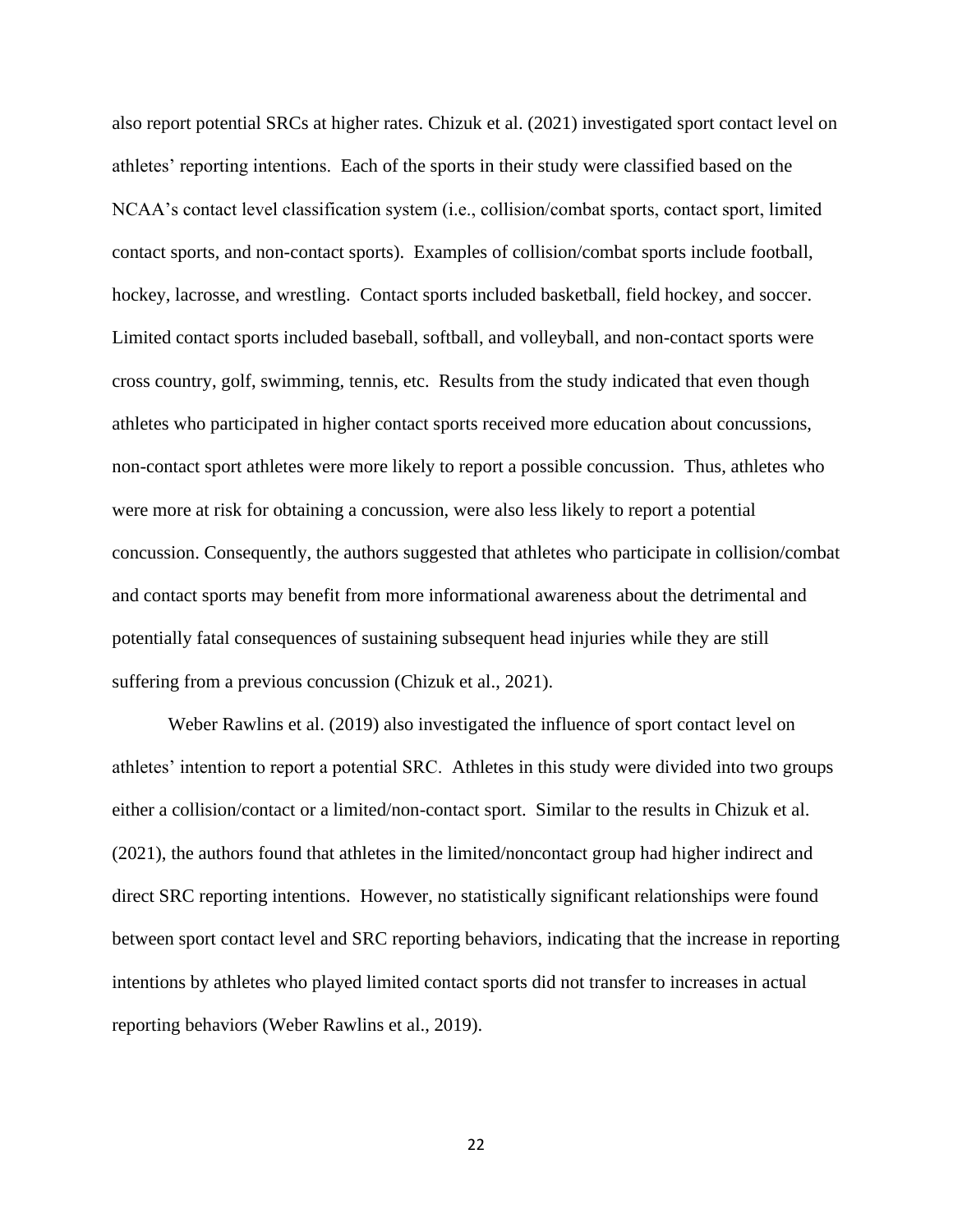#### *Impact of a Previous Concussion on SRC Reporting Intentions*

Although limited information has been recorded on previous history of concussion and future SRC reporting behaviors, this is an important variable to consider as repeated head injuries can lead to an increase in potential long-term deficits. One study that considered the impact of previous history of concussion on college athletes future SRC reporting intentions was Kroshus and colleagues (2020). The authors sought to determine whether college athletes with a prior concussion would be more or less likely to play with a future concussion. To determine athletes SRC reporting behaviors, a questionnaire was administered to 328 collegiate athletes which asked them if they had a previous SRC diagnosis, instances of having SRC symptoms following the diagnosis, and whether they reported those symptoms. Findings from this study revealed that athletes who had a previous SRC diagnosis had a significantly greater risk of continuing to play while experiencing symptoms of a possible SRC. Thus, the results of this study illustrate that even after sustaining a single concussion, collegiate athletes did not view this injury as being serious enough to change their attitudes and perceptions about it. This is concerning as repeated head injuries may increase the duration and severity of cognitivelinguistic deficits post-concussion.

## *Impact of Athletes' Knowledge of Concussion Symptoms on SRC Reporting Intentions*

While previous studies have investigated concussion reporting intentions based on sex, year in school, sport contact level, and previous SRC history, these variables alone are not sufficient for determining reporting behaviors. The influence of concussion symptom knowledge on athlete's SRC reporting intentions has also been examined by researchers (e.g., Wallace et al., 2017).  Recognition of the signs and symptoms of a potential concussion is necessary to identify a possible SRC. In 2010, the NCAA enacted its Concussion Policy and Legislation which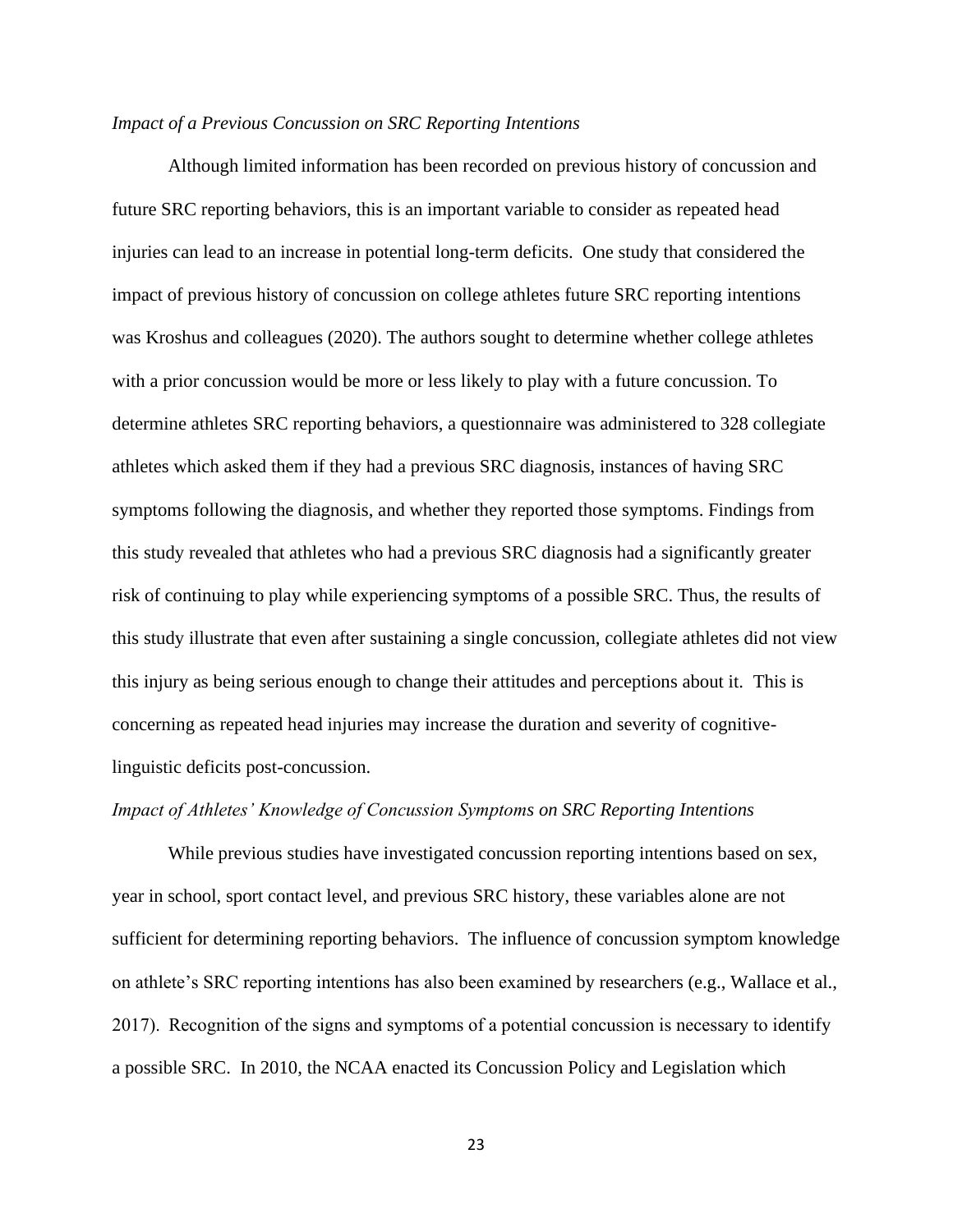mandated member institutions to instate a concussion management program (NCAA Bylaw: 3.2.4.17). Included in the mandate was yearly concussion education for all athletes. Although education among varsity athletes is mandated, there is no standardization regarding the content or delivery of the information because the NCAA does not regulate it (Knollman-Porter et al., 2018).  Therefore, the effectiveness of educational programs has been questioned and research has sought to understand athlete's knowledge of concussion signs and symptoms.

Wallace et al. (2017) utilized a survey measure adapted from Register-Mihalik, Guskiewicz, et al. (2013) to investigate sex differences in athletes' knowledge of the signs and symptoms associated with SRC. To measure symptom knowledge, participants were provided a list of 21 possible concussion symptoms, 10 of which were actual SRC-related signs and symptoms, and 11 were foils. Scores were generated based on the number of correct and incorrect responses. Data from a sample of 288 high school athletes were analyzed. Results from the study revealed a significant difference between male and female athletes' SRC symptom knowledge. High school female athletes had greater symptom knowledge compared to their male counterparts.

Although the study by Wallace and colleagues (2017) investigated some of the most common concussion symptoms, it did not incorporate the full gamut of concussion symptoms. For example, only two vague cognitive deficits associated with SRC were examined: "fogginess" and "memory loss." Interestingly, the study findings indicated that "fogginess" was the least recognized symptom, demonstrating a gap in knowledge on potential cognitive impairments associated with concussion.

Knollman-Porter et al. (2018) added to the current body of SRC symptom knowledge research by investigating the knowledge of varsity athletes, recreational athletes, and non-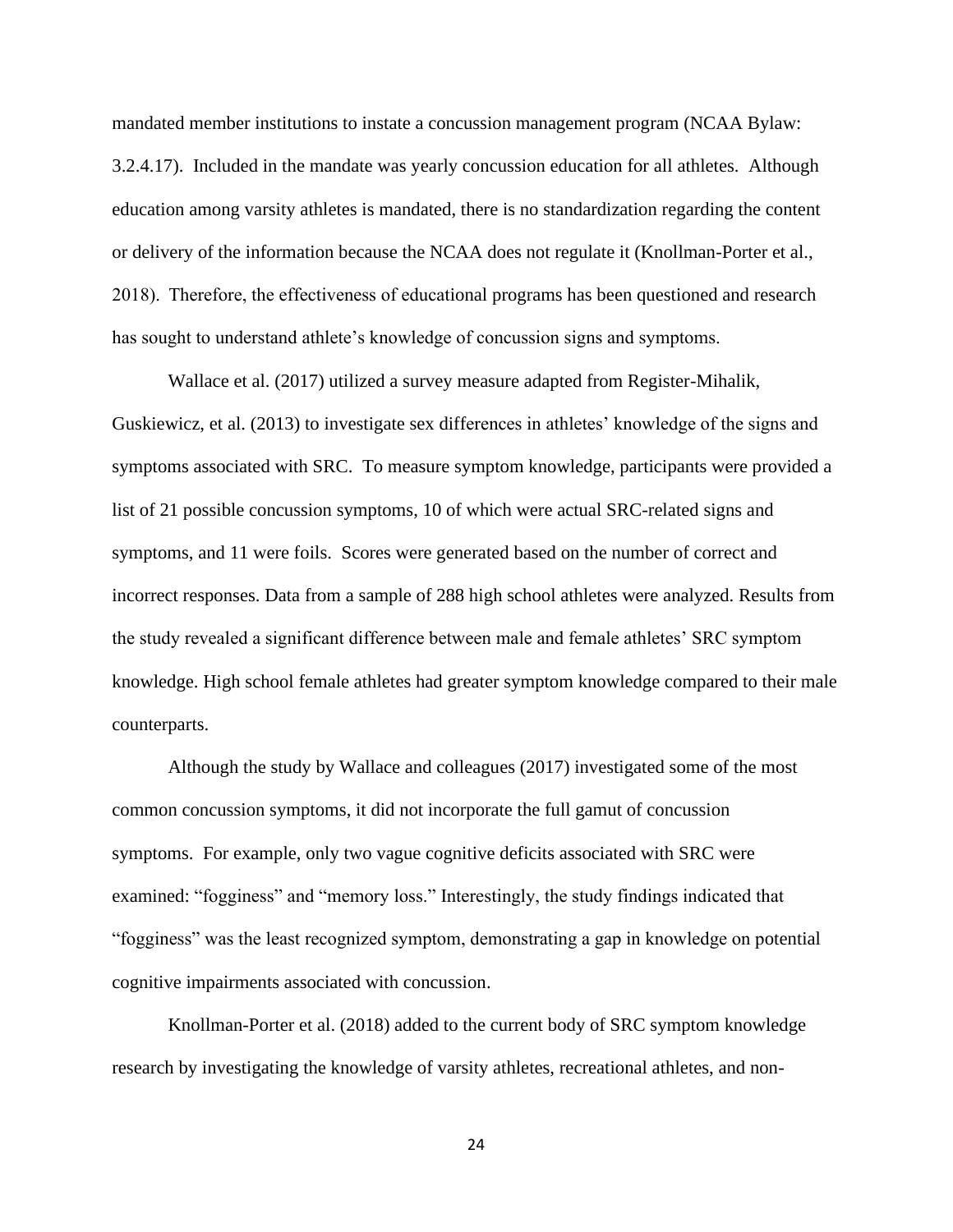athletes regarding concussion definition, symptoms, and support services available. A total of 306 male and female collegiate athletes from two different sports responded to the survey and were included in data analysis. To identify study groups SRC knowledge, each of the participants were asked to provide a SRC definition in their own words, freely recall SRC symptoms, and identify SRC symptoms when given choices. Findings from their study indicated that all groups (collegiate athletes, recreational athletes, and non-athletes) had incomplete knowledge of concussion symptoms (Knollman-Porter et al., 2018). Analysis of participants' SRC definitions revealed that nearly 70% of the respondents indicated that a SRC is a brain injury, but only 21% of the respondents listed relevant symptoms associated with concussions as part of their definition. Furthermore, less than 70% of respondents recognized symptoms that may negatively impact them in the classroom (Knollman-Porter et al., 2018). Although participants were able to identify hallmark professionals involved in concussion management, such as physicians and athletic trainers, the authors found that athlete's knowledge of support personnel remains incomplete (Knollman-Porter et al., 2018).

A recent publication by McAllister-Deitrick et al. (2020) further supports the need for educational interventions that inform athletes on the potential long-term impacts of SRCs. The authors investigated collegiate athletes SRC knowledge and reporting behaviors from 6 institutions. Participants included 986 male and female NCAA division I and II athletes across a variety of geographic regions including Pennsylvania, Ohio, Michigan, and South Carolina. Participants represented 17 different sports including football, lacrosse, soccer, basketball, wrestling, etc. Football players had the highest response rate and accounted for nearly one fourth (23.4%) of the study participants. To gather qualitative data the authors developed a survey which included questions about athletes' previous SRC reporting behaviors. Study findings were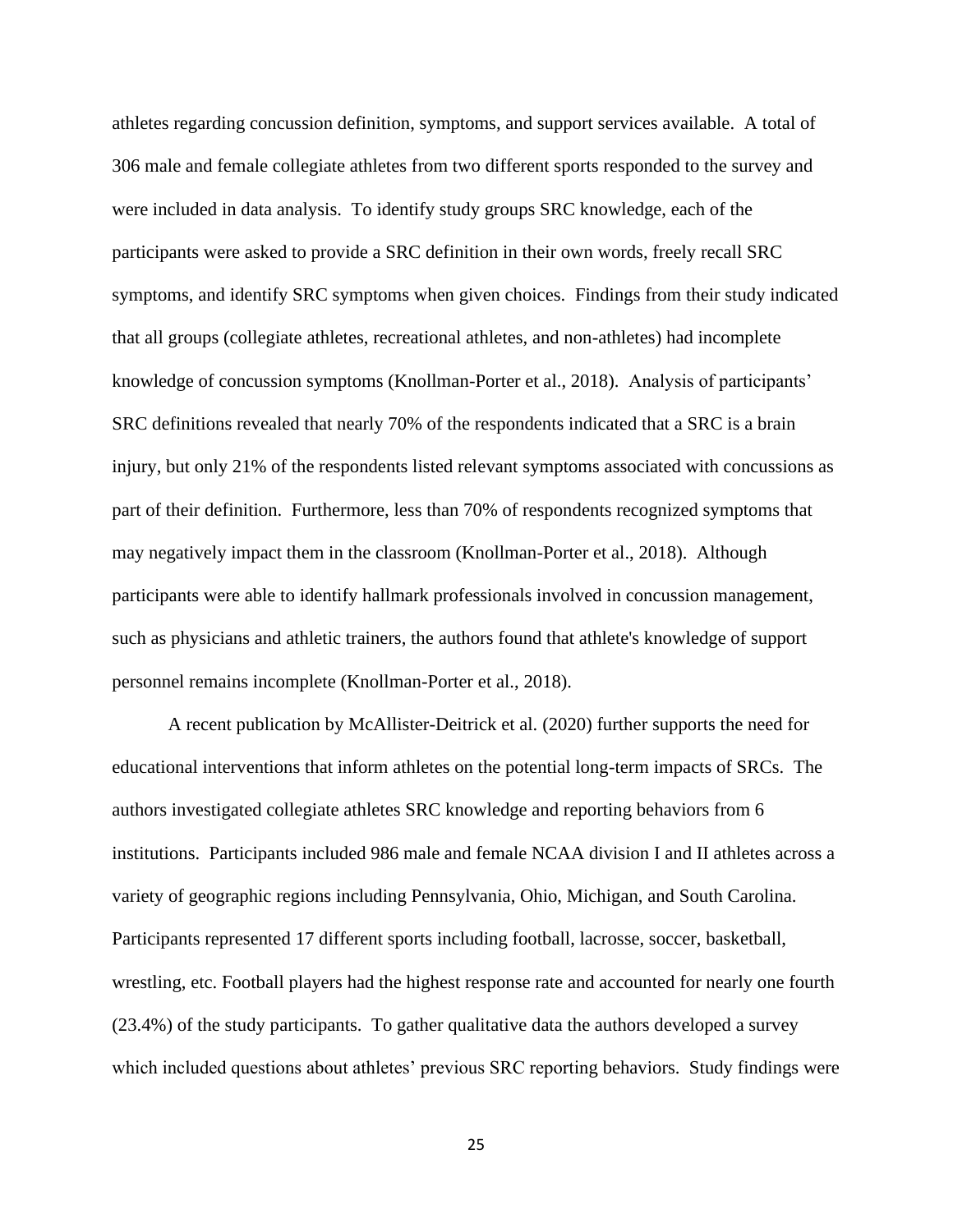similar to Wallace et al. (2017), which indicated that female athletes had greater SRC symptom knowledge and reporting intentions than male athletes. However, the authors suggested that SRC knowledge may have little implication on actual SRC reporting behaviors and that increased education regarding the potential long-term impacts of SRC may be necessary to increase athletes reporting behaviors.

To recap, the findings by Knollman-Porter et al. (2018) suggested that athletes have an incomplete knowledge regarding SRC signs and symptoms and that most athletes fail to recognize symptoms that may impact them in the classroom. The conclusions from Wallace et al (2017) indicated that female athletes have greater SRC symptom knowledge than male athletes, but that both groups have a limited understanding of the cognitive-linguistic deficits associated with concussion. Lastly, McAllister-Deitrick et al. (2020) emphasized the importance of educating athletes on the potential long-term impacts of SRC to facilitate changes in athletes reporting behaviors.

### *Summary of Demographic Variables of SRC Reporting Intentions*

In summary, research has sought to describe some of the factors associated with sportrelated concussion reporting, but gaps in the literature remain. The present review of the literature revealed that variables contributing to concussion reporting behaviors are multifactorial. First, Miyashita et al. (2016), Kroshus et al. (2017), and Weber Rawlins et al. (2019) all found that female athletes have greater reporting intentions. This finding, however, was not supported by Chizuk and colleagues (2021) who found no differences in SRC reporting intentions between males and females. Further investigation on the potential influence of biological sex on SRC symptom reporting would be beneficial due to conflicting evidence in the existing literature. Second, Weber Rawlins et al. (2019) found that athletes' SRC reporting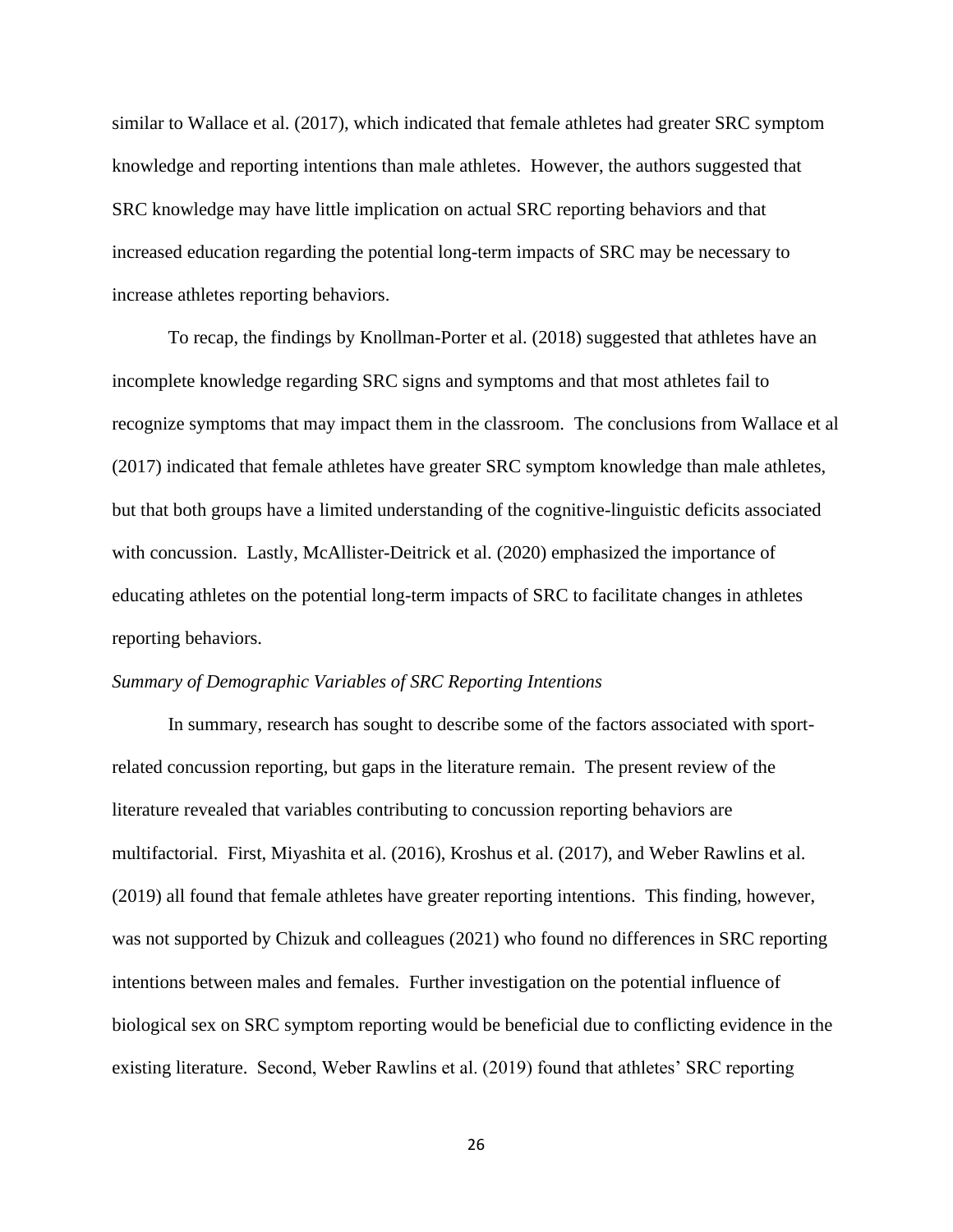intentions did not change as a factor of their sport eligibility year. However, in a recent systematic review on factors related to concussion reporting (Beran & Scafide, 2022), the authors found conflicting results between two studies that examined the influence of year in high school on SRC symptom reporting behaviors. Therefore, further research is needed to determine if collegiate athletes' year in education impacts their SRC reporting intentions. Next, Chizuk et al. (2021) and Weber Rawlins et al. (2019) found that athletes who participated in low contact sports had greater SRC reporting intentions, and Kroshus et al. (2020) found that collegiate athletes did not experience a change in attitudes following a diagnosed SRC. Due to the limited number of studies that have looked at SRC reporting as a factor of sport-contact level and previous SRC history, additional examination of these variables is warranted. Lastly, Wallace et al. (2017) and Knollman-Porter et al. (2018) found that athletes' knowledge of concussion signs and symptoms remains incomplete and that cognitive-communication symptoms such as fogginess and memory loss were barely recognized by high school athletes. In a recent study, McAllister-Deitrick and colleagues (2020) concluded that more education regarding the longterm effects of SRC, including cognitive-linguistic deficits, is needed to increase SRC symptom reporting. Together, these studies provide support for additional research on athletes' likelihood to disclose a potential concussion based on changes to their cognitive-communication abilities. Research findings related to this topic are critical for advancing knowledge necessary for developing effective SRC educational initiatives in the future.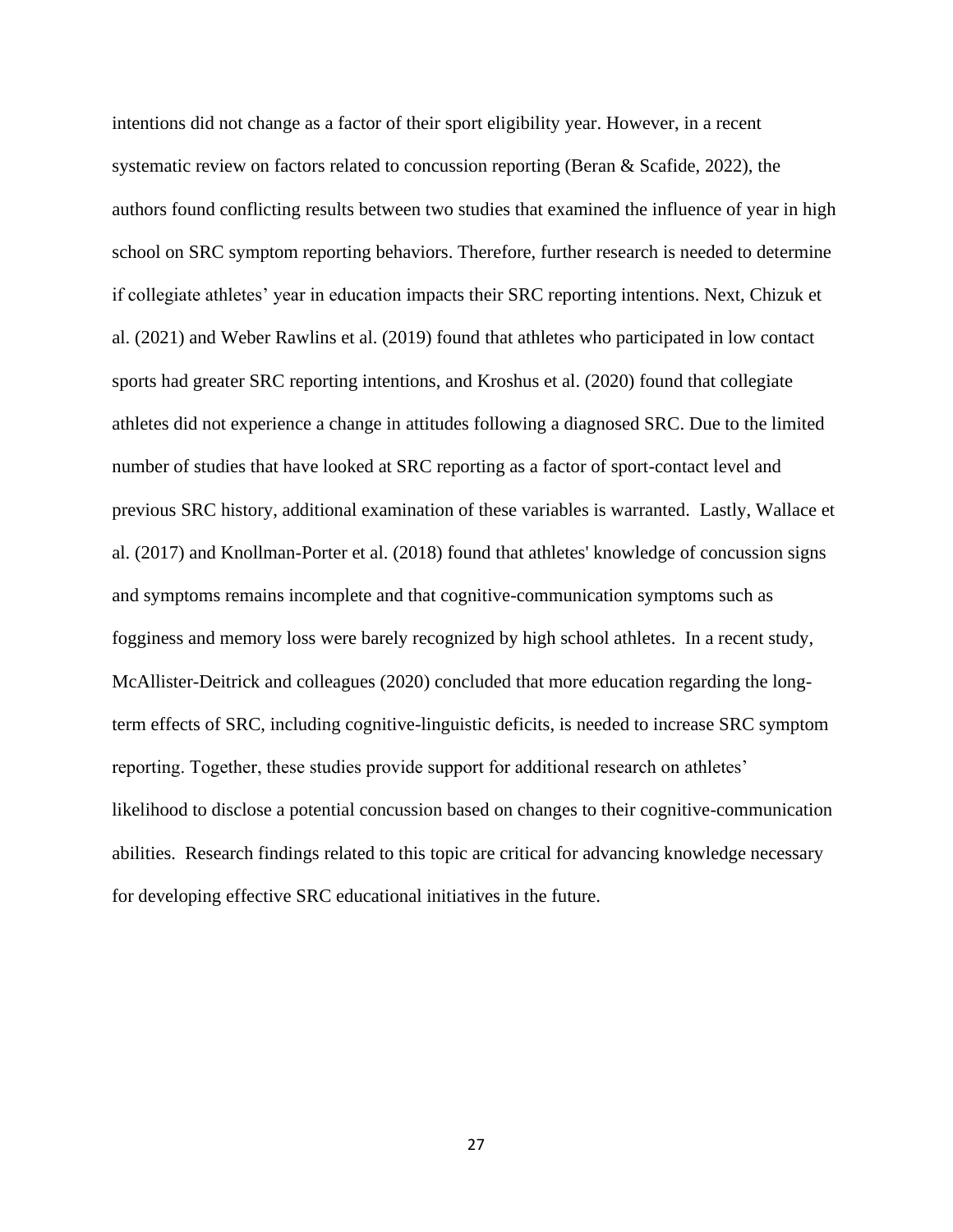## **Chapter Three**

### Methodology

## *Human Subject Review*

La Salle University's Institutional Review Board (IRB) approved all procedures involved in this project prior to beginning athlete recruitment (IRB no. 20-10-045). Permission from all participating institutions was obtained and included in the IRB application. Athletes' participation in this study was voluntary and informed consent was obtained prior to questionnaire completion. See Appendix A for the informed consent form.

## *Recruitment*

Collegiate athletes from three universities were invited to participate in this study. Individuals were eligible to volunteer for this study if they were a collegiate athlete who participated in at least one NCAA organized sport. Athletes were actively recruited from one private university and two private colleges in the greater Philadelphia region of the United States. Recruitment of participants occurred across all three NCAA divisions.

Athletic directors from three of the participating institutions assisted in student-athlete recruitment by distributing a questionnaire link directly to the target population and/or to coaches who distributed the questionnaire link to their players. Recruitment efforts occurred for a total of 4 months, from December 1, 2020 to March 31, 2021.

### *Procedure*

A digital copy of the questionnaire was created using Qualtrics Core XM, a platform which allows users to create, distribute, and collect anonymous questionnaire responses. The questionnaire was built using a blank template and display logic was implemented to eliminate extraneous data from the results. A script was developed and included in the email sent out to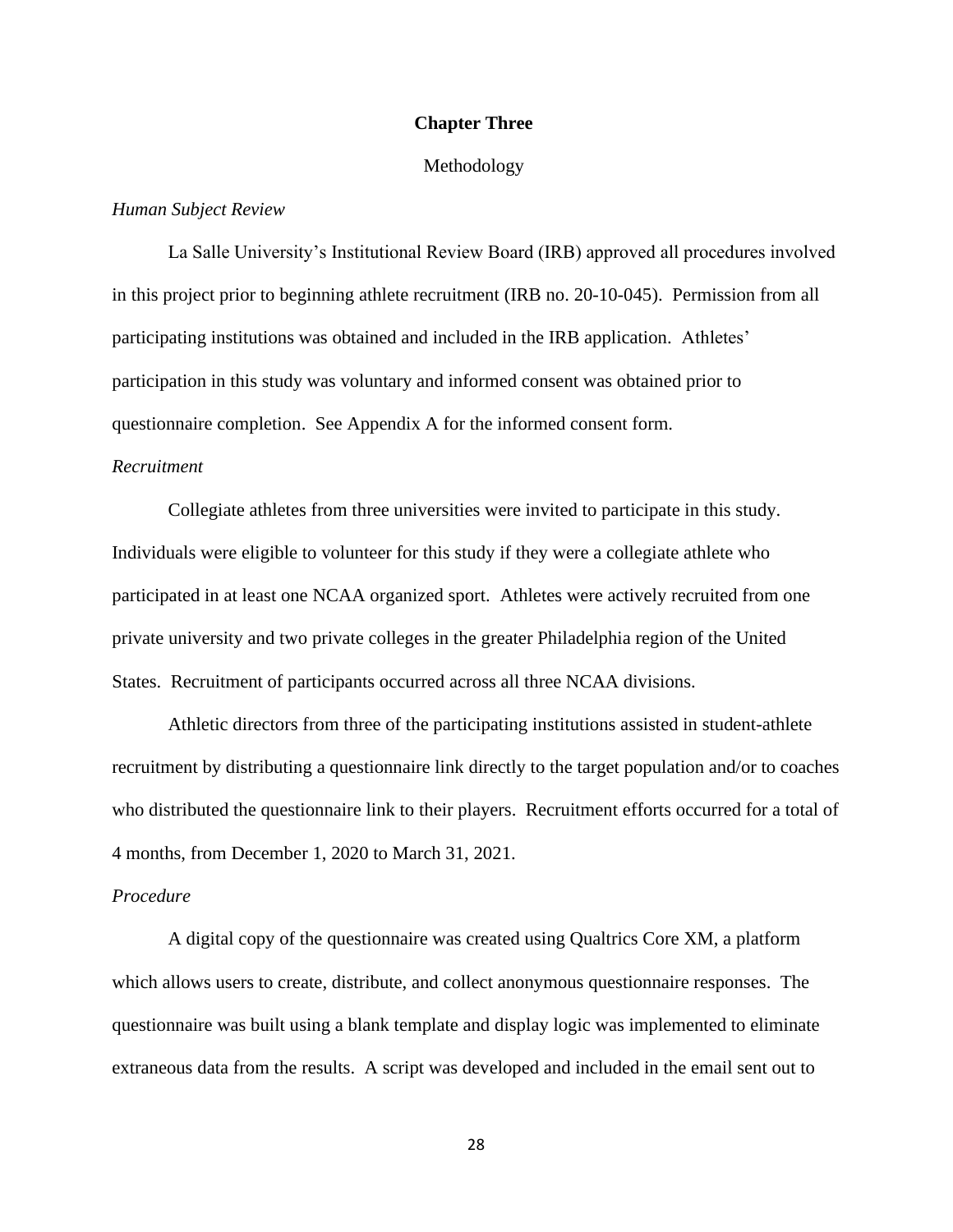the athletes inviting them to participate in the study and provided them with access to the questionnaire link (see Appendix B for recruitment script). Upon clicking the link, prospective participants were redirected to the informed consent page, which allowed them to voluntarily decline or agree to participate in the study. The informed consent educated potential participants about the purpose of the study, what would be expected of them if they chose to participate in the research, and any potential risks or advantages to completing the study. Individuals who elected to participate in the study were given access to complete the questionnaire. Athletes who did not agree to participate in the study were redirected to a new internet page that thanked them for their time and allowed them to exit the platform.

All questionnaire responses were recorded and stored in Qualtrics Core XM. Participant responses were imported into Microsoft Excel and then later into IBM Statistical Package for the Social Sciences (SPSS), version 24, for data analysis.

#### *Instrument*

Survey research can provide quantitative information about the attitudes and opinions of a population by studying a smaller sample of that population (Fowler, 2009). A 48-item questionnaire was developed for the present study (see Appendix C). The questionnaire consisted of three domains: (1) participant demographic profile (Items 1-16), (2) participants' intention-toreport a sport-related concussion (Items 17-22) (Kneavel et al., 2020), and (3) participants' likelihood of reporting a sport-related concussion if they experience a specific post-concussion symptom (Items 23-48). To fully understand participants' reporting intentions, the questionnaire included mixed question types such as multiple-choice, fill in the blank, and a Likert rating scale. The questionnaire took participants approximately 15 minutes to complete.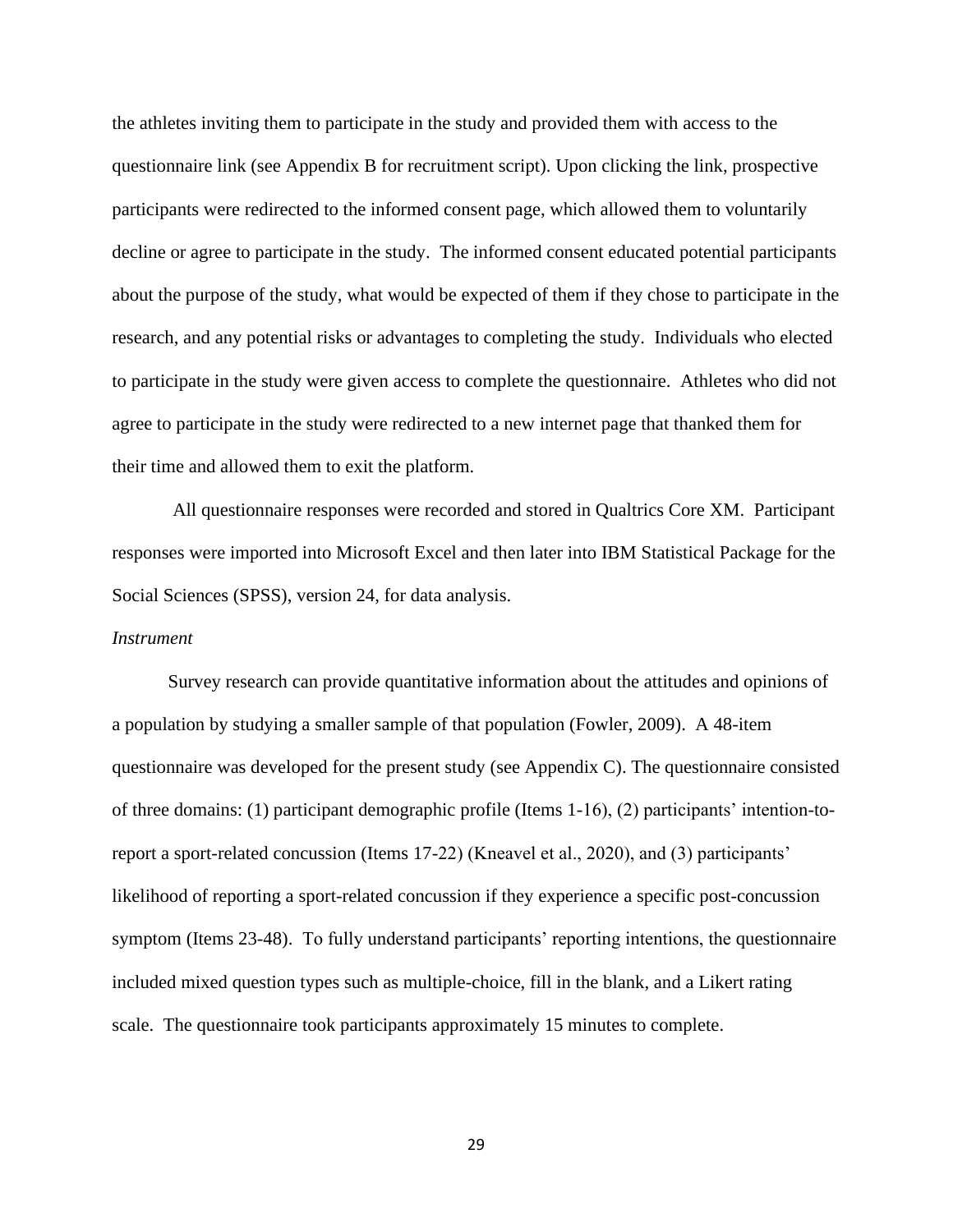### *Questionnaire Items*

Questionnaire demographic items gathered relevant information to describe the participant population and aimed to reflect inclusivity and sensitivity to all groups of people. As previously discussed in the literature review (Chapter 2), differences in concussion reporting intentions have been observed based on the student-athlete's sex (Chizuk et al., 2021; Kurowski et al., 2014; Miyashita et al., 2016; Wallace et al., 2017; Weber Rawlins et al., 2019), sport eligibility year (Kroshus et al., 2020), sport contact level (Chizuk et al., 2021; Weber Rawlins et al., 2019), and previous SRC education (Knollman-Porter et al., 2018; McAllister-Deitrick et al., 2020; Wallace et al., 2017). To compare our research findings to the results of previous studies, we asked demographic questions related to the athlete's sex, year in college, sport contact level, and previous concussion history. Multiple-choice questions were provided in the demographic section so that participants could quickly and easily respond to questions. If the athlete selected 'other' as a response, they were prompted to type their answer to gather more specific information.

Questionnaire items 17 to 22 were adapted from a validated instrument (McCarthy et al., 2021) and used in previous concussion research (e.g, Kneavel et al., 2020) for evaluating collegiate student-athletes' intentions to report a sport-related concussion for themselves. These items provided a variety of scenarios to the student-athlete to understand if their reporting intentions changed based on a given situation (e.g., "*I plan to report even if I am not sure it is serious*;" "*I will report if it happens in a playoff or championship game*."). Participants responded to these items on a 7-point Likert scale, in which they rated their willingness to report a sport-related concussion to a coach or an athletic trainer, as follows:  $1 =$  strongly disagree,  $2 =$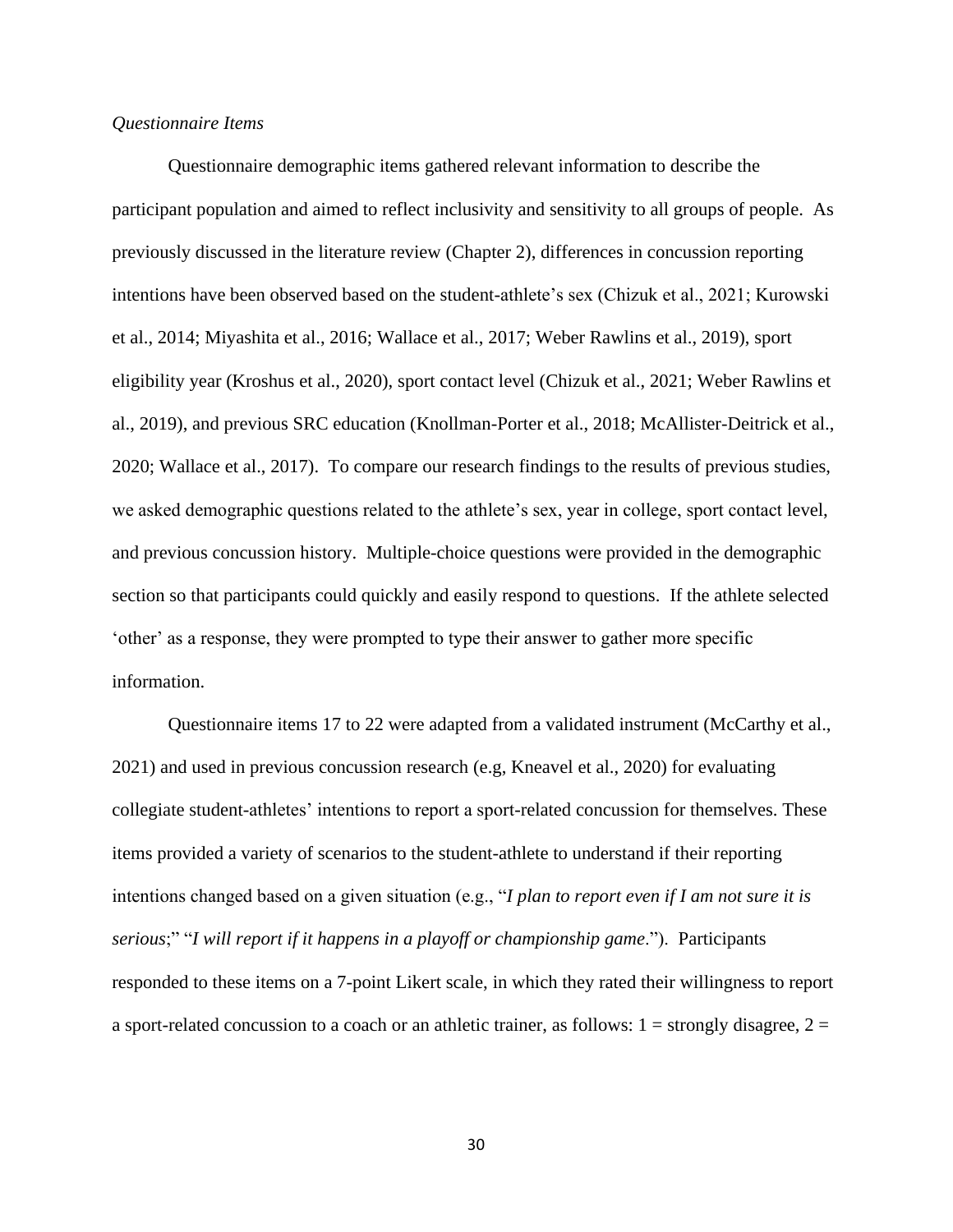disagree,  $3 =$  somewhat disagree,  $4 =$  neither agree nor disagree,  $5 =$  somewhat agree,  $6 =$  agree, and  $7 =$  strongly agree.

A review of the literature on sport-related concussion symptomology informed the construction of questionnaire items 23-48, referred to as the novel symptom checklist (Eisenberg et al., 2014; Hardin & Kelly, 2019; Knollman-Porter et al., 2018; McCrory et al., 2017; Roth & Hardin, 2019). These items asked participants to rate the likelihood of reporting a sport-related concussion if they were to experience a specific post-concussion symptom. Statements in this section provided participants with functional examples of how physiological symptoms (e.g., daytime sleepiness) or cognitive-communication impairments (e.g., difficulty telling a story in the correct sequence) may manifest in their daily lives after a concussion. Participant responses were obtained using the same 7-point Likert scale described above (i.e., 1 = strongly disagree, 7 = strongly agree).

## *Research Questions*

Question 1. Are there statistically significant differences in college athletes' intentions to report a SRC by:

- a. *sex* (male vs. female),
- b. *year in college* (freshman, vs. sophomore vs. junior vs. senior),
- c. *level of sport contact* (noncontact vs. limited contact vs. contact vs. collision/combat),
- d. *number of diagnosed SRCs* (0 vs. 1 vs. 2 vs. 3 vs.  $\geq$  4), and
- e. *ratings on a novel symptom checklist*?

Question 2. What SRC symptoms are college athletes most likely to report if they were to experience a future concussion?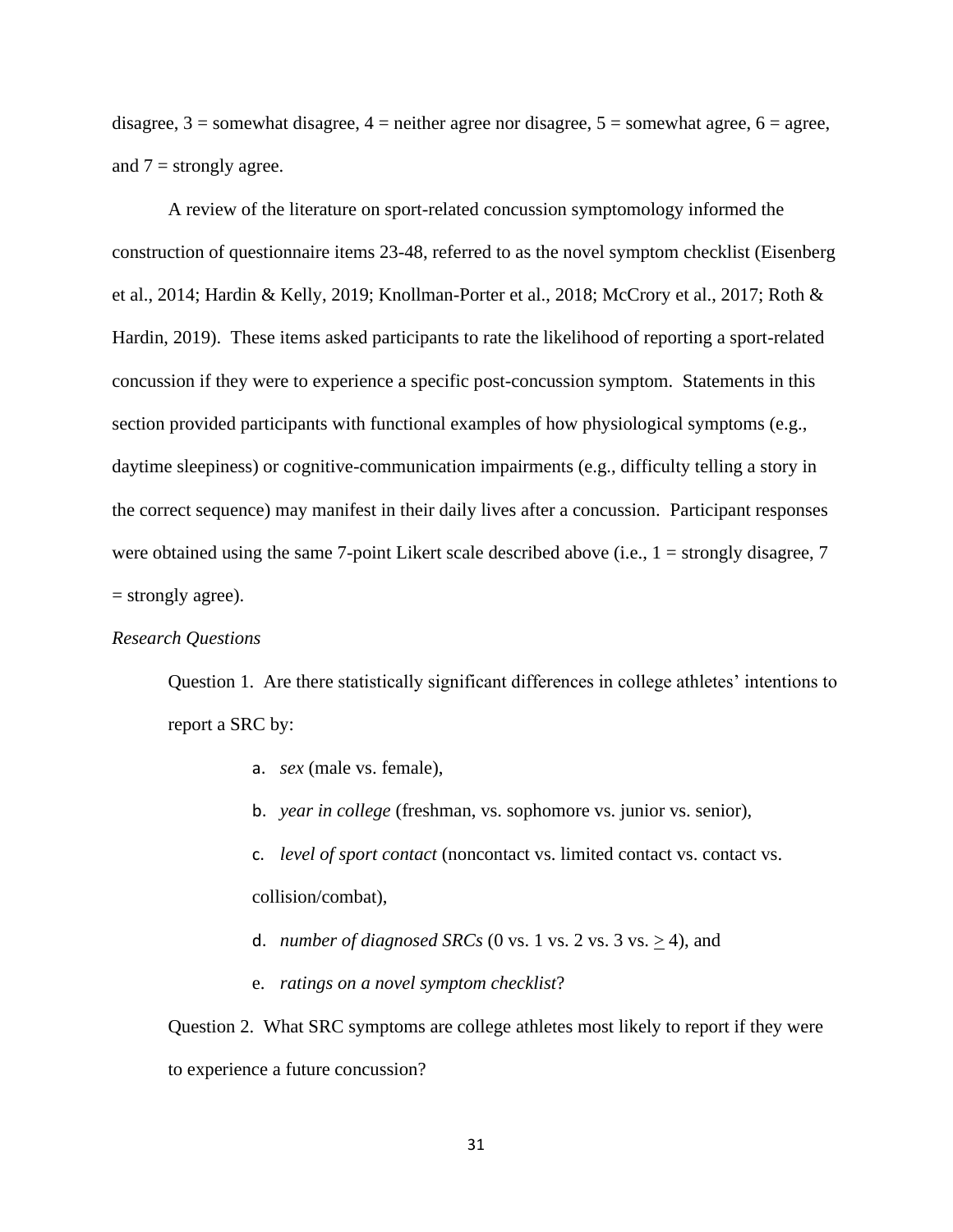Question 3. What SRC symptoms are college athletes least likely to report if they were to experience a future concussion?

### *Data Analysis*

Responses to the questionnaire items 17 to 22 were summed for each participant to derive an intention to report *total score*, ranging from 6 (least likely to report) to 42 (most likely to report). Mean total scores were computed for the groups of interest in Question 1(a) through Question 1(e). An independent samples t-test was conducted for comparing the mean scores between the male and female participants in Question 1(a). One-way analyses of variance (ANOVAs) were conducted for comparing the variables of interest in Questions 1(b) to (d). Question 1(b) was answered by comparing the mean scores among the freshman, sophomore, junior, and senior participants. Data from participants who reported being in their 5th year of college were omitted from the analyses addressing this question because of limited data  $(n = 2)$ . Question 1(c) asked whether the mean scores differed significantly among participants who played sports with higher and lower levels of contact. To address this question, four groups were formed based on the level of contact associated with the sports that the participants played (i.e., non-contact, limited contact, contact and collision/combat), as described by Chizuk et al. (2021). Any participant who reported playing more than one sport was classified using the sport they played with the highest level of contact. Question 1(d) was addressed by comparing the intention to report mean scores among groups based on the number of diagnosed SRC(s) (i.e., 0, 1, 2, 3, or  $\geq$  4). Question 1(e) was addressed using an independent samples t test. Means from the novel symptom checklist were compared for groups of athletes who were classified as 'likely' to report (based on a total score of 36 or above on the intention to report survey) and 'less likely' to report (designated by a total score of 35 or below).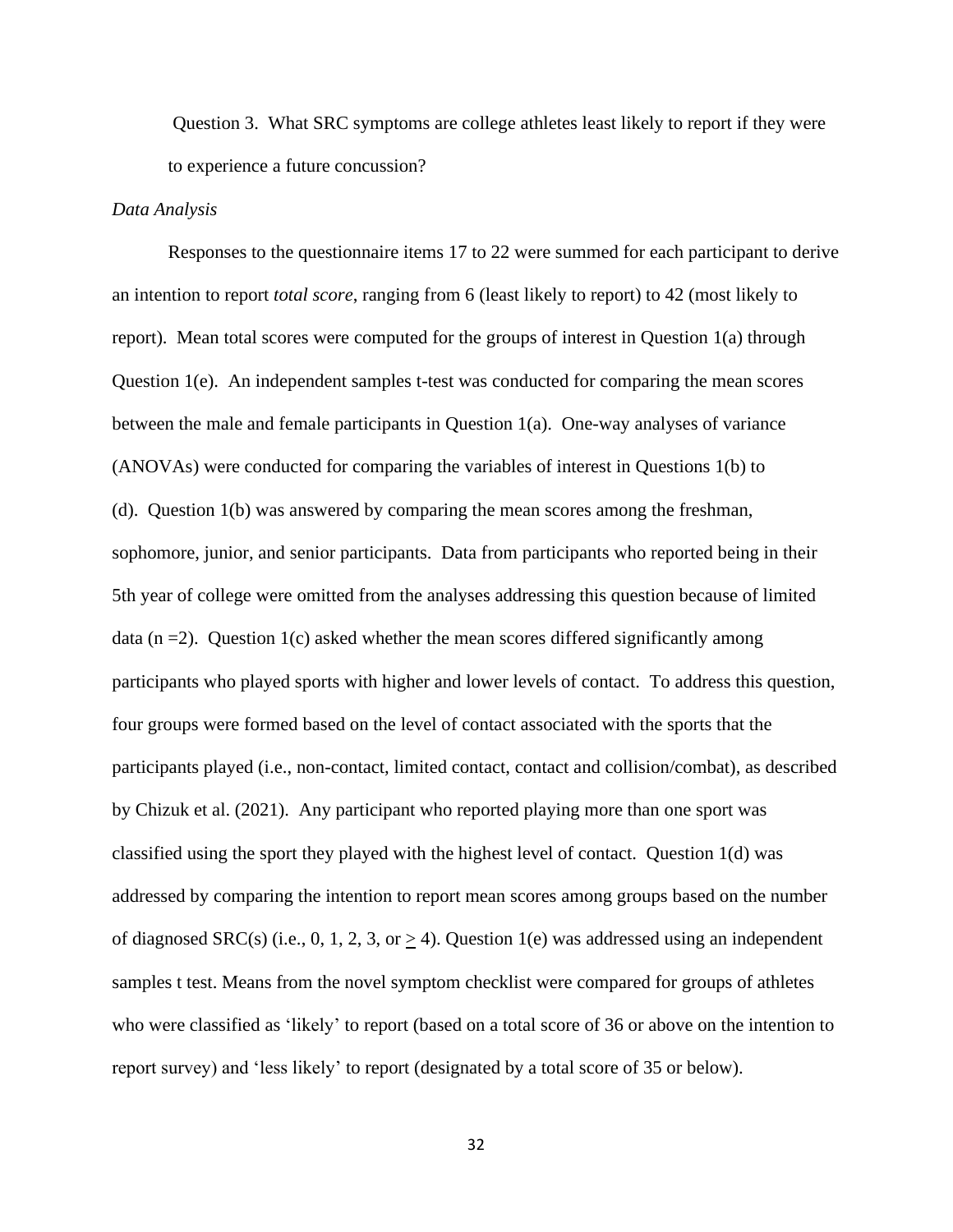Research Questions 2 and 3 were addressed by computing the median scores for each of the SRC symptom questionnaire items (23 to 48) to identify symptoms that were most and least likely to be reported if experienced in a future concussion. The scores for the questionnaire items ranged from 1 (least likely to report) to 7 (most likely to report). For the purpose of this study, the symptoms described in items with a median score of 6 or above were considered to be symptoms that college athletes would most likely report, since half of the participants *agreed* or *strongly agreed* that they would report a concussion if they experienced these symptoms. These findings contributed data for addressing Question 2. Symptoms described in the items with a median score of 4 or below were identified as items that were least likely to be reported and provided data for addressing Question 3. All statistical analyses were conducted in IBM SPSS version 24. For tests of significance, the alpha level was set at  $p = .05$ .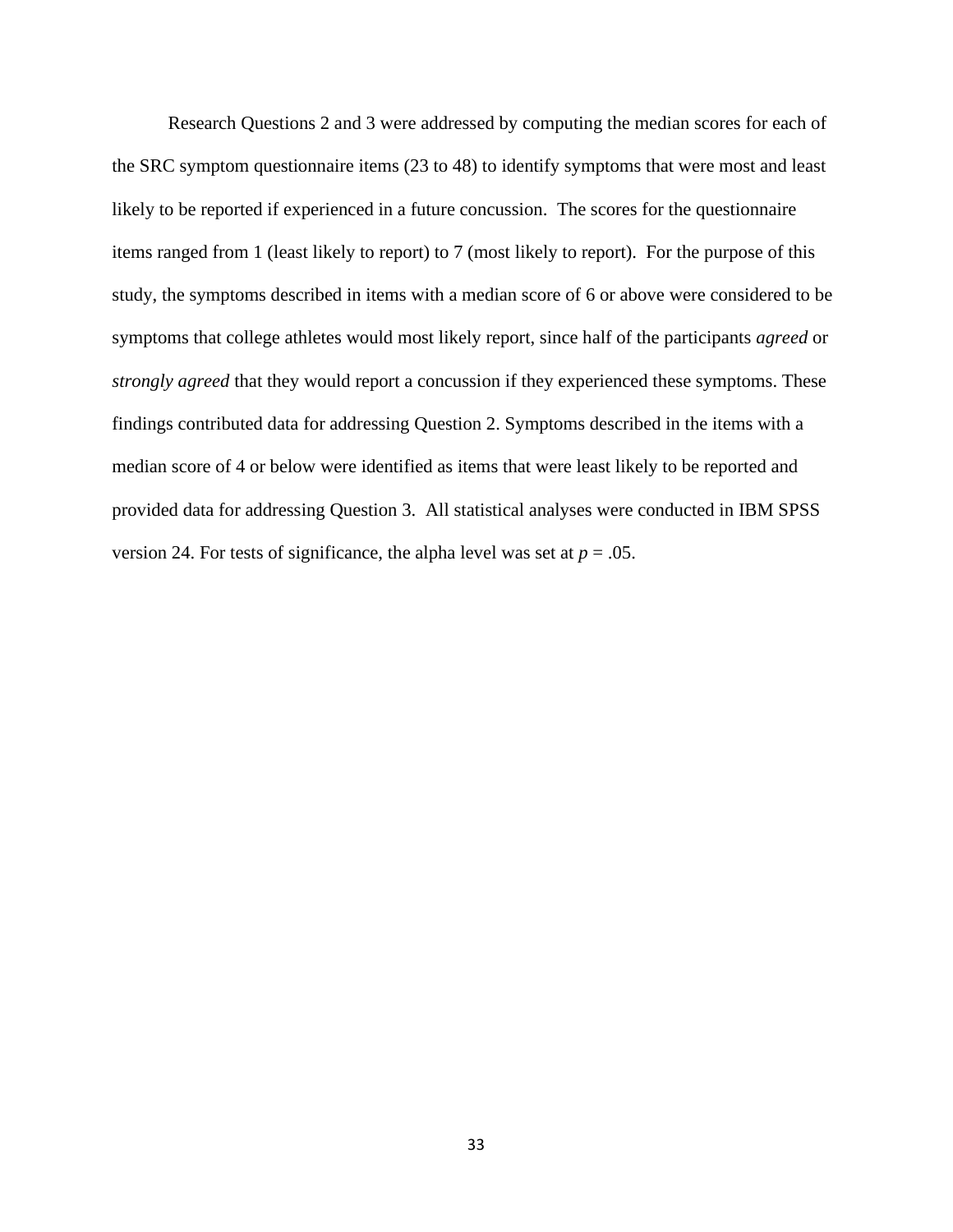# **Chapter Four**

## Results

# *Participants*

A total of 193 native English-speaking athletes (130 female; 63 male) from 3

universities/colleges in the Philadelphia area participated in the study. The participant

characteristics are described in Table 4.1.

In the sample, 67% of participants were female. The mean age of the participants was

19.84 years  $(SD = 1.27)$  and approximately 76% of participants indicated their ethnicity as

White, 9% as Black/African American, and 6% as Hispanic/Latinx. Other ethnicities reported by

the participants are shown in Table 4.1.

Table 4.1

| <b>Participant Characteristics</b>     |           |
|----------------------------------------|-----------|
| Demographic Variables                  |           |
| <b>Sex</b>                             |           |
| Male $(\%)$                            | 63 (32.6) |
| Female (%)                             | 130(67.4) |
| Ethnicity                              |           |
| White $(\%)$                           | 146(75.6) |
| Hispanic/Latino (%)                    | 12(6.2)   |
| Black or African American (%)          | 17(8.8)   |
| Native American or American Indian (%) | 4(2.1)    |
| Asian/Pacific Islander (%)             | 6(3.1)    |
| Mixed $(\% )$                          | 7(3.6)    |
| Nigerian $(\%)$                        | 1(0.5)    |
| Year in College <sup>a</sup>           |           |
| Freshmen (%)                           | 54 (28.1) |
| Sophomore $(\%)$                       | 44 (22.9) |
| Junior $(\%)$                          | 48 (25.0) |
| Senior $(\%)$                          | 44 (22.8) |
| Fifth year $(\%)$                      | 2(1.0)    |
| <b>NCAA Division</b>                   |           |
| I $(\%)$                               | 54 (28.0) |
| $\Pi$ (%)                              | 50 (25.9) |
| III(%)                                 | 89 (46.1) |
|                                        |           |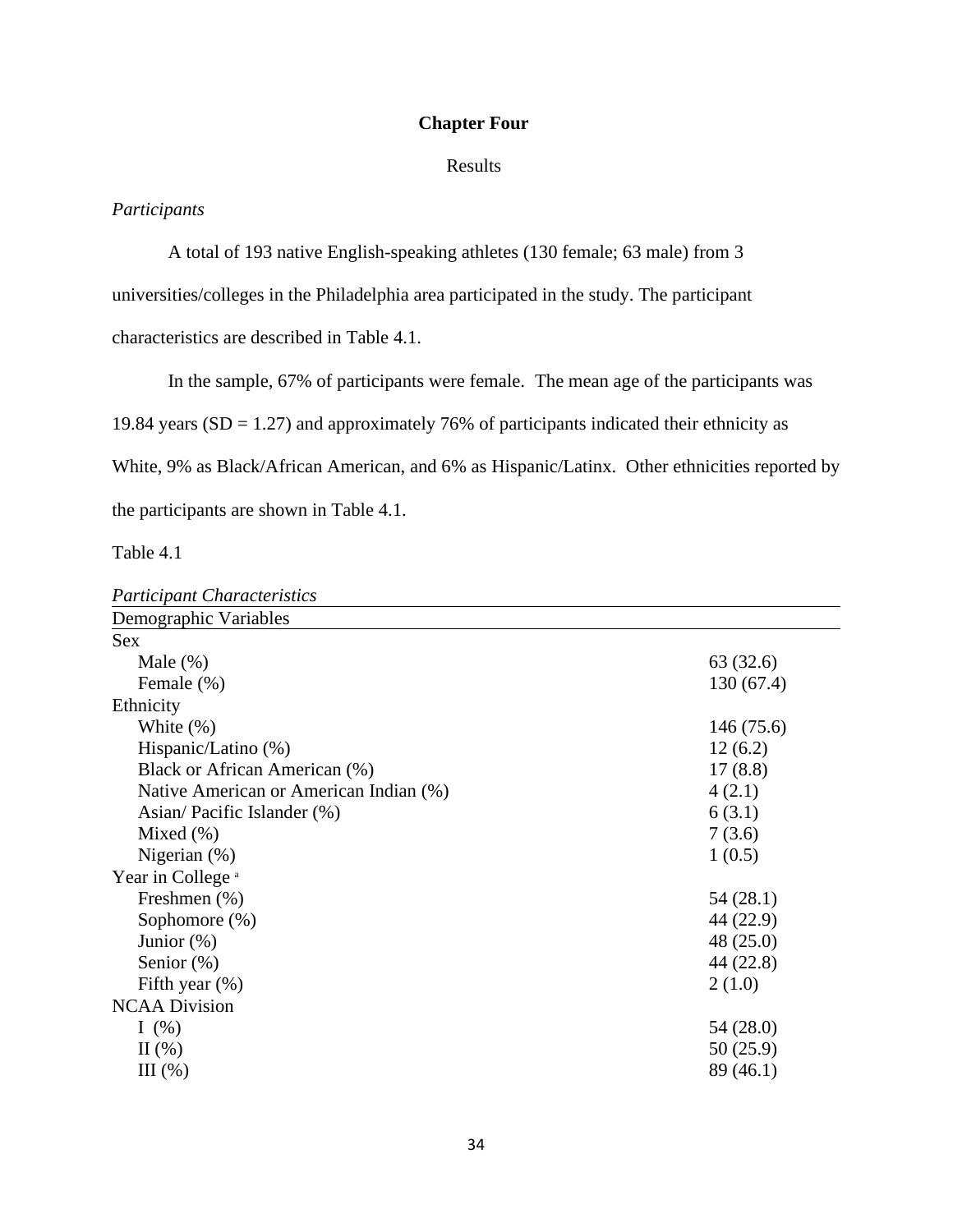| Table 4.1. (Continued)                                                |             |
|-----------------------------------------------------------------------|-------------|
| Number of Hours Spent Practicing and Competing Each Week <sup>a</sup> |             |
| 1-5 hours $(\%)$                                                      | 5(2.6)      |
| 6-10 hours $(\%)$                                                     | 30(15.6)    |
| 11-15 hours $(\% )$                                                   | 54(28.1)    |
| 16-20 hours (%)                                                       | 72(37.5)    |
| Over 20 hours $(\% )$                                                 | 31(16.1)    |
| Received Education on SRC <sup>a</sup>                                |             |
| Yes $(\%)$                                                            | 151 (78.6)  |
| No $(\%)$                                                             | 41 $(21.4)$ |
| Yearly Hours of SRC Education                                         |             |
| 1-2 hours $(\%)$                                                      | 109(72.2)   |
| $3-4$ hours $(\%)$                                                    | 25(16.6)    |
| 5-6 hours $(\%)$                                                      | 6(4.0)      |
| More than 6 hours $(\%)$                                              | 11(7.3)     |
| Previous SRC Diagnosis                                                |             |
| Yes $(\%)$                                                            | 75 (38.9)   |
| No(%)                                                                 | 118(61.1)   |
| Previous number of SRC Diagnosis                                      |             |
| 0(%)                                                                  | 119(61.7)   |
| 1(%)                                                                  | 40(20.7)    |
| 2(%)                                                                  | 20(10.4)    |
| 3(%)                                                                  | 8(4.1)      |
| More than $3$ $(\%)$                                                  | 6(3.1)      |
| Suspected SRC not Diagnosed <sup>a</sup>                              |             |
| Yes $(\%)$                                                            | 64 (33.3)   |
| No(%)                                                                 | 128 (66.7)  |

*Note.* <sup>a</sup>The frequencies shown for those items do not reflect (n= 193), as one participant did not respond to each of those questionnaire items.

Aside from  $5<sup>th</sup>$  year athletes, participants were almost equally represented by their year in college with 28% of participants identifying as freshmen, 23% of participants as sophomores, 25% as juniors, 23% as seniors, and 1% as fifth-year students. Each NCAA division was represented in the sample. Most participants (46%) indicated that they competed at NCAA division III level, 28% of participants competed at the NCAA division I level, and 26% of participants competed at NCAA division II level. Nearly 38% of participants indicated that they spent 16 to 20 hours practicing and competing in their respective sport(s) each week. This was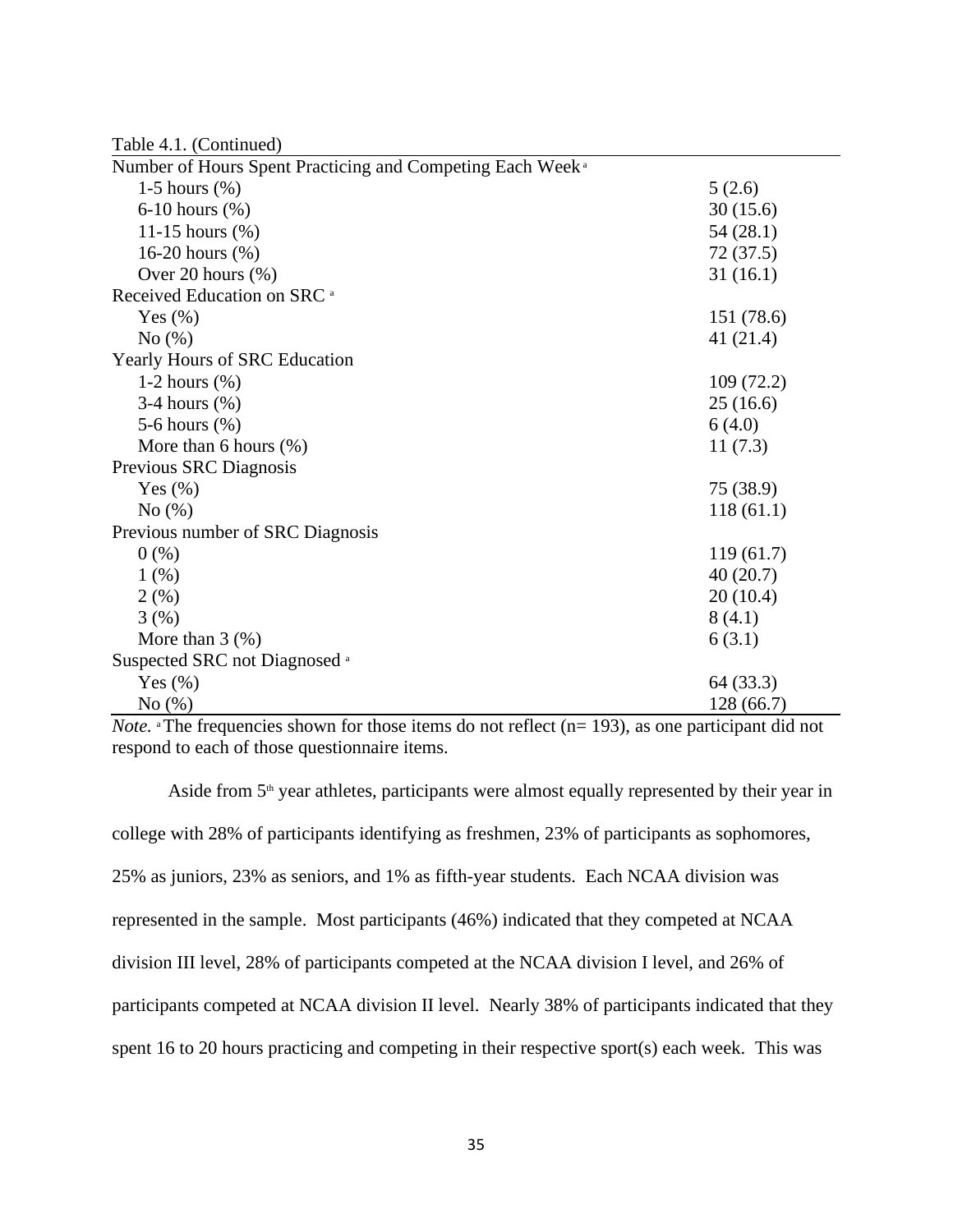followed by 28% of participants that indicated that they spent 11 to 15 hours participating or competing each week.

Table 4.2 shows the different sports played by the participants and the frequencies of the sports played by sex. Soccer (19.2%) was the most represented sport, followed by lacrosse (17.1%), and softball (15.5%).

Table 4.2

| Sport           | Female $(n=130)$ | Male $(n=63)$ |
|-----------------|------------------|---------------|
| <b>Baseball</b> | N/A              |               |
| Basketball      |                  | 12            |
| Football        | N/A              | 15            |
| Lacrosse        | 29               | 4             |
| Soccer          | 27               | 10            |
| Softball        | 30               | N/A           |
| Field Hockey    | 18               | N/A           |
| Tennis          |                  | 2             |
| Track and Field | 8                | 6             |
| Wrestling       | N/A              | 3             |
| Volleyball      | 9                |               |
| Golf            |                  |               |

*Frequencies of Males and Females Participating by Sport*

*Note*. In addition to the frequencies represented in this table, 6 participants indicated that they play a second NCAA sport (see Table 4.3 for second sport participation).

As depicted in Table 4.3, 6 of the 193 participants indicated that they played a

second NCAA sport.

Table 4.3

*Frequencies of Males and Females Participating in a Second Sport* 

| Sport                | Female $(n=4)$ | Male $(n=2)$ |
|----------------------|----------------|--------------|
| <b>Basketball</b>    |                |              |
| <b>Cross Country</b> |                |              |
| <b>Field Hockey</b>  |                | N/A          |
| Track and Field      |                |              |
| Golf                 |                |              |

Although yearly concussion education is mandated, surprisingly, 21% of participants

reported that they did not receive yearly SRC education. Of the 79% of participants that reported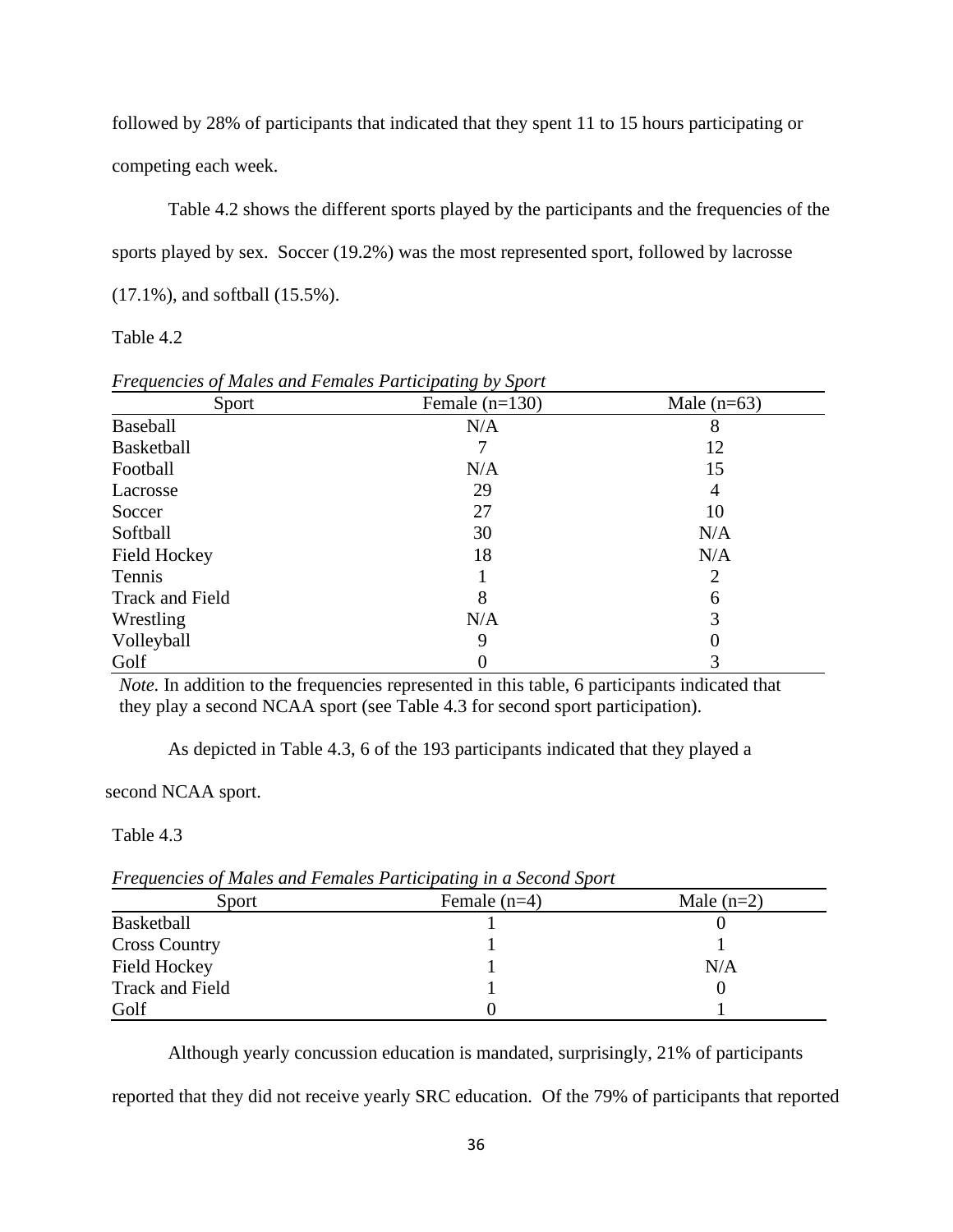receiving SRC education, 72% of participants indicated that they received 1 to 2 hours of SRC education, 17% received 3 to 4 hours of education, 4% received 5 to 6 hours of education, and 7% received more than 6 hours of education.

The final demographic questionnaire items asked participants about previous SRC diagnosis and if they suspected that they had an SRCs that went undiagnosed. Seventy-five (39%) of athletes reported that they have received a previous SRC diagnosis (see Figure 4.1) with the majority of those athletes indicating that they have previously received only one SRC diagnosis. Of note, nearly one third of the participants indicated that they suspected that they had a SRC that went undiagnosed.







### *Research Question 1(a)*

This question asks whether intentions to report a sport-related concussion differed between male and female college athletes.  An independent samples t-test was conducted to compare the mean total scores for questionnaire items 17 to 22 between the male and female participants.  The mean scores between the male (*M*= 31.75, *SD*= 7.886) and female (*M*=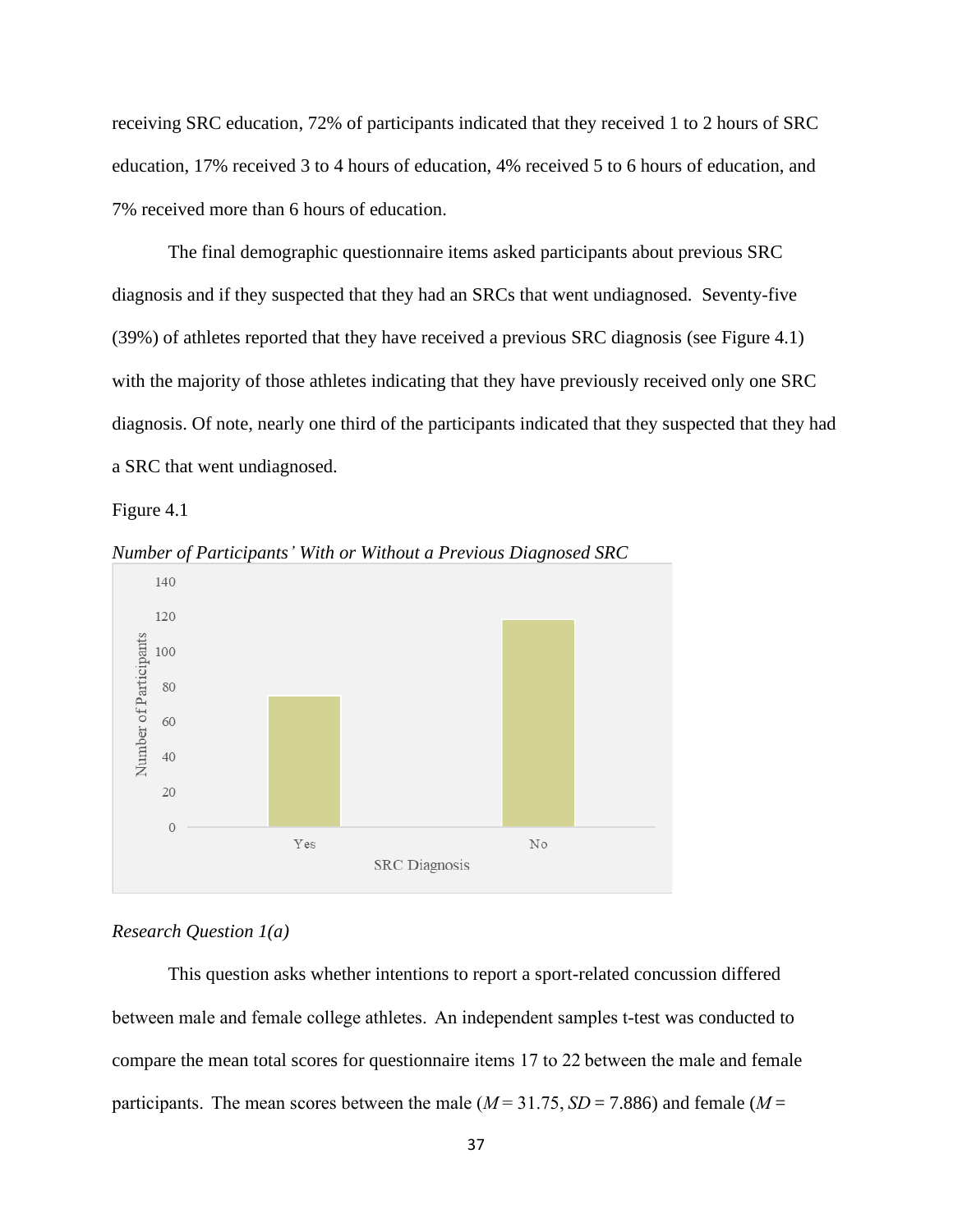30.38, *SD*= 8.186) participants did not differ significantly, *t*(186) =  1.096, *p* = .274, indicating that SRC reporting intention was not impacted by the participants' sex (see Figure 4.2).

## Figure 4.2



*Male and Female SRC Reporting Intentions*

## *Research Question 1(b)*

This question is concerned with whether student-athletes' intention to report a SRC differed among the freshman, sophomore, junior, and senior participants.  A one-way ANOVA indicated that there were no significant group differences on the intention to report SRC total scores for years in college,  $F(3,182) = .779$ ,  $p = .507$ . The participants' mean total scores and standard deviations for freshman ( $M = 30.51$ ,  $SD = 6.880$ ) sophomore ( $M = 32.16$ ,  $SD = 7.868$ ) junior ( $M = 30.72$ ,  $SD = 8.121$ ) and seniors ( $M = 29.53$ ,  $SD = 9.470$ ) are illustrated in Figure 4.3.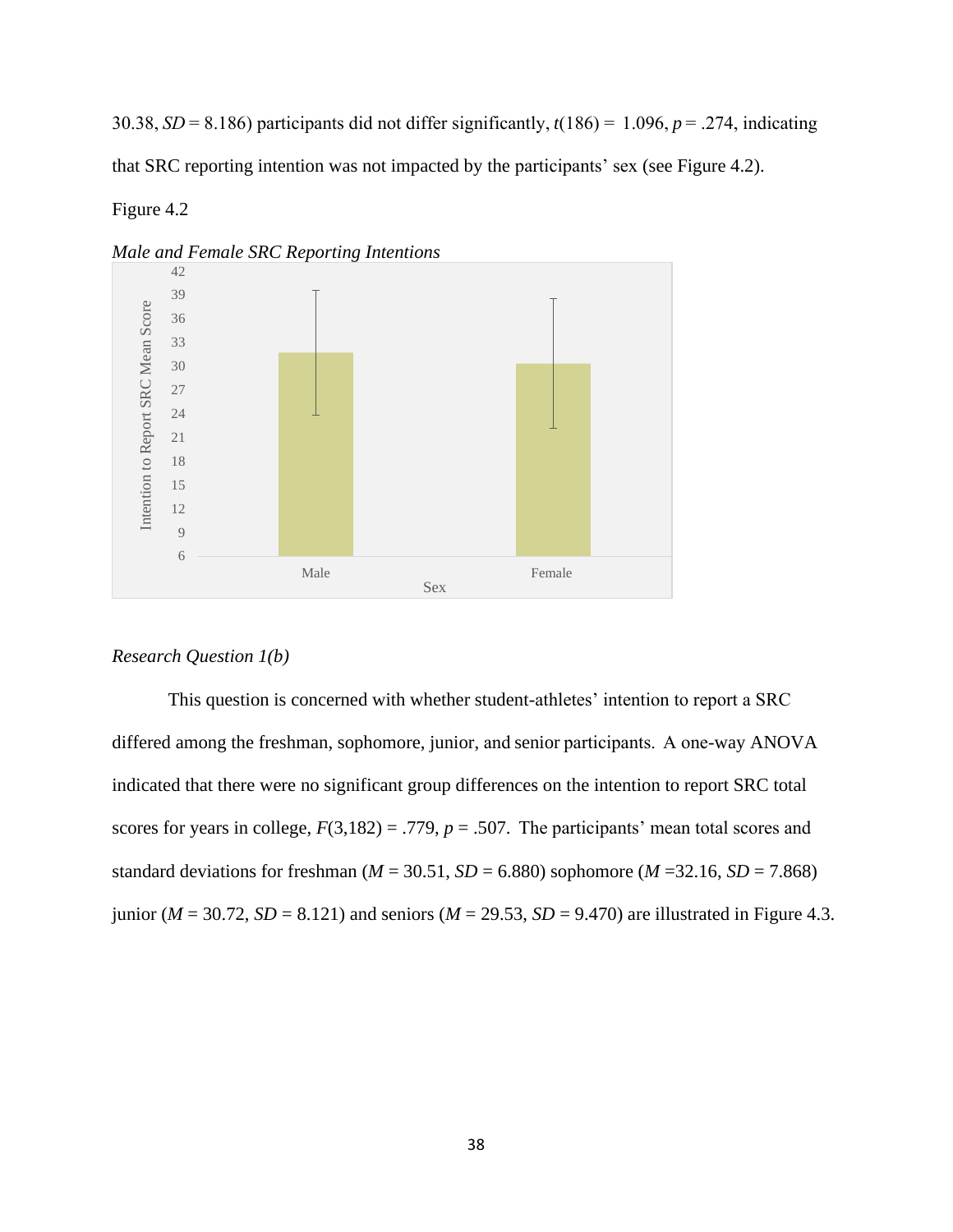

*Participants' SRC Reporting Intentions Based on Their Year in College*

### *Research Question 1(c)*

As shown in Table 4.2, a total of twelve sports were represented in the study. Each of the sports were classified into one of four groups based on the level of contact (no contact, limited contact, contact, combat/collision) associated with playing the sport.  A one-way ANOVA was conducted to compare the levels of sport contact on the intention to report SRC total scores. No significant between-group differences were found,  $F(3, 184) = .578$ ,  $p = .630$ , indicating that different levels of sport contact did not influence participants' SRC reporting behavior (see Figure 4.4).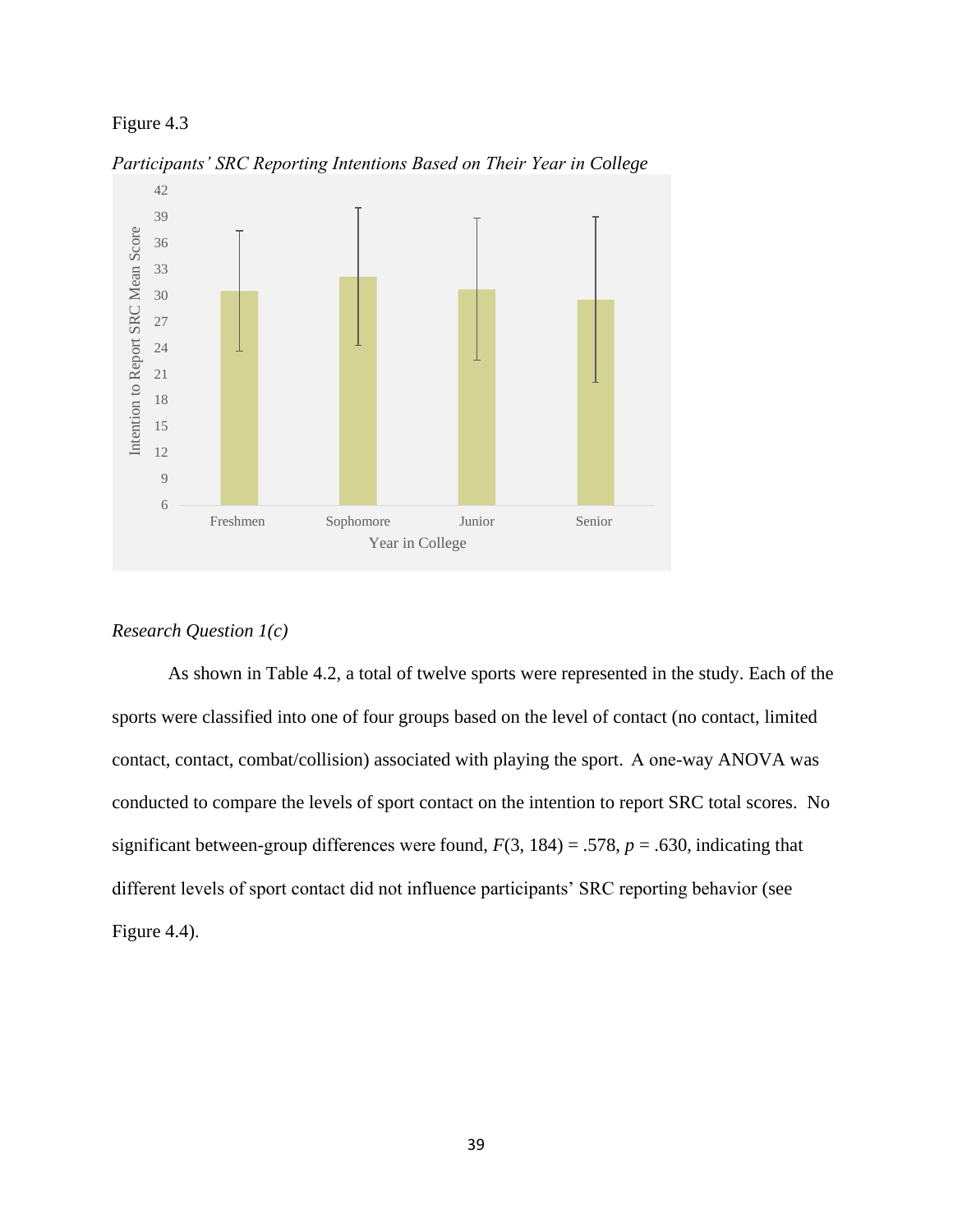

*Participants' SRC Reporting Intentions Based on Their Sport Contact Level*

## *Research Question 1(d)*

College athletes with varying number of prior SRCs (from none to four or more) were compared using a one-way ANOVA with total intent to self-report a suspected SRC as the dependent variable. Results indicated that no significant differences were found *F*(4, 183) = .608,  $p = .658$ ) (see figure 4.5). Athletes without any prior SRCs had a mean of 31.29 (*SD* = 7.928); those with 1 prior SRC had a mean of 30.89 (*SD* = 7.229); those with two SRCs had a mean of 29.26 (*SD* = 9.949); those with three SRCs had a mean of 27.50 (*SD* = 5.451); and those with four or more SRCs had a mean of 31.00 (*SD* = 13.191) in their intent to self-report. Overall, the number of concussions an athlete experienced did not impact their intent to self-report a suspected concussion.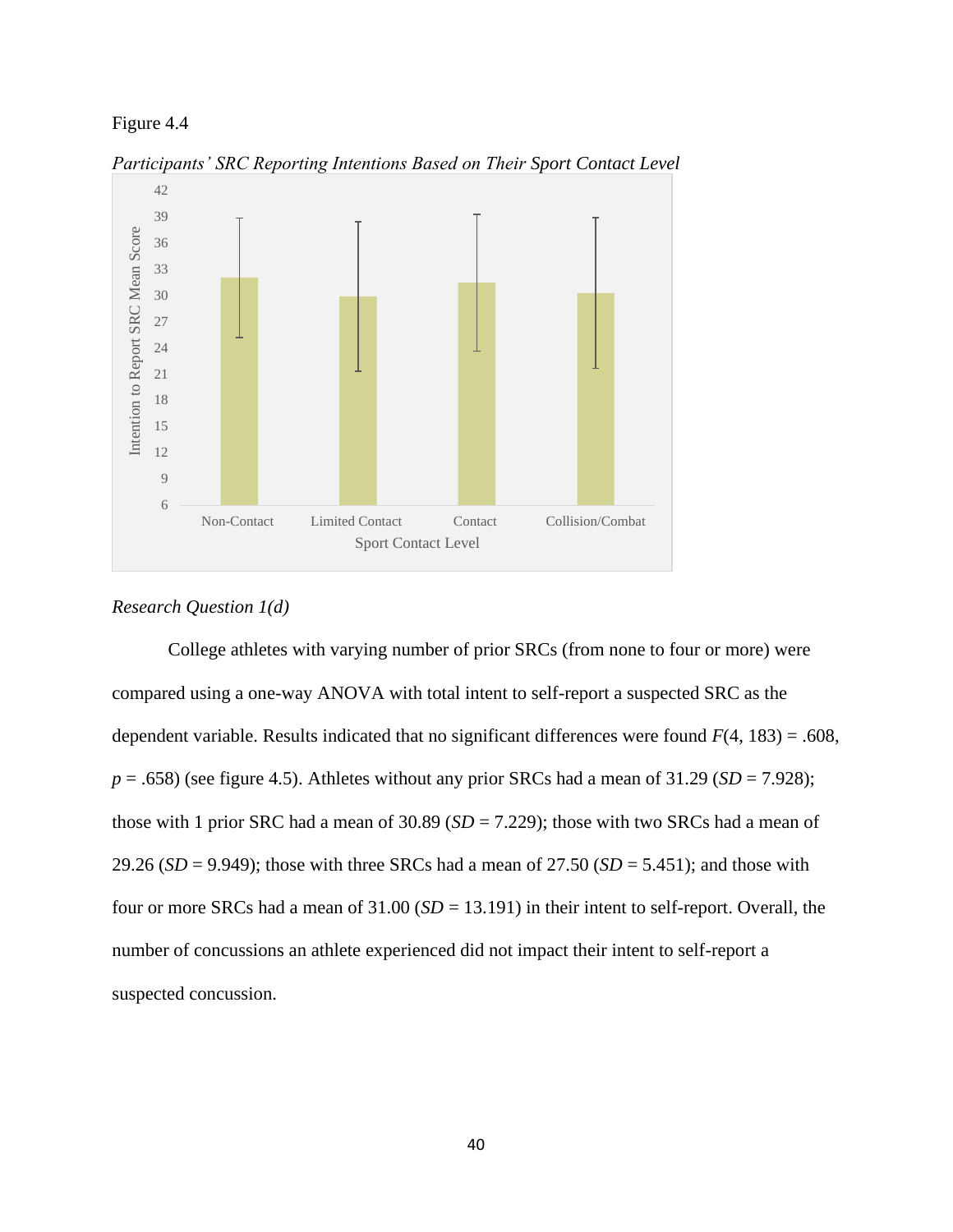

*Participants' SRC Reporting Intentions Based on the Number of Diagnosed SRCs*

## *Research Question 1(e)*

This question is concerned with whether athletes' intention to report a SRC differed according to mean scores on the novel symptom checklist (i.e., questionnaire items 23-48). An independent samples t test was calculated comparing the mean score of college athletes who identified themselves as likely to report a SRC and those less likely to report based upon scores on a novel symptom checklist. A statistically significant difference was found between the two groups  $t(173) = 5.757$ ,  $p < .001$ ). The mean of the likely to report a concussion group was significantly higher ( $M = 147.02$ ; SD 30.104) than the less likely to report group ( $M = 118.74$ ; SD 29.289).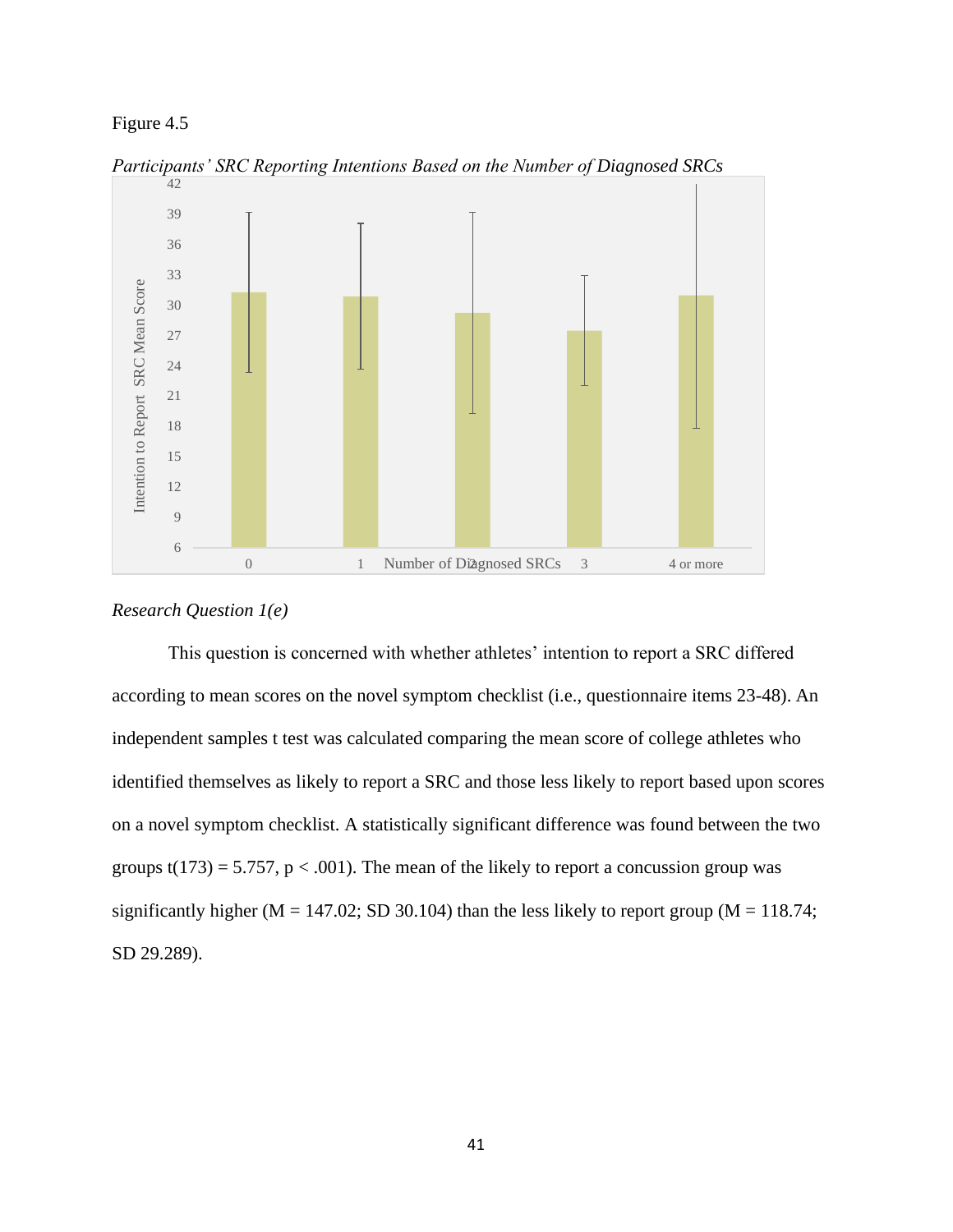

*Participants' SRC Reporting Intentions Based on Novel Symptom Checklist Mean Score*

### *Research Question 2*

This question asks what symptoms college athletes are most likely to report if they were to experience a future concussion. Median scores for items 23 to 48 were calculated to determine the symptoms that would have the greatest impact on college athletes' future concussion reporting behaviors. Depicted in Figure 4.6 are the eight SRC symptom questionnaire items that athletes were most concerned about, as indicated by at least half of the participants reporting that they *agreed* or *strongly agreed* to report a concussion (i.e., item median score  $\geq$  6) if they were to experience the symptoms. These symptoms included *visual changes, difficulty learning new information, increased headaches, sensitivity to noise, feeling slowed down, confusion in a sports game, nausea/vomiting, and changes in sleep patterns.* The median score for each of these items was a 6.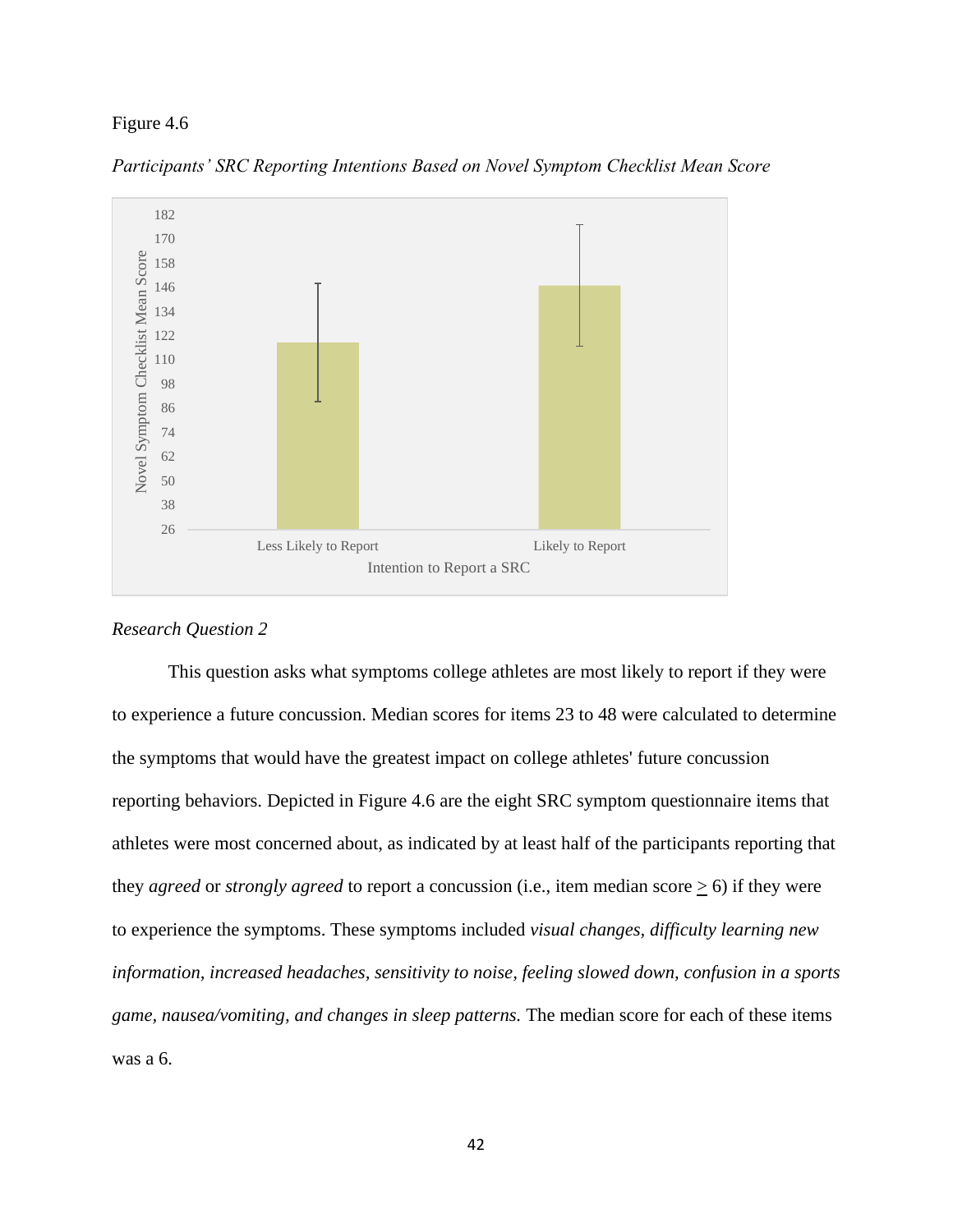Figure 4.7



*Eight Symptoms Most Likely to be Reported if Experienced a Future SRC*

Mean: 5.66; Median: 6.00; SD: 1.369; Skewness: -1.489



Questionnaire Item 26: Difficulty Learning New Information

Mean: 5.18; Median: 6.00; SD: 1.536; Skewness: -0.946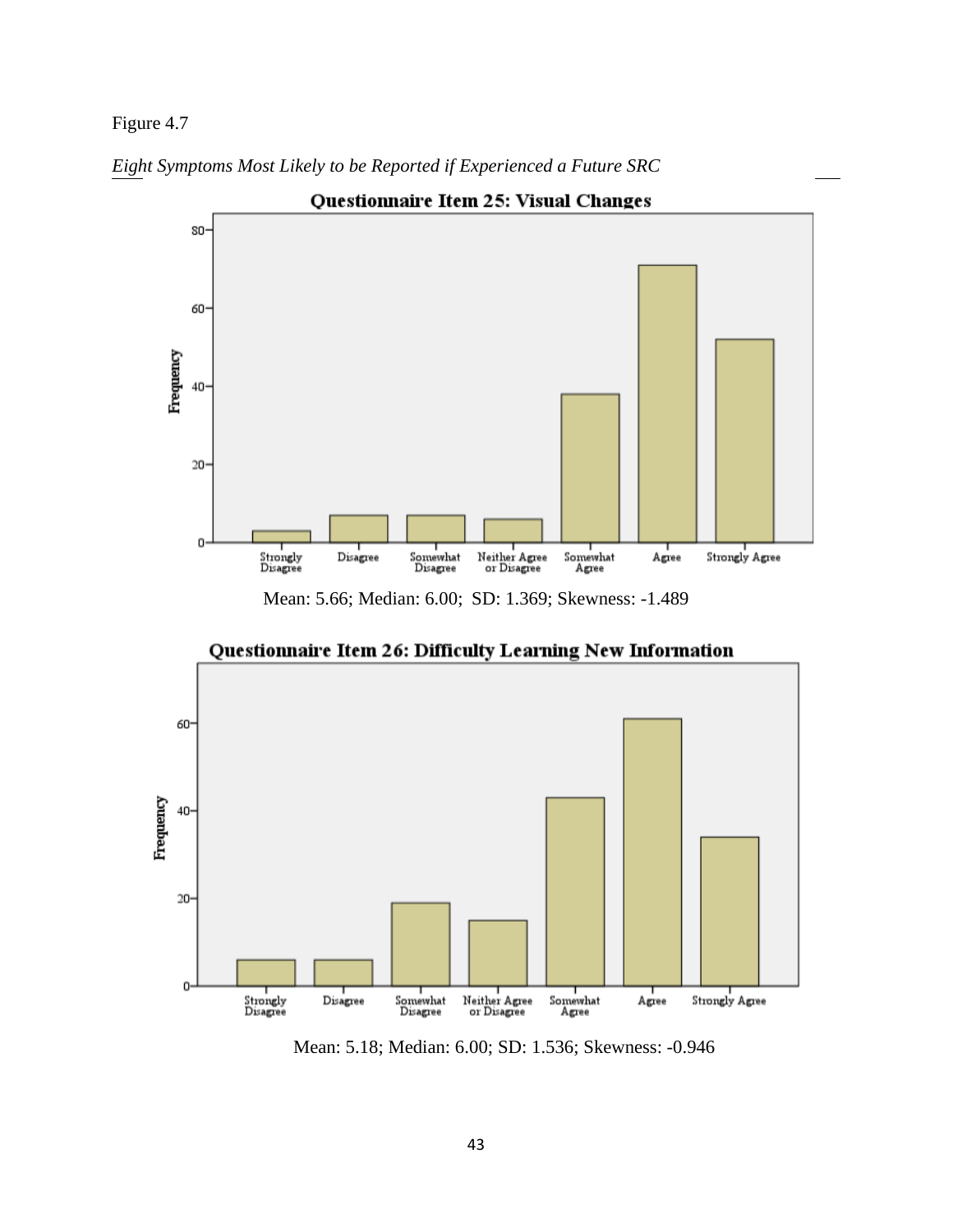

Mean: 5.66; Median: 6.00; SD: 1.369; Skewness: -1.292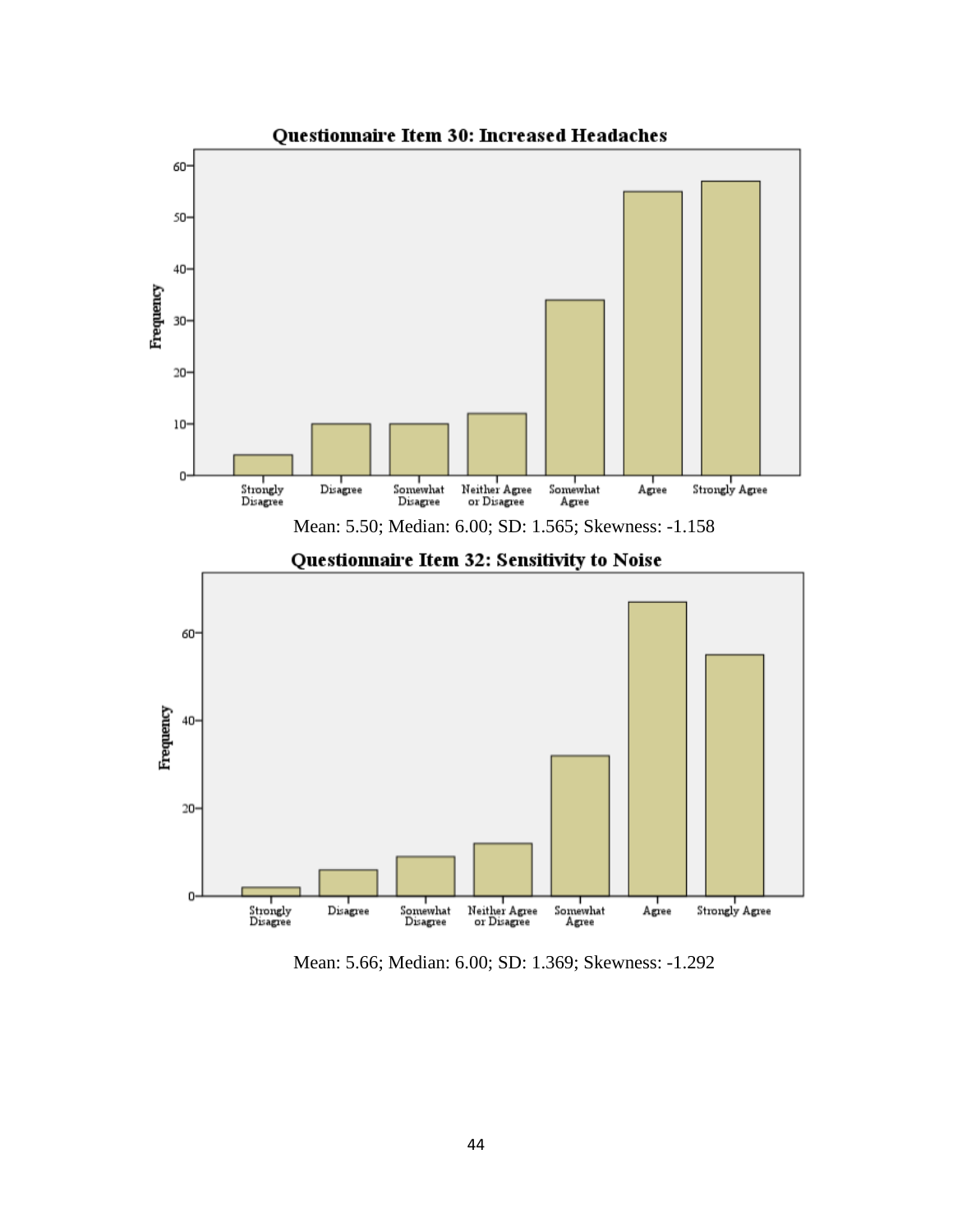

Mean: 5.38; Median: 6.00; SD: 1.462; Skewness: -1.089



Questionnaire Item 34: Confusion In a Sports Game

Mean: 5.73; Median: 6.00 ; SD: 1.403; Skewness: -1.466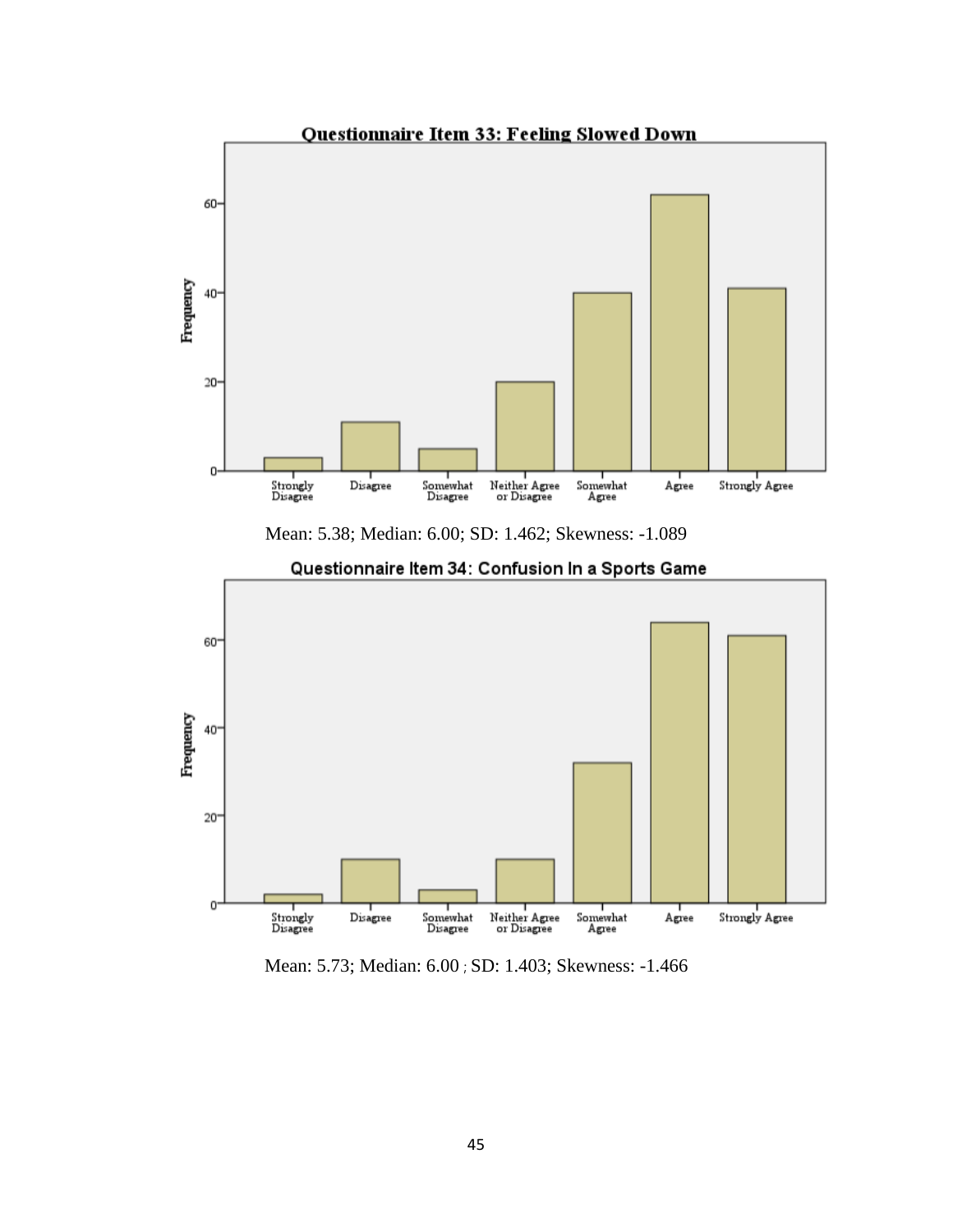

Mean: 5.92; Median: 6.00; SD: 1.398; Skewness: -1.876



# Questionnaire Item 44: Changes in Sleep Patterns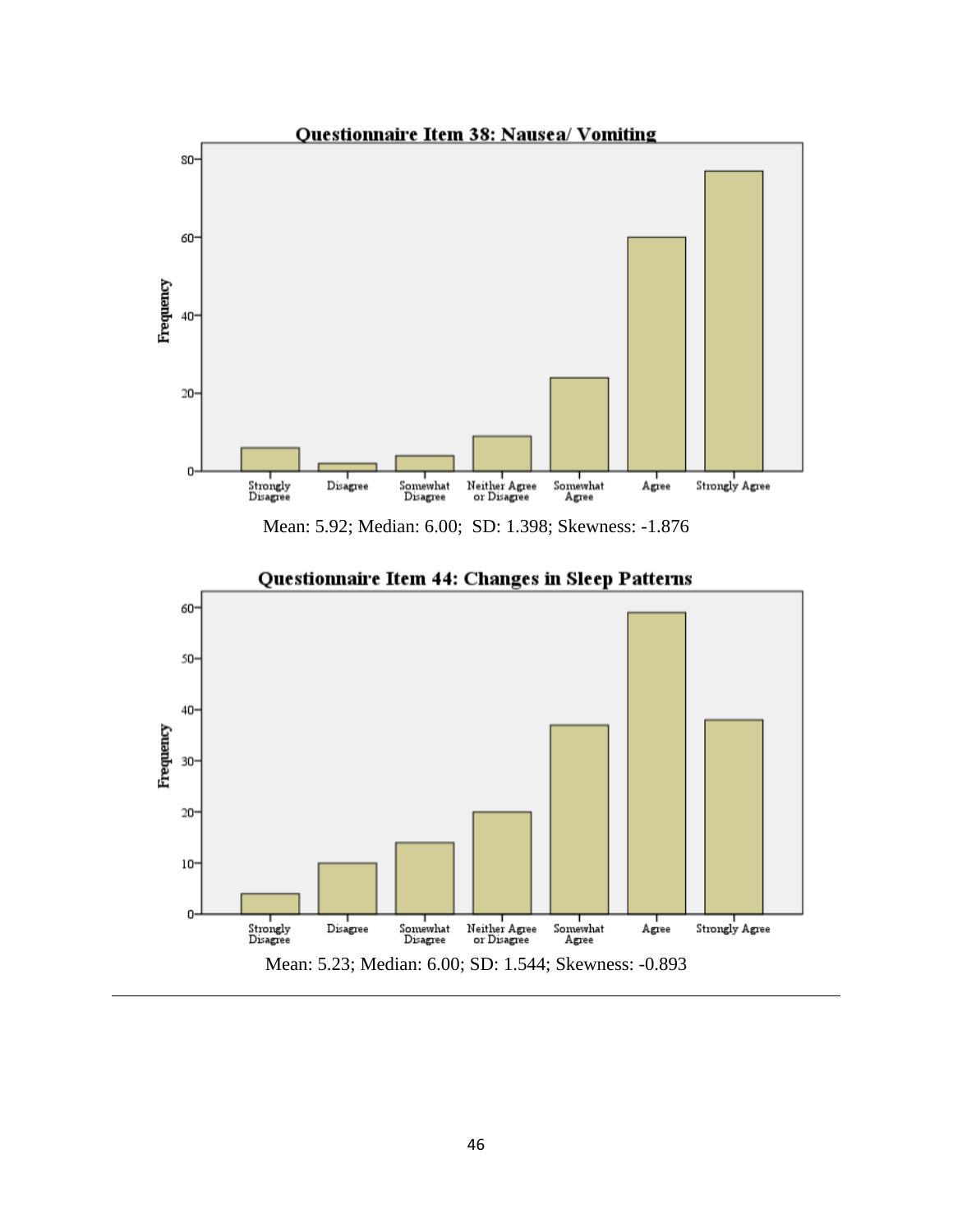## *Research Question 3*

This question asked what symptoms college athletes would be least likely to report if they were to experience a future concussion. Median scores for items 23 to 48 were calculated to determine the symptoms that would least likely impact athletes' future concussion reporting behaviors. A median score of 4 or below for the questionnaire items were used to identify items for answering Research Question 3, because a median score of 4 indicated that participants *neither agreed nor disagreed* to report the symptom to a coach or athletic trainer following a suspected SRC. As shown in Figure 4.7, there were two symptoms that college athletes were least concerned about if were to experience in a future concussion. These symptoms were *forgetting why you went into a room* and *difficulty managing money*. The median scores for the two items associated with these symptoms were both 4.

Figure 4.8





Questionnaire Item 27: Forgetfulness Room to Room

Mean: 4.19; Median: 4.00; SD: 1.88; Skewness: -0.051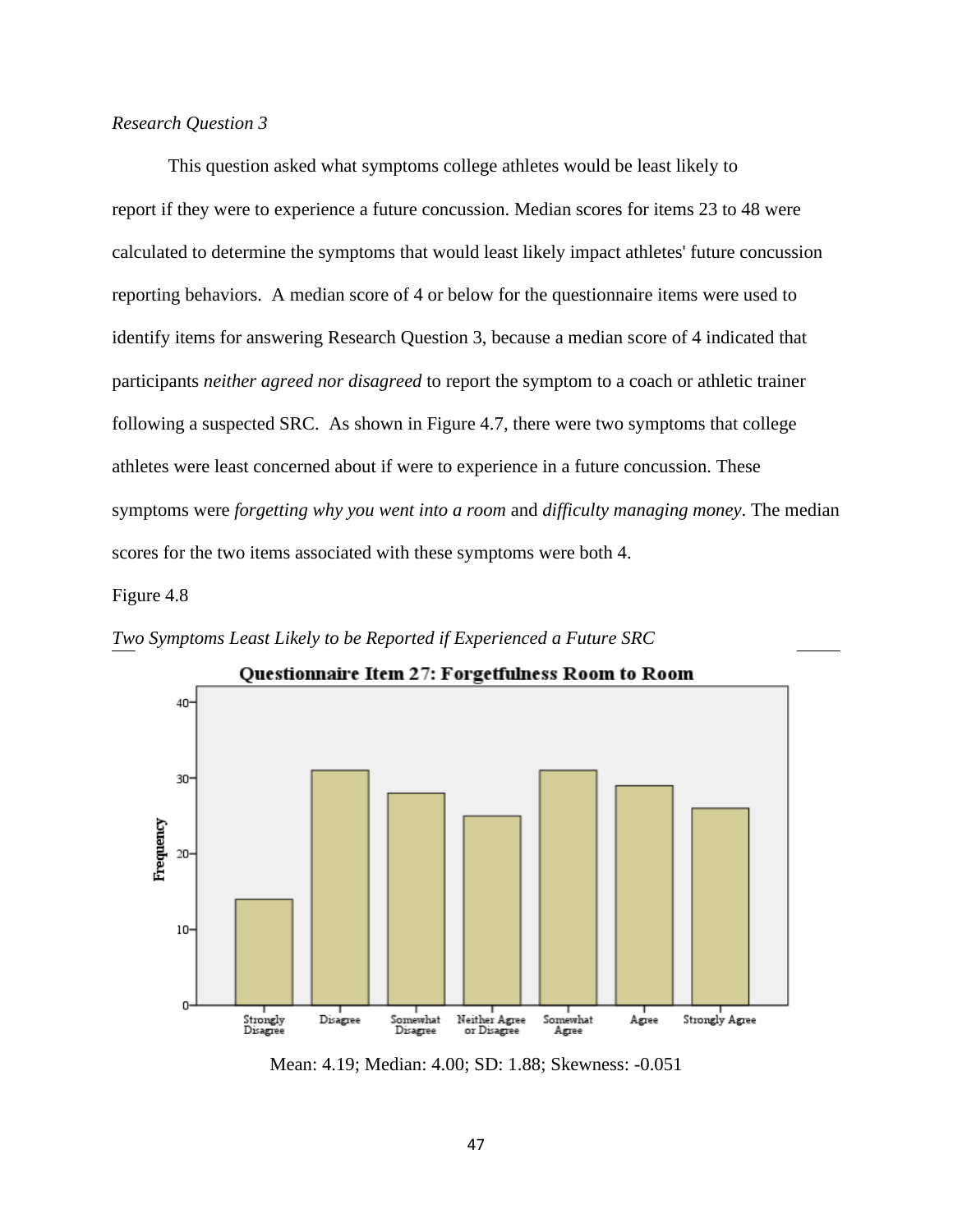

Mean: 4.11; Median: 4.00; SD: 1.896; Skewness: -0.002

## *Summary*

The findings for the Research Questions  $1(a)$  to  $1(d)$  suggested that participant characteristics did not significantly influence college athletes' intentions to report a SRC to a coach or athletic trainer. That is, college athletes' intentions to report a SRC did not differ as a function of the participants' sex, year in college, sports contact level, number of hours of SRC education received, or number of diagnosed SRCs. The findings for Research Question 2 identified eight SRC symptoms that college athletes were most likely to report if they were to experience in a future sport-related head injury. These symptoms were visual changes, difficulty learning new information, increased headaches, sensitivity to noise, feeling slowed down, confusion in a sports game, nausea/vomiting, and changes in sleep patterns. Results for Research Question 3 showed that problems with forgetfulness from room to room and managing money were the least likely symptoms to be reported if experienced in a suspected SRC.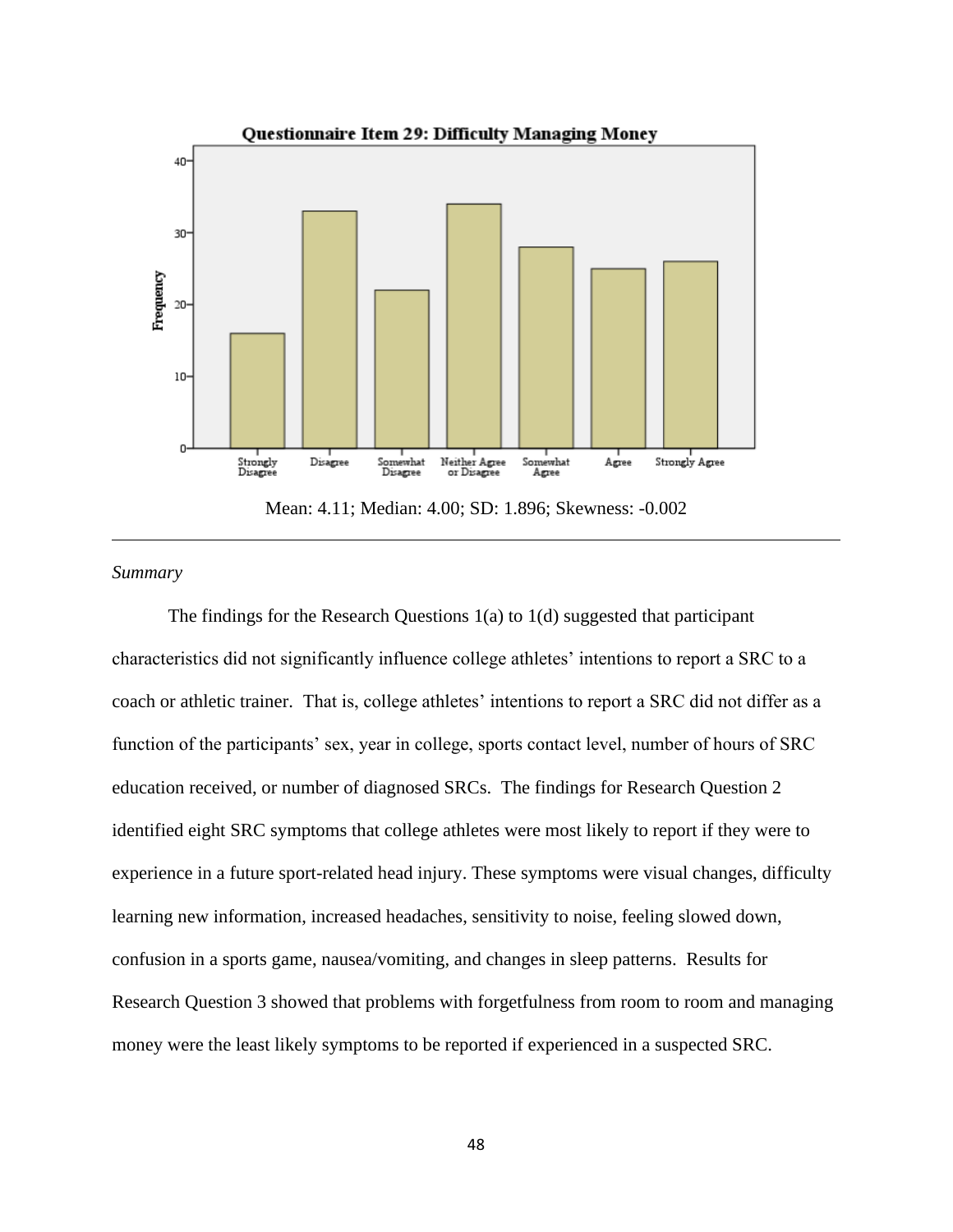### **Chapter Five**

### **Discussion**

A substantial barrier to effectively managing individuals with SRCs is the underreporting of SRC symptoms to athletic trainers, coaches, and/or medical professionals. Due to the potential long-term negative effects associated with SRCs, increased reporting behaviors and proper medical management of these injuries have been at the forefront of ongoing multidisciplinary research efforts. Specifically, the studies summarized in the literature review examined athletes' SRC reporting intentions based on demographic variables, namely the athletes' sex, year of sport eligibility, sport contact level, and number of previously diagnosed SRCs. Due to inconclusive findings and a lack of research regarding the impact that these variables have on college athletes, further research was warranted to better understand the impact that these variables have on college athletes SRC reporting intentions. Additionally, findings from the literature review revealed that collegiate athletes have a limited understanding of cognitive-linguistic deficits associated with SRCs (Knollman-Porter et al., 2018), which bolstered the need for research questions that addressed athletes' concern regarding SRC symptoms.

A total of 193 male and female collegiate athletes from the Philadelphia area were represented in the present study. Participants were administered a 48-item questionnaire to answer three research questions. Research question 1 was divided into five parts (research question 1(a) to 1(e) and sought to replicate the findings from previous research which investigated the impact of specific individual variables on college athletes' SRC reporting intentions. Research questions 2 and 3 expanded on the current body of research by investigating the concussion symptoms that collegiate athletes regarded as the most and least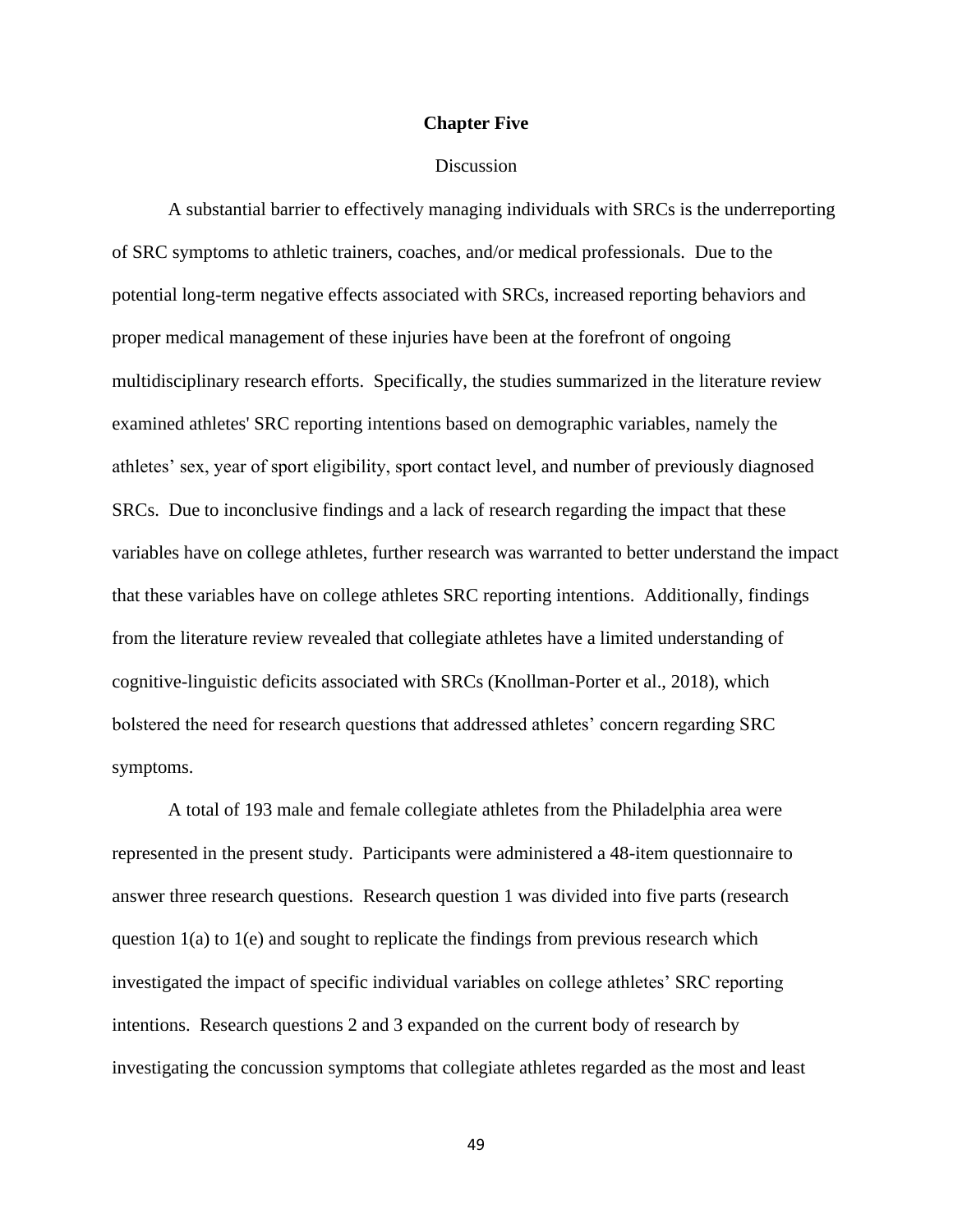important in influencing their future SRC reporting behaviors. The findings from research questions 1(a) through 1(d) revealed that collegiate athletes SRC reporting intentions were not impacted by any of the demographic variables of interest including the athlete's sex (1a), year in college (1b), sport contact level (1c), or number of diagnosed SRC (1d). Research Q1(e) demonstrated that the 'novel symptom checklist' develop for this study could discriminate between participants who were 'likely' and 'less likely' to report SRC symptoms in the future. The results for research questions 2 revealed eight SRC symptoms that college athletes felt were the most important to report if they experienced a future SRC. Research question 3 identified two SRC symptoms that college athletes felt they would be less likely to report if they were to experience a future SRC. The results of each of the research questions are discussed below and interpreted in the context of previous research findings. Suggestions for future research are also provided throughout these sections.

### *Research Question 1(a)*

The present study found that male and female athletes did not differ in their SRC reporting intentions. This finding was consistent with research by Chizuk et al. (2021). However, the result of the present study differed from several other previous works including Kroshus et al. (2017), Kurowski et al. (2014), Miyashita et al. (2016), Wallace et al. (2017), and Weber Rawlins et al. (2019), all of which found a difference in SRC reporting intentions based on the athlete's sex.

Although the present study examined the athlete's biological sex in relationship to athletes' SRC reporting intentions, a closely related construct, *gender*, may be a more useful variable to consider for understanding athletes' SRC reporting behaviors. In a study by Kroshus and colleagues (2017), the authors made an important distinction between biological sex and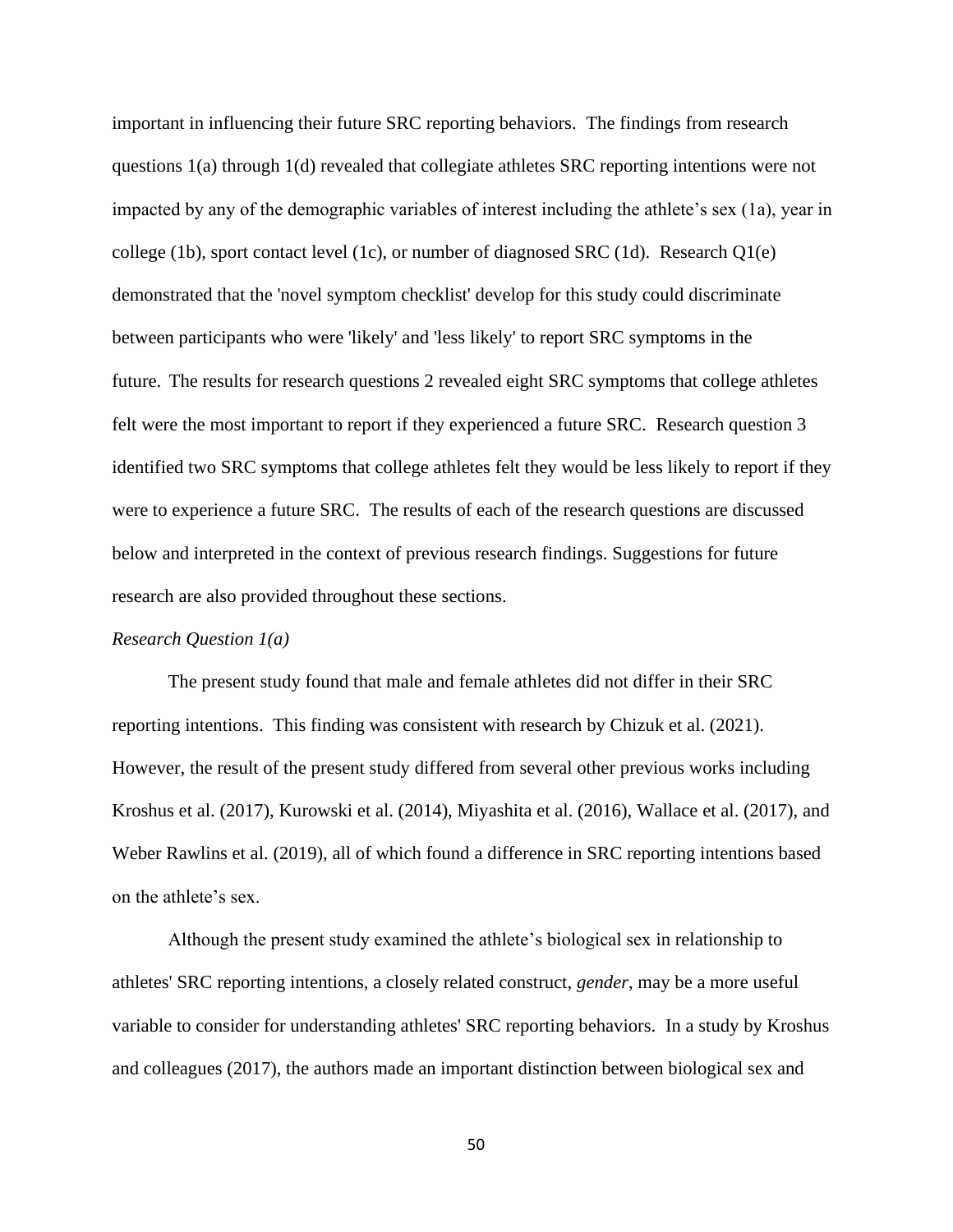gender. Biological sex can be defined as the different biological and psychological characteristics of males and females, whereas gender refers to the socially constructed characteristics between men and women including norms and roles (World Health Organization [WHO], 2019). Traditional masculine norms including risk-taking behaviors, playing through pain, and self-reliance are highly valued amongst both male and female collegiate athletes as they support 'winning' and characteristics of a 'good athlete' (Kroshus et al., 2017). Therefore, the differences in SRC reporting behaviors may be a function of how much a particular athlete conforms to traditional masculine norms of sport culture, rather than the athlete's biological sex. This concept, along with the idea that social referents (i.e., coaches and teammates) impact athletes reporting behavior, has been applied to recent educational interventions that have incorporated the Theory of Planned Behavior (TPB) and Theory of Reasoned Action (TRA) to shift the culture of athletics and increase SRC reporting behaviors (Wallace et al., 2017; Kneavel et al., 2020).

### *Research Question 1(b)*

This study found that athletes reporting intentions did not differ based on participants' year in college for freshman, sophomore, junior, and senior athletes. This finding was consistent with the results reported by Weber Rawlins et al. (2019) showing that college athletes' sport eligibility year did not impact their SRC reporting intentions. Although year in college and sport eligibility year may be different, these variables are closely related and suggest that athletes reporting intentions remain relatively unaffected by their class standing. Perhaps considering the athletes' status on the team  $(1<sup>st</sup> string, 2<sup>nd</sup> string, 3<sup>rd</sup> string)$  may be a more important consideration than their year in college when investigating athletes' SRC reporting behaviors. Athletes who make up the  $1<sup>st</sup>$  string or the starting lineup may be less inclined to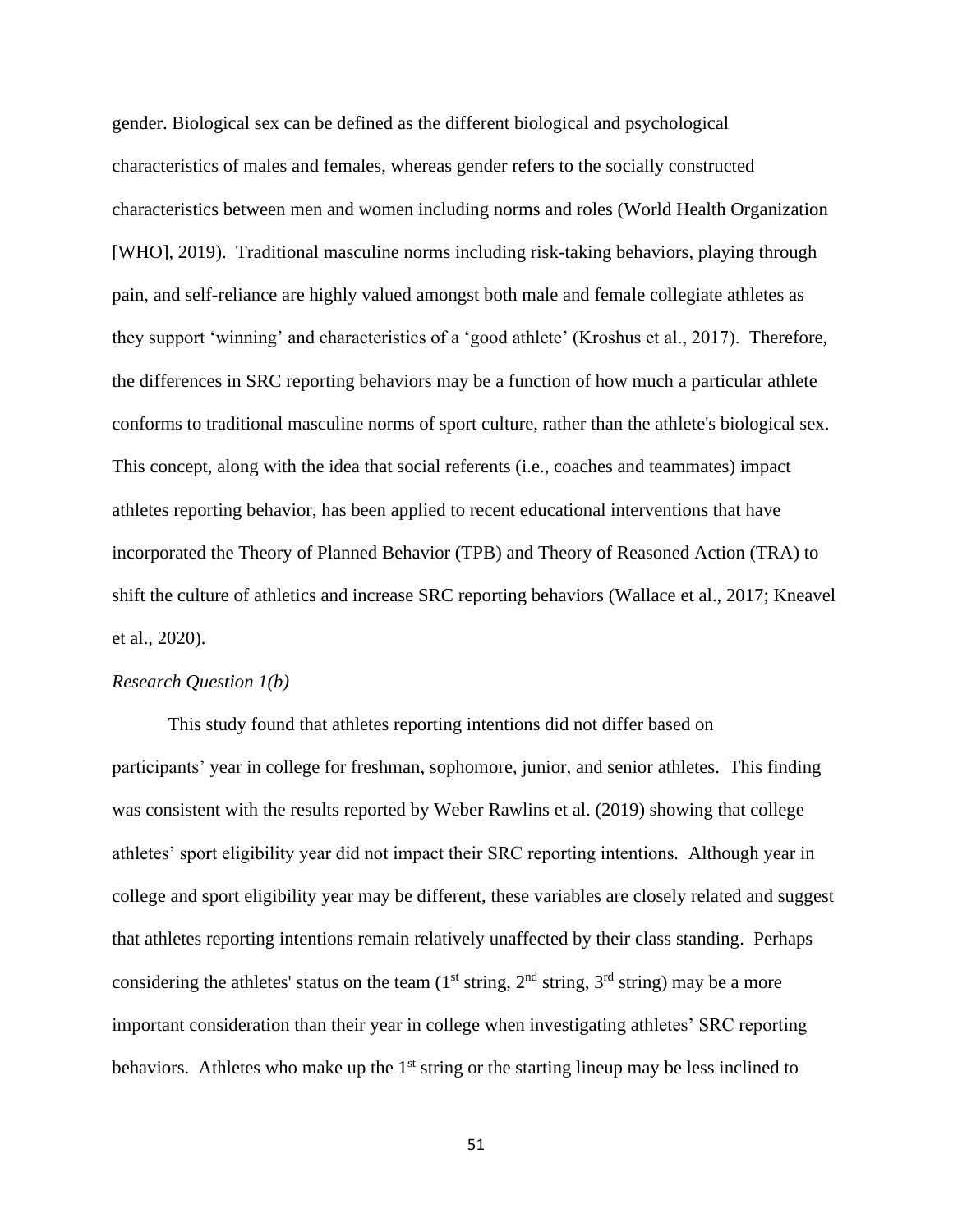report a potential SRC due to pressure from coaches or teammates to continue to play. Social referents including coaches and teammates have a substantial impact on SRC reporting behaviors as discussed by Wallace et al. (2017). This theory may also hold true for  $2<sup>nd</sup>$  string athletes who may only receive a few minutes of playing time each game. These athletes may want to conceal a possible SRC for fear of losing the little playing time they already receive and the potential to advance their status on the team. In contrast,  $3<sup>rd</sup>$  string athletes may be more likely to report a SRC than members of the  $1<sup>st</sup>$  and  $2<sup>nd</sup>$  string as these athletes may feel that they have little to lose if they report an injury as their status on the team will remain the same. Thus, future research may consider the impact of team status on an athlete's SRC reporting behavior. *Research Question 1(c)*

The study found that participants' sport level of contact did not impact athletes' SRC reporting intentions. Athletes who participated in no contact, limited contact, contact, and combat/collision did not differ in their SRC reporting intentions. These findings are in contrast with the results from Chizuk et al. (2021) and Weber Rawlins et al. (2019) that showed that athletes who participated in limited contact or no-contact sports had higher SRC reporting intentions compared to athletes who participated in sports with higher levels of contact. Differences in the study population between the present study findings and Chizuk et al. (2021) may account for the variations in the researchers' findings. For example, Chizuk and colleagues (2021) investigated a wide range of age groups including elementary, high school, and college athletes. This population differed from the present study's sample which consisted of collegiate athletes only. Furthermore, the differences in findings between the present study and Weber Rawlins et al. (2019) may be due to differences in the sport contact level classification used in the research. In the present study, we classified sport level of contact into four groups (no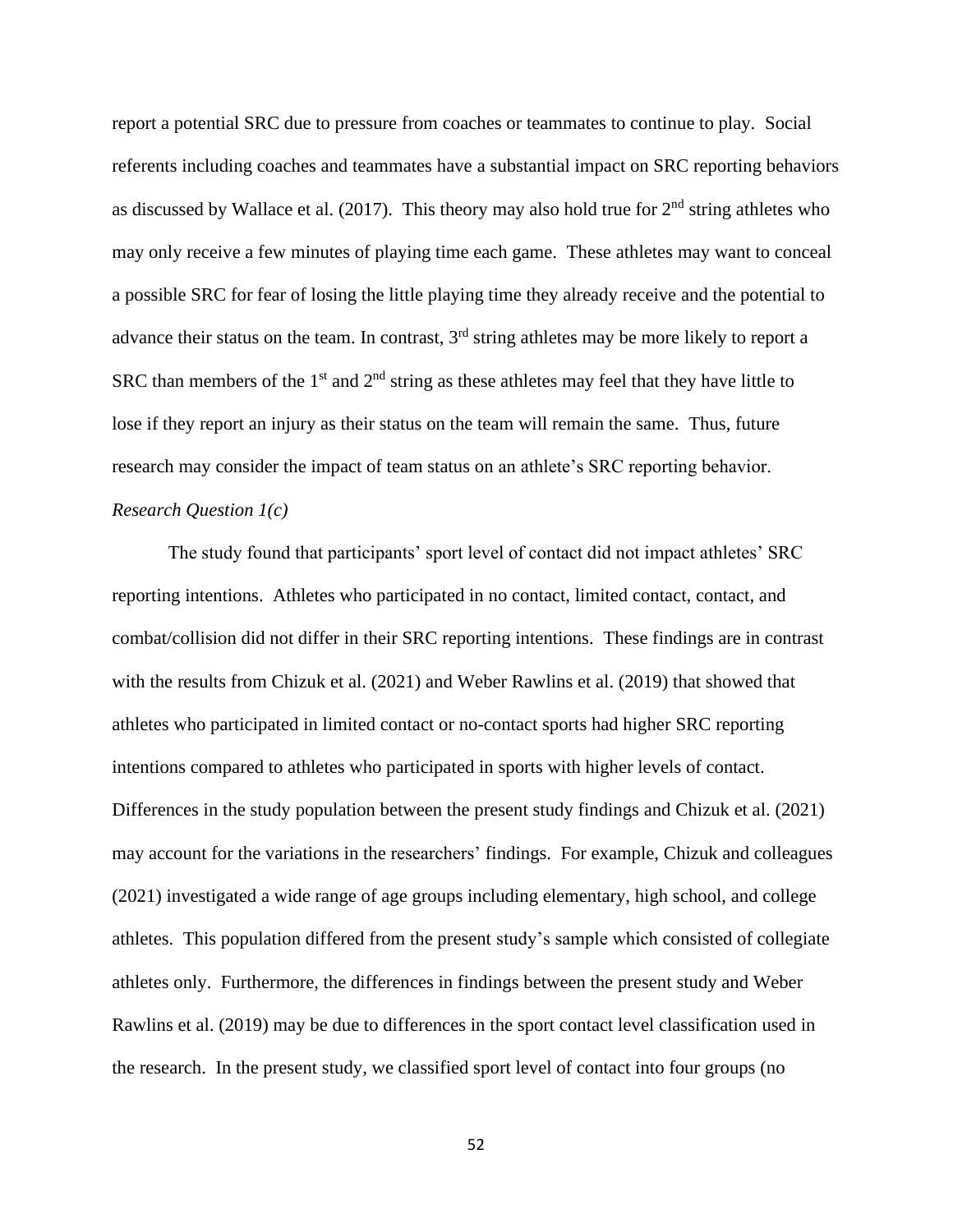contact, limited contact, contact, and combat/collision), whereas Weber Rawlins et al. (2019) classified participants' sport level of contact into two groups (collision/contact and limited/noncontact). It is possible that these differences may have impacted the study findings. Further research considering the impact of sport contact level on SRC reporting is warranted, as findings remain inconclusive.

## *Research Question 1(d)*

The present study found that the number of previously diagnosed SRCs did not impact athletes' reporting intentions. Specifically, the results showed that there were no statistically significant differences in SRC reporting intentions between college athletes with no previous SRC diagnosis, 1 diagnosed SRC, 2 diagnosed SRCs, 3 diagnosed SRCs, and 4 or more diagnosed SRCs. Intuitively, it may seem that an athlete with a previous SRC diagnosis would be more likely to report a future SRC; however, the findings from both our study and a study by Kroshus et al. (2020) do not support this idea. The results from Kroshus et al. (2020) showed that athletes with a previous SRC diagnosis had a significantly greater risk of continuing to play while experiencing symptoms of a possible SRC compared to athletes who did not have a diagnosed SRC. These findings illustrate that athletes may minimize the potential long-term effect of a concussion, suggesting the need for improved education regarding the potential longterm impact of SRCs. Athletes with multiple SRCs have an increased risk for long-term cognitive deficits and potentially serious brain diseases such as chronic traumatic encephalophagy (CTE) that occurs as a result of repetitive mTBIs (Fesharaki-Zadeh, 2019). *Research Question 1(e)*

Research question 1(e) considers the cognitive, physical, and emotional symptoms of a SRC. This question was formulated to determine if college athletes would be more likely to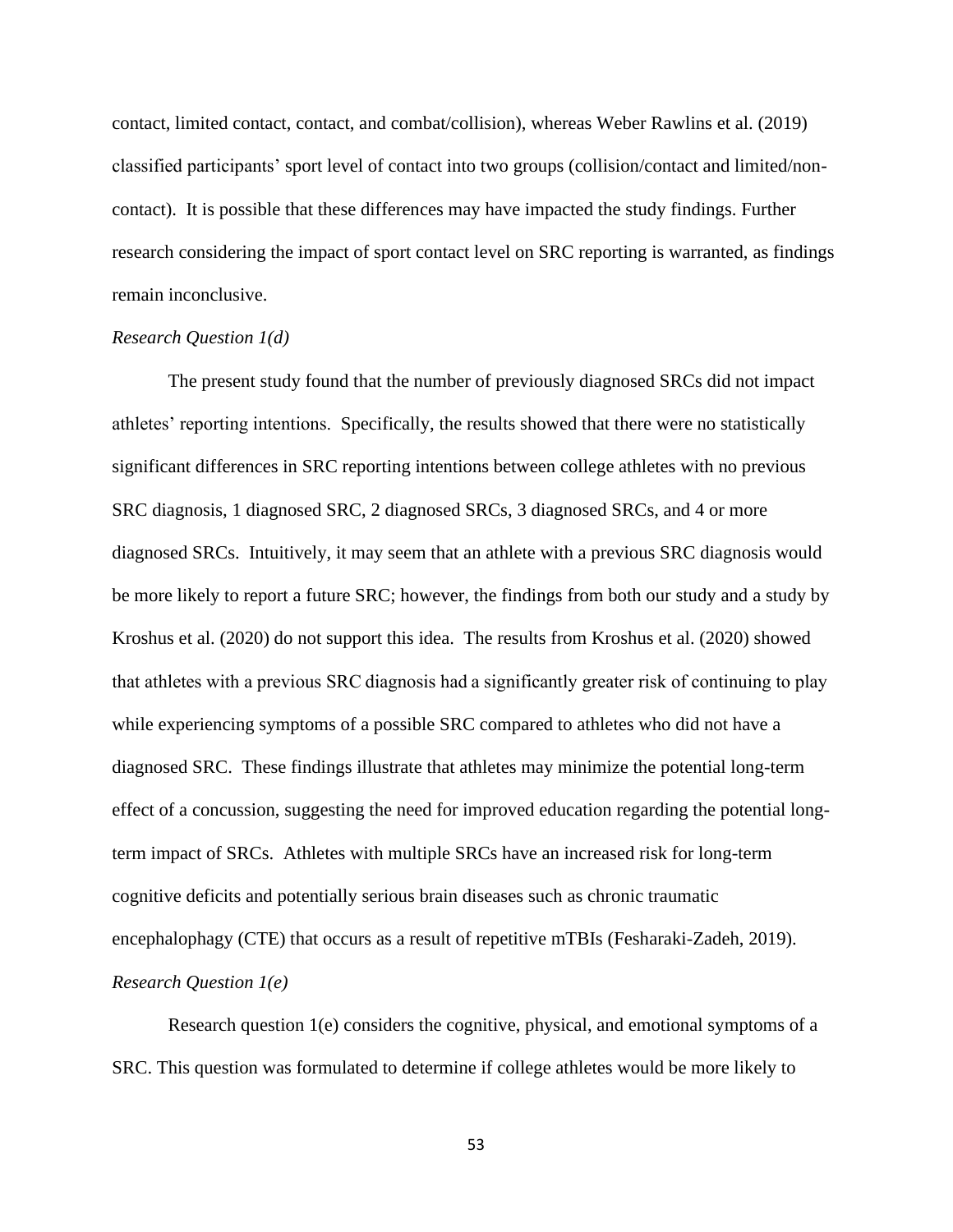report a suspected concussion if they experienced symptoms listed on the novel symptom checklist. Of the 175 athletes who completed this checklist, 51 were considered 'likely reporters.' The results from the present study indicate that only 29% of college athletes would be willing to report a future SRC. The findings continue to show that most college athletes will not report a potential SRC to their coach, athletic trainer, or medical professional (Harmon et al., 2013; Milroy et al., 2019; Torres et al., 2013; Wallace et al., 2017). College athletes who fail to report these injuries may not receive needed SRC management services, including speechlanguage pathology services.

## *Research Question 2*

Research question 2 was formulated to determine the SRC symptoms that college athletes would most likely report if they were to experience a future concussion. A total of eight symptoms were identified. These symptoms included visual changes, difficulty learning new information, increased headaches, noise sensitivity, feeling slowed down, confusion in a sports game, nausea/vomiting, and changes in sleep patterns. When considering the symptoms together, it appears that college athletes may be concerned most about the immediate physical changes that occur following a SRC and less concerned about the potential long-term effect. Of note, these eight SRC symptoms are ones that are commonly described by public health organizations (e.g., CDC, 2019; Mayo Clinic, 2022) and are therefore likely to be highlighted in SRC education initiatives. Thus, athletes may regard these symptoms as most important because of the nature of the SRC education they receive.

### *Research Question 3*

Research question 3 was formulated to determine which SRC symptoms college athletes were least likely to report if they were to experience a future concussion. The findings from the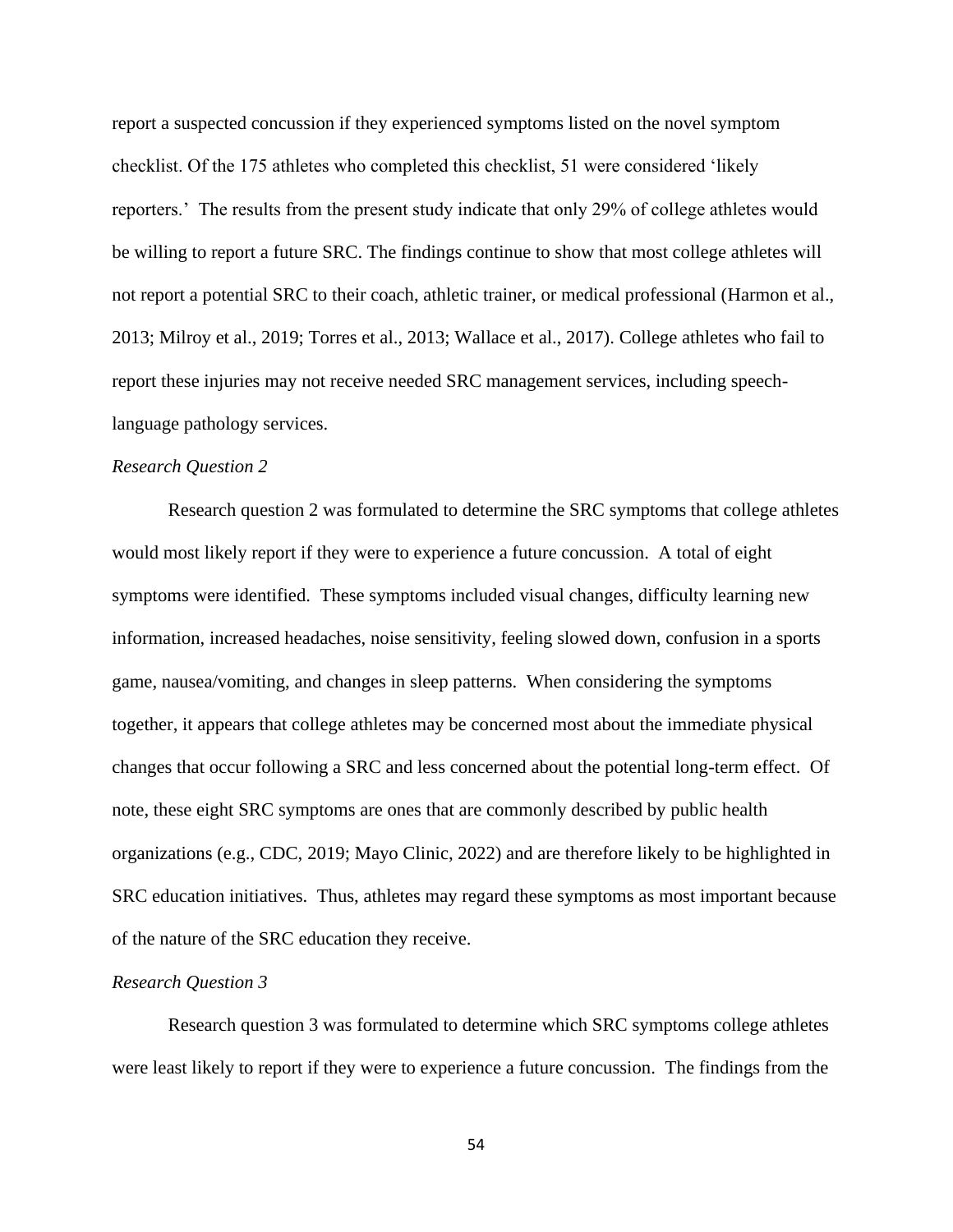present study identified two symptoms that participants were least likely to report, namely walking into a room to get something and forgetting what it was you wanted and difficulty managing money. When considering the results from research questions 2 and 3 together, it appears that athletes may be less willing to report symptoms that could impact their ability to function at school or at work. That is, forgetting what item to get from a room indicates that the person may have problems with short-term memory, which is an important function for successfully completing many school- and work-related projects. It is also important to note that these two symptoms are seldom included in SRC education initiatives. Thus, the findings from research questions 2 and 3 raise questions about whether SRC education could be improved by explicitly including more meaningful and functionally related information about the detrimental impact of cognitive impairments post-concussion.

In light of the findings from the present study and the results from previous research, it may be beneficial to incorporate more information about cognitive-communication impairments into future SRC education initiatives. Previous findings from Knollman-Porter et al. (2018) revealed that SRC symptoms that had a direct impact on school performance were recognized by less than 70% of college students. Additionally, the findings from Wallace et al. (2017) demonstrated a gap in college athletes' knowledge of potential cognitive impairments associated with concussion. The results from the present study indicated that athletes may be less concerned about cognitive-communication deficits that could impact their ability to function in school or at work than physical symptoms associated with SRC. These findings raise concerns, as the NCAA recently reported that less than 2% of NCAA athletes make it into professional athletics (National Collegiate Athletic Association [NCAA], 2020). Consequently,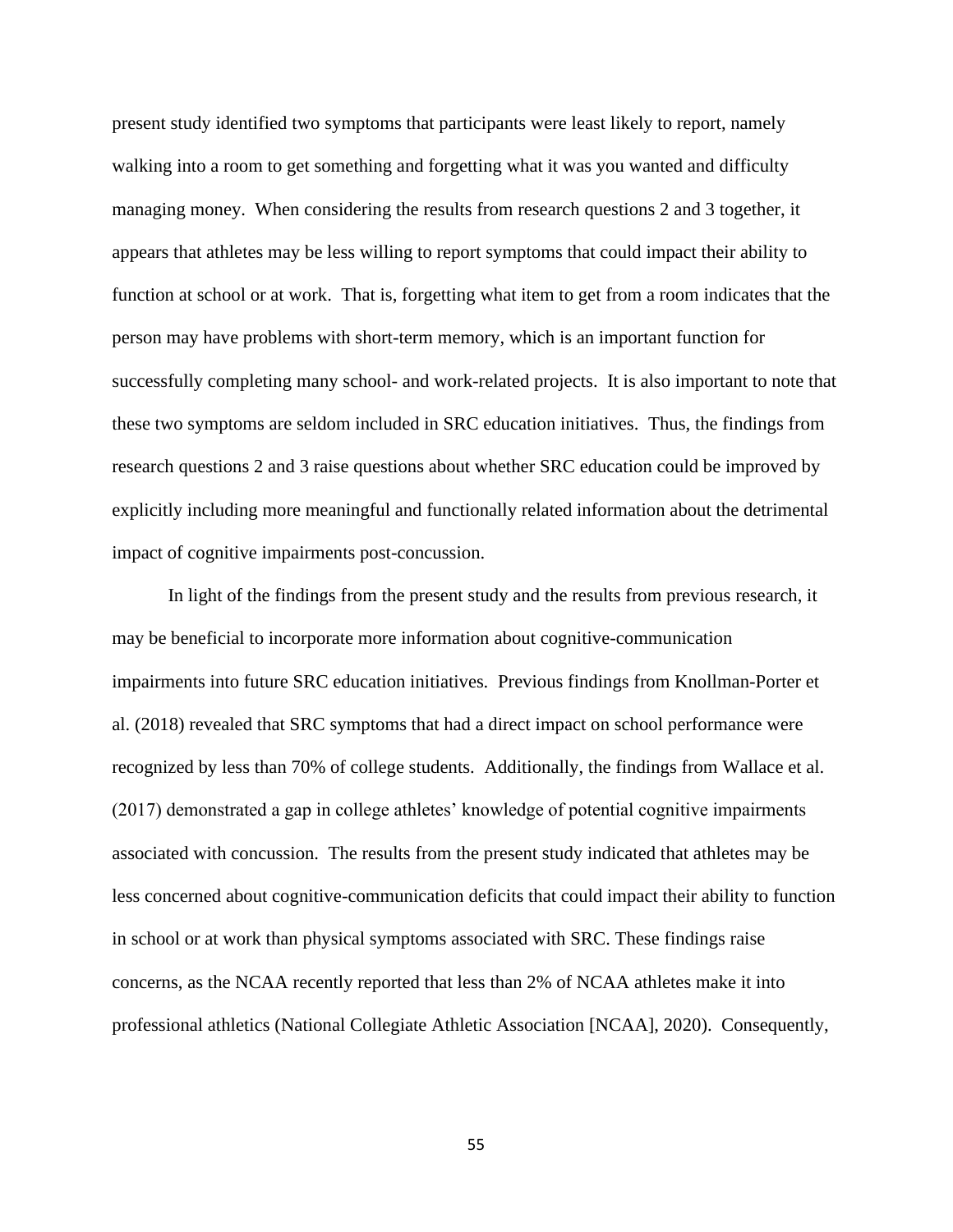after college, most athletes will have to rely on high-level cognitive abilities to function in society and maintain employment.

## *Clinical Implications*

Over the past decade, increased evidence has emerged regarding the benefit of speechlanguage pathology services for people with a mTBI (Anjum et al., 2022; Brown & Knollman-Porter, 2020; Brown et al., 2019; Chessnut, 2021; Ketcham et al., 2017; Knollman-Porter et al., 2014; Lundine et al., 2019; Mashima et al., 2021). Although SLPs' expertise may be valued in the management and treatment of athletes experiencing persistent SRC symptoms, SLPs have largely been left out of education efforts aimed at increasing SRC reporting rates. Increasing SRC reporting rates should be a concern to the field, as improving reporting will increase athletes' access to speech-language pathology services. SLPs' extensive knowledge of cognitive-linguistic impairments could be useful in the development of SRC educational initiatives. The American Speech-Language-Hearing Association (ASHA) Scope of Practice document identifies cognition, including attention, memory, problem-solving and executive functioning, as one of the "big nine" areas that are within SLPs' scope of practice (ASHA, 2016). The document also delineates 'education' as one of the five domains of professional practice for SLPs (ASHA, 2016). Additionally, incorporating SLPs into the administration of SRC education models may increase their visibility to the student-athlete body. If SLPs become a familiar face, athletes may be more willing to report a potential SRC to them, as they are objective members of the concussion management teams with no direct ties to the sport team. *Limitations*

This investigation has limitations to consider in the interpretation of the study findings. Although the primary investigator made several attempts to obtain a diverse group of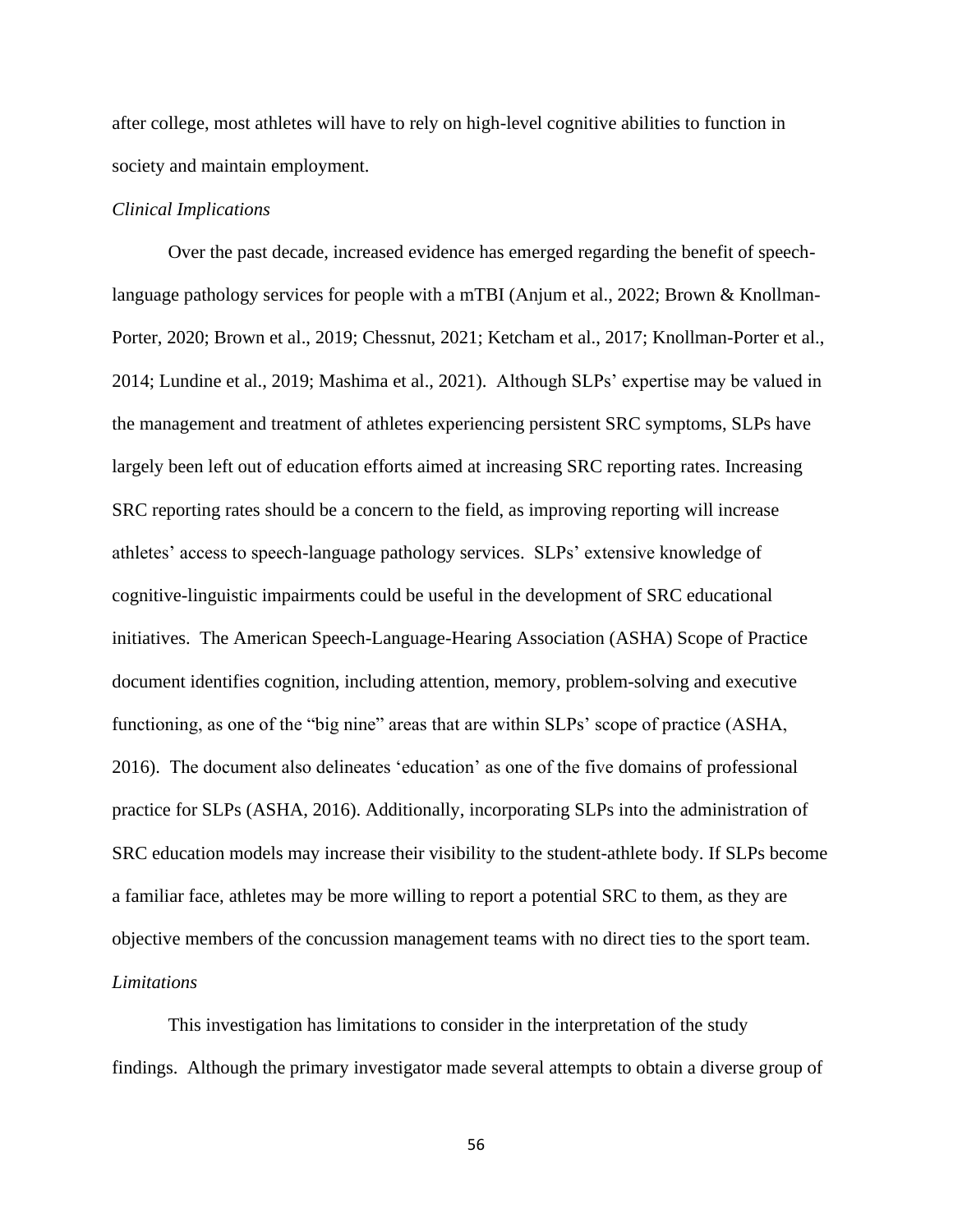participants by repeated recruitment efforts, some groups were disproportionately represented in the sample. That is, most participants indicated that they were female (67.4%) and 75.6% of the participants described their ethnicity as being 'white.' Additionally, participants came from three NCAA institutions all located in the Philadelphia region. These demographic factors may limit the generalizability of the results of the study to other populations. A second limitation of this study is that it relied on participant self-report of a future event. Therefore, we cannot be certain if the athlete's reporting intention would match their actual SRC reporting behavior.

### *Directions for Future Research*

As highlighted above, future research should consider examining the impact that an athlete's status on the sport team has on SRC reporting behaviors. It is possible that athletes, who are a part of the first string, could be less inclined to report a potential SRC due to their prominence on the team. A similar variable to be investigated in future SRC reporting research is the athlete's belief that they may make it into professional athletics. The NCAA recently disclosed that roughly 98% of collegiate athletes do not make it 'pro;' however, this statistic may not match athletes' perceptions. Athletes who aspire to make it into professional athletes may exhibit less concern regarding the potential long-term impacts of a SRC and may be less willing to report SRC symptoms. Therefore, future research should investigate athletes' perceptions and beliefs surrounding making it 'pro' and the overall impact that this has on SRC reporting behaviors.

The present study supports the need for research examining the efficacy of SRC education models that explicitly provides information on the everyday, functional impact of persistent cognitive deficits associated with SRC. Incorporating SLPs' expertise into SRC educational initiatives may help to facilitate a greater understanding of the potential long-term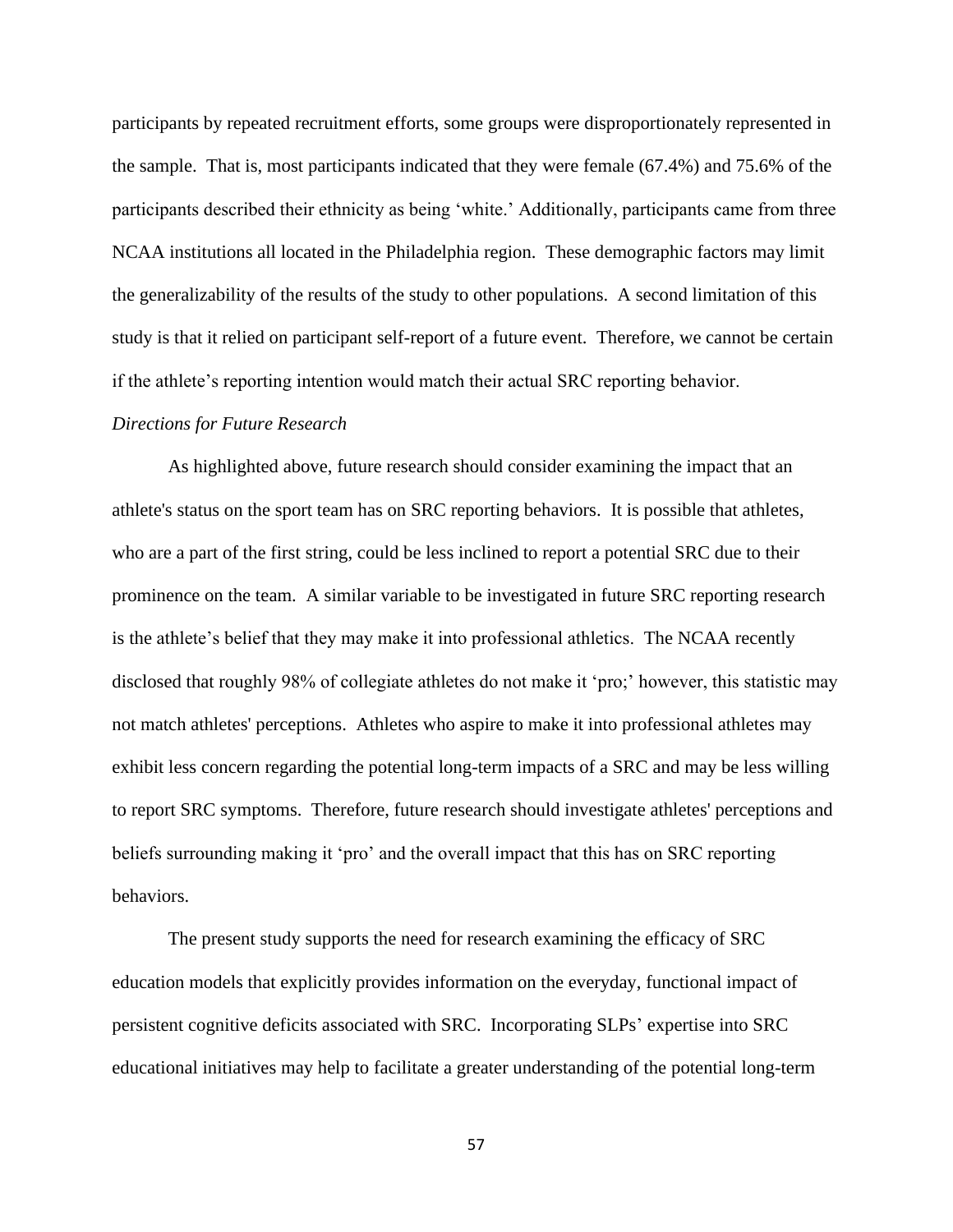impacts of SRCs. Comprehensive SRC education models should include information about the cognitive-linguistic deficits that athletes may experience post-concussion, describe how those deficits may manifest in athletes' school day, when completing homework, or participating in their sport. Increasing athletes' overall knowledge regarding cognitive-linguistic deficits may make identification of a possible SRC easier. Educational initiatives should also increase athletes' knowledge regarding long-term cognitive-linguistic deficits associated with SRC, and the role of SLPs in managing those deficits. Increasing athletes' awareness of potential longterm effects that a concussion or repeated head injuries can have on their life may be another faucet that helps to shift the culture of athletics and increase SRC reporting behaviors.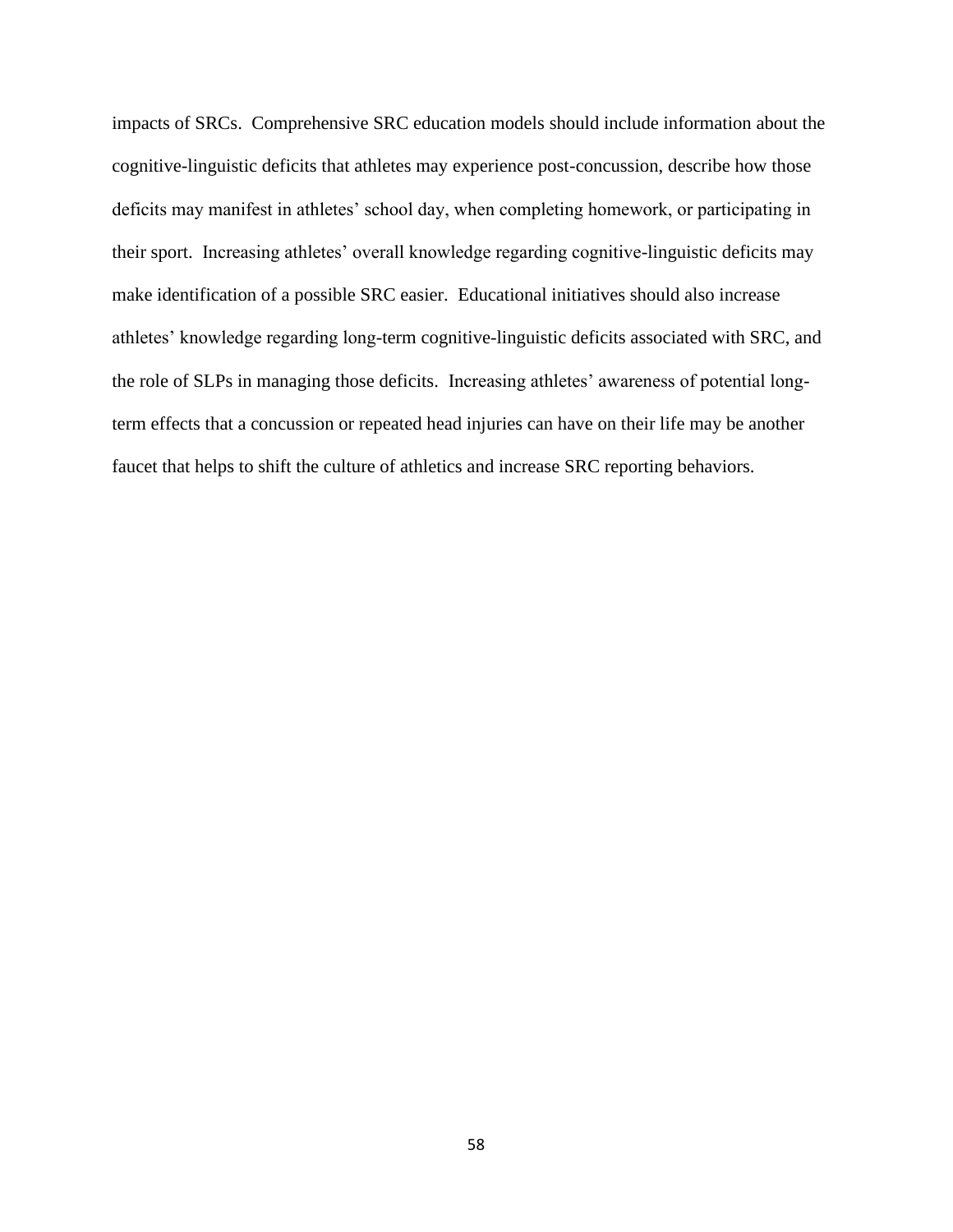# **Appendix A Informed Consent Document To Participate In Research**

**Exploring the Variables Associated with Reporting Sport-Related Concussions in College Athletes**

**Primary Investigator**: Karle Linden Email: lindenk2@lasalle.edu

Office: Room 2234, St. Benilde Tower, La Salle University

**Faculty Sponsor:** Ryan S. Husak, Ph.D., La Salle University

Email: husak@lasalle.edu

Office: Room 2234, St. Benilde Tower, La Salle University

**Co-Investigators:** Meredith Kneavel, Ph.D., La Salle University (kneavel@lasalle.edu)

Evelyn Klein, Ph.D., La Salle University (klein@lasalle.edu)

# **PROCESS OF INFORMED CONSENT**

You are being asked to participate in a research study. For you to decide if you want to volunteer for this project, you should make an informed decision based on an understanding of what this research is about and the possible risks and benefits. This process is known as informed consent. This document describes the purpose, procedures, possible benefits, and risks, as well as how your personal information will be used and protected. Once you have read this form and your questions about the study are answered, you will be asked if you want to take part in the study; if so, you will be asked to sign this electronic consent form. This will allow your participation in this study. You may print a copy of this informed consent for your records.

## **RESEARCH PURPOSE**

We invite you to participate in a research study. The purpose of this study is to better understand the variables associated with college athletes' intentions to report a sport related concussion. We anticipate that about 200-1,000 male and female college athletes at La Salle University and Chestnut Hill College in Philadelphia, PA and Muhlenberg College in Allentown, PA will complete this study. To participate, you must be at least 18 years old and be able to read and write in English.

# **PARTICIPATION**

If you agree to participate in this study, we will provide you with a link that will bring you to an anonymous online questionnaire. The 10-15-minute questionnaire will involve answering basic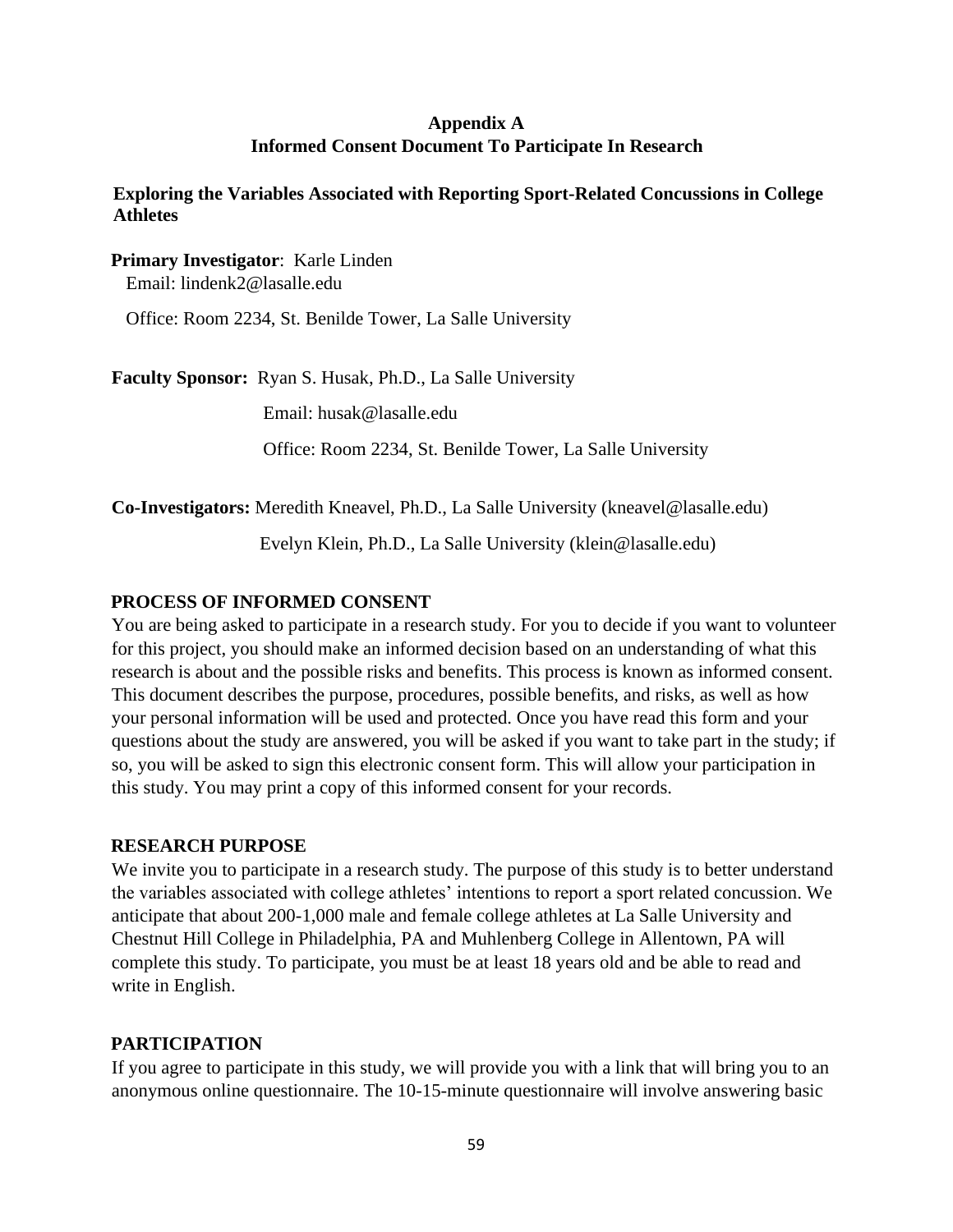questions about yourself (age, gender, ethnicity, year in college, and sport you play). Additionally, there will be questions concerning your intention to report sport-related concussions to a coach or athletic trainer for yourself and for a teammate. You may complete the questionnaire using your computer, smart phone, tablet, or other personal device, in a location of your choosing at any time that is convenient for you. If you choose to complete the questionnaire in public, please be aware of your surroundings. In order to protect your confidentiality, we recommend that your personal device cannot be viewed by others.

# **ANTICIPATED BENEFITS OF PARTICIPATION**

Although there may be no direct benefit to you, understanding the factors associated with reporting sport-related concussions may guide future educational programs for athletes, parents, and interdisciplinary professionals. Additionally, this research may lead to more effective management of sport-related concussions by medical professionals, improving post injury care and outcomes.

# **ANTICIPATED RISKS AND DISCOMFORTS OF PARTICIPATION**

There are no more than minimal risks involved in participating in this study. Please note that if you do experience any discomfort while completing the study, you may skip any question that you do not want to answer. You may also stop participating at any time with no penalty. If you want to discuss any issues that concerned you about the study, you may contact the principal investigator, Karle Linden at lindenk2@lasalle.edu or (814) 602-1345. You may also seek counseling services at your University's Counseling Center (La Salle University: (215) 9511355, Chestnut Hill College: (215) 233-1914, Muhlenberg College: (484) 664-3178).

# **RISKS TO CONFIDENTIALITY AND DATA SECURITY**

Any information obtained about you as a result of your participation in this research will be kept as confidential as legally possible. Specifically, the responses to questionnaires will be in a secure, password-protected file in a locked file cabinet. All data and materials will be kept for seven years after completion of the study, and then will be permanently erased by Dr. Ryan S. Husak, Ph.D. CCC-SLP.

# **DISSEMINATION OF RESULTS**

If you would like to know the overall findings of this study, you may contact Karle Linden at lindenk2@lasalle.edu; otherwise, you will not be informed of the results.

# **VOLUNTARY NATURE OF PARTICIPATION**

Your participation in this study is completely voluntary. You do not have to participate. If you do decide to participate, you are free to withdraw your consent and remove yourself from participation in this study at any time without penalty.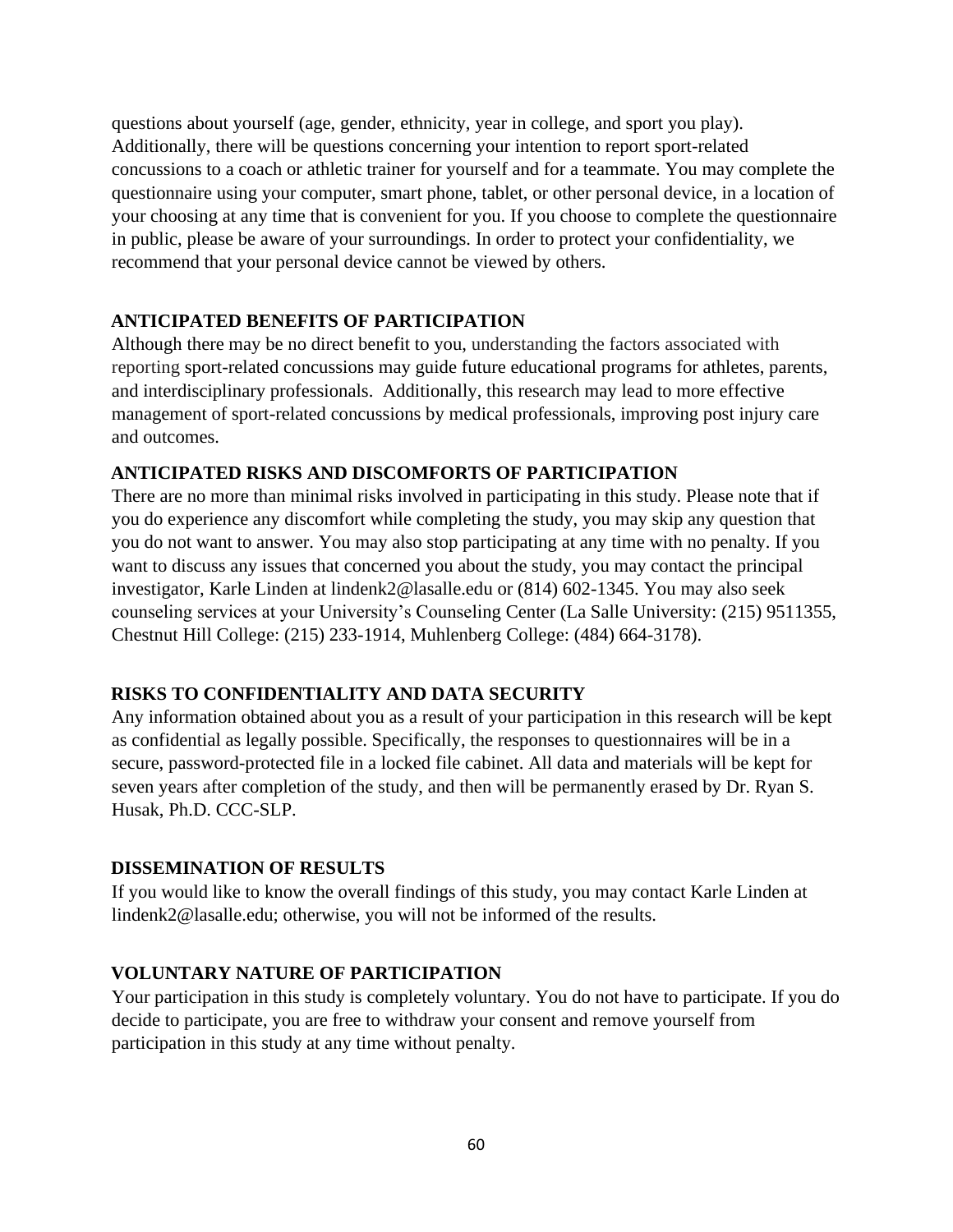## **COMPENSATION**

It will not cost you to participate in this study, and you will not be compensated for your participation.

## **RESEARCHER CONTACT INFORMATION**

If you have questions, concerns, or complaints; or would like to know the results of the study, please contact the Primary Investigator: Karle Linden, Master's Student, Department of Communication Sciences and Disorders, (814) 602-1345, lindenk2@lasalle.edu.

# **IRB CONTACT INFORMATION**

The Institutional Review Board (IRB) of La Salle University is responsible for protecting individuals participating in this research project. If you have any questions or concerns regarding your rights as a research participant or any complaints about the research, please contact Ariel McAnulty, IRB Administrative Assistant at (215) 991-2728 or mcanulty@lasalle.edu. You may also write to the IRB Chair, Dr. Susan Borkowski, Ph.D., at the Department of Accounting, La Salle University, 1900 W. Olney Avenue, Philadelphia, PA 19141.

# **CONSENT STATEMENT**

I have read and understand the statements about this study and have received a copy of the consent form. By providing my signature electronically here indicates that the procedure has been explained to me and that I agree to participate in this research. I understand that I may withdraw my permission and may discontinue participation at any time without penalty. I understand that I will receive no compensation for this study.

| Participant's Name (Please print) |  |
|-----------------------------------|--|
|                                   |  |

| Participant's Signature | Jate |
|-------------------------|------|
|                         |      |

Investigator's Name (Please print) \_\_\_\_\_\_\_\_\_\_\_\_\_\_\_\_\_\_\_\_\_\_\_\_\_\_\_\_\_\_\_\_\_\_\_\_\_\_\_\_\_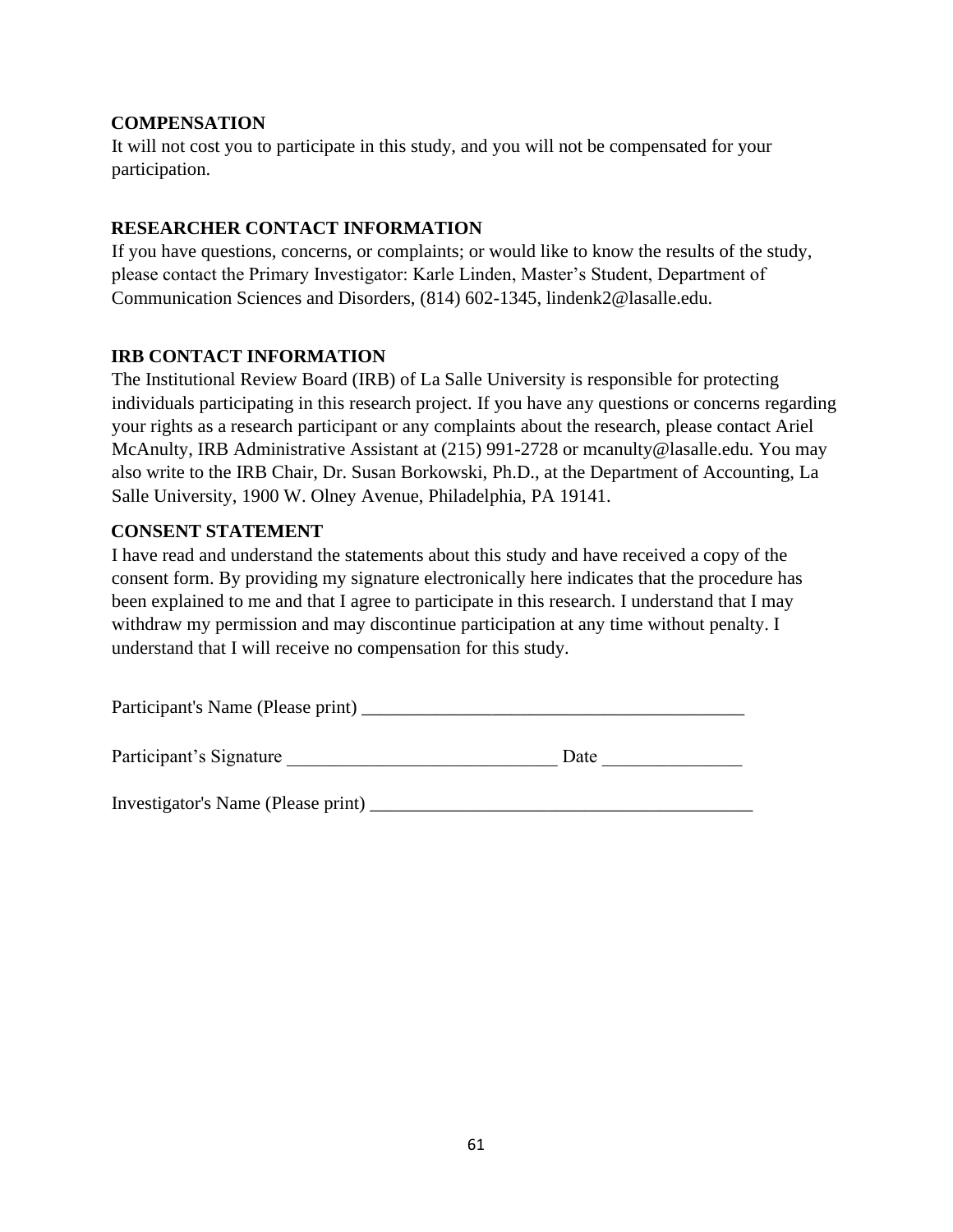#### **Appendix B**

#### **Recruitment Script**

Hello, my name is Karle Linden and I am a graduate student in the Speech-Language Pathology program at La Salle University. I am conducting a research study to investigate the factors associated with college student athletes' intentions to report a sport-related concussion. I became interested in this topic throughout my academic coursework, and because I am a college student athlete. I understand the impact that a sport-related concussion can have on a person and a sports team. This study requires participants to complete a short questionnaire. Participation is voluntary. If you were to participate in this study, it would provide me with the information needed to complete a master's thesis. I would greatly appreciate your support in this project. If you have any questions you can email me at lindenk2@lasalle.edu. If you choose to participate, you will be asked to sign an electronic informed consent. The questionnaire will take approximately 10-15 minutes of your time. Thank you.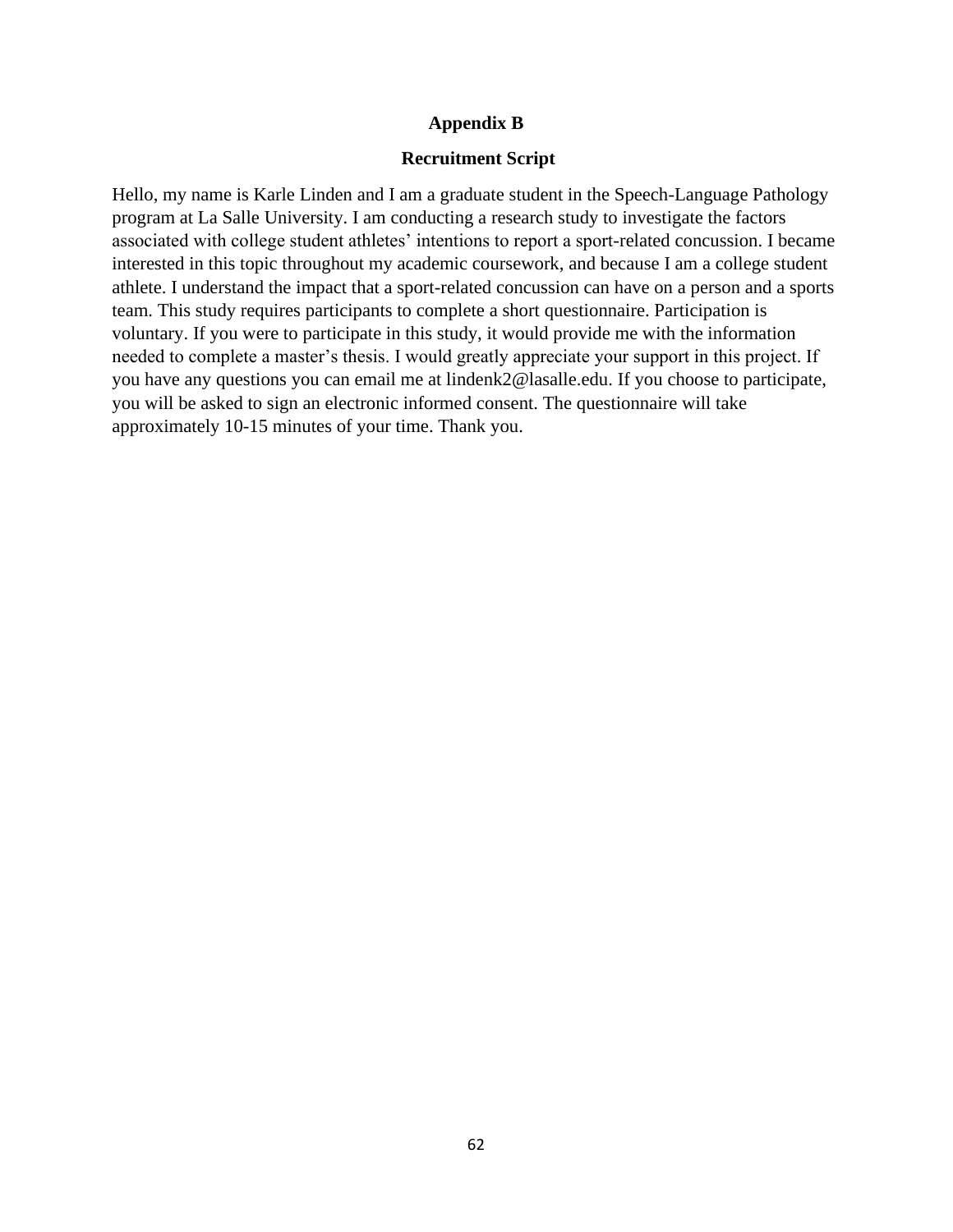## **Appendix C Sport-Related Concussion Questionnaire for College Athletes**

## **Demographic Profile**

1) What is your gender?

- \_\_\_ Female
- \_\_\_ Male
- \_\_\_ Non-binary

2) Please specify your ethnicity.

- \_\_\_ White
- \_\_\_ Hispanic/Latino
- \_\_\_ Black or African American
- \_\_\_ Native American or American Indian
- \_\_\_ Asian/Pacific Islander
- $\Box$  Other (please specify)  $\Box$

3) What is your primary language (the language you currently use most of the time)?

- \_\_\_ English
- \_\_\_ Spanish
- $\Box$  Other (please specify)  $\Box$

4) What is your age in years?

 $-$  18

 $\overline{\phantom{a}}$ 

- $-$  19
- $\frac{20}{2}$
- $-$  21  $\frac{22}{2}$
- $-$  23
- \_\_\_ 24
- 5) What year of college are you currently in?
- \_\_\_ Freshmen
- \_\_\_ Sophomore
- \_\_\_ Junior
- \_\_\_ Senior
- \_\_\_ Fifth year
- 6) What is your athletic eligibility year?
- \_\_\_ Freshmen
- \_\_\_ Redshirt Freshmen
- \_\_\_ Sophomore
- \_\_\_ Redshirt sophomore
- \_\_\_ Junior
- \_\_\_ Redshirt junior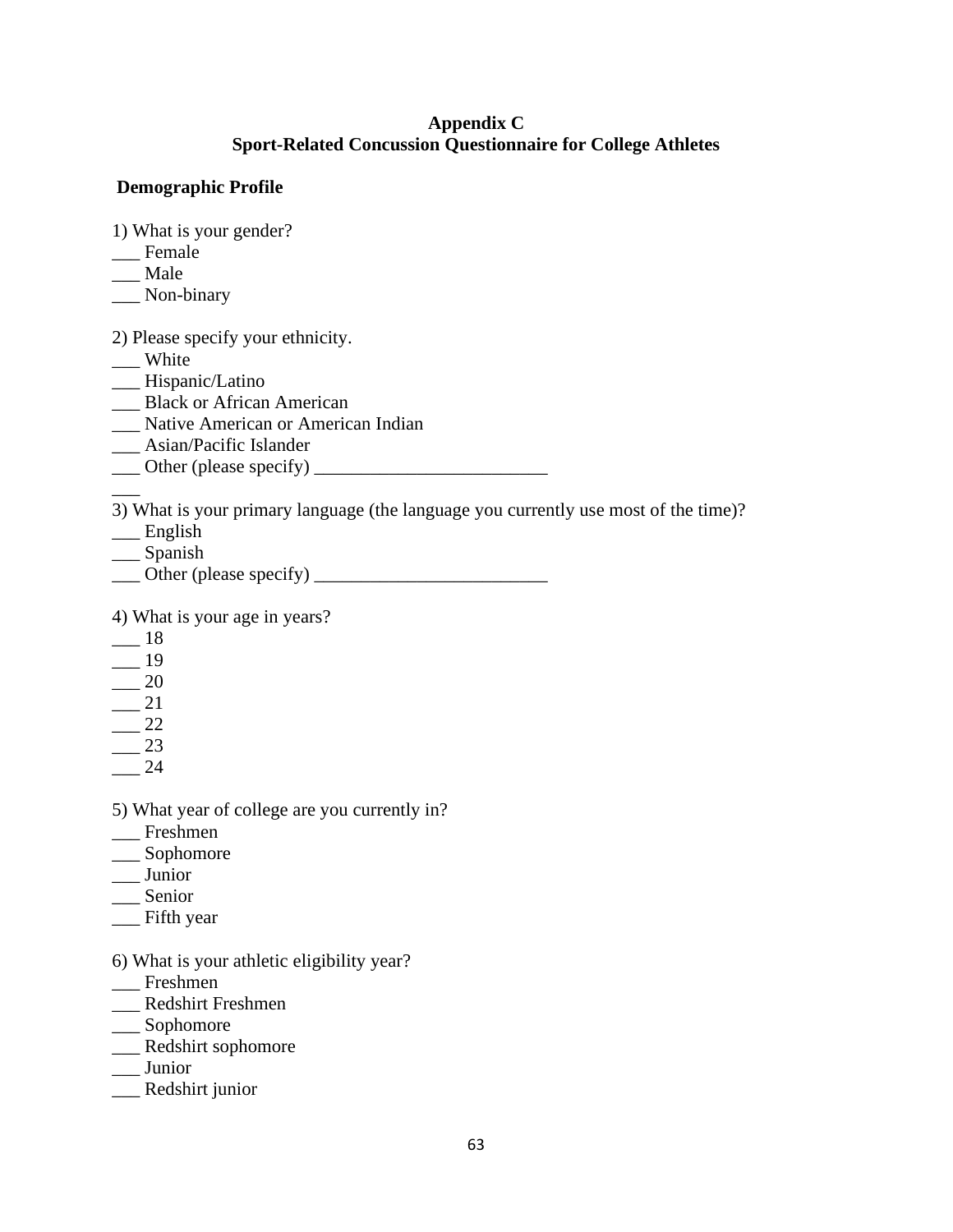\_\_\_Senior \_\_\_ Fifth year

7) How many NCAA sports do you currently participate in?

 $\frac{1}{\sqrt{2}}$ 

- $\frac{2}{2}$
- $\frac{1}{2}$

\_\_\_ More than 3

8) Please select all of the NCAA sports that you currently participate in.

- \_\_\_ Football
- \_\_\_ Sprint football
- \_\_\_ Lacrosse
- \_\_\_ Soccer
- \_\_ Baseball
- \_\_\_ Softball
- \_\_\_ Field hockey
- \_\_\_ Basketball
- $\Box$  Other (please specify)  $\Box$

9) What NCAA division does your sport's team compete in?

- \_\_\_ Division 1
- \_\_\_ Division 2
- \_\_\_ Division 3
- \_\_\_ Other (please specify)

10) On average, how many hours a week do you participate in your NCAA sport during the competitive season (including practice time and games)?

- $\frac{1-5 \text{ hours}}{2}$
- $\_\_6$ -10 hours
- $\frac{11-15 \text{ hours}}{2}$
- $\frac{16-20 \text{ hours}}{20}$
- \_\_\_ Over 20 hours

11) Have you ever been diagnosed with a sport-related concussion?

- $\equiv$  Yes
- \_\_\_ No

12) If yes to the previous question, please indicate the number of sport-related concussions you've been diagnosed with.

 $\_\_$ 1  $\frac{2}{\sqrt{2}}$  $\frac{3}{2}$ 

 $\Box$  More than 3 (please specify number)  $\Box$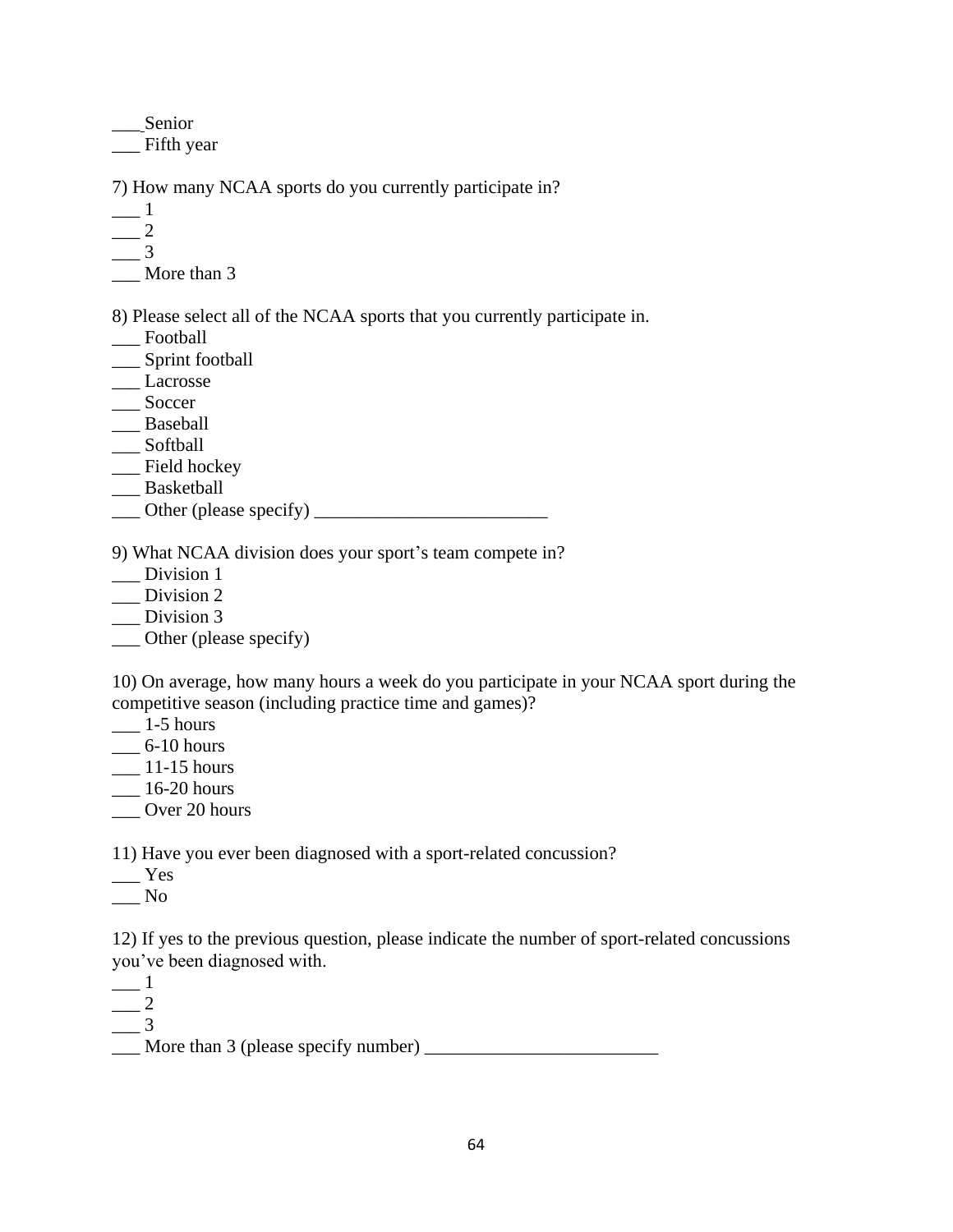13) Do you feel that you have ever had a sport-related concussion that was undiagnosed?

 $\_\_\$ 

 $\_\_$  No

14) Have you previously been educated on mild head injury/concussion?

- \_\_\_ Yes
- $\sqrt{N_0}$

15) If yes to the previous question, approximately how many hours of education have you received on mild head injury/concussion during each athletic season?

- $\frac{1}{2}$  hours
- $\frac{3-4}{2}$  hours
- $\_\_$  5-6 hours
- \_\_\_ More than 6

16) On average, how many hours of sleep do you get every night?

- $\frac{1}{2}$  0-3 hours
- $\frac{4-7}{2}$  hours
- $\_\_\$ 8-11 hours
- \_\_\_ More than 11 hours

### **Intention to report a sport-related concussion to an athletic trainer or coach**

For each of the questions below, circle the response that best characterizes how you feel about the statement, where:  $1 =$  Strongly disagree,  $2 =$  Disagree,  $3 =$  Somewhat disagree,  $4 =$  Neither agree or disagree,  $5 =$  Somewhat agree,  $6 =$  Agree,  $7 =$  Strongly agree

| When I myself<br>experiences possible<br>concussion symptoms:   | Strongly<br>disagree | Disagree       | Somewhat<br>disagree | Neither<br>agree or<br>disagree | Somewhat<br>agree | Agree | Strongly<br>agree |
|-----------------------------------------------------------------|----------------------|----------------|----------------------|---------------------------------|-------------------|-------|-------------------|
| 17. I intend to report<br>under most<br>circumstances.          |                      | $\overline{2}$ | 3                    | $\overline{4}$                  | 5                 | 6     | 7                 |
| 18. I plan to report<br>even if I am not sure it<br>is serious. |                      | $\overline{2}$ | 3                    | $\overline{4}$                  | 5                 | 6     | 7                 |
| 19. I will make an<br>effort to report.                         |                      | $\overline{2}$ | 3                    | $\overline{4}$                  | 5                 | 6     | 7                 |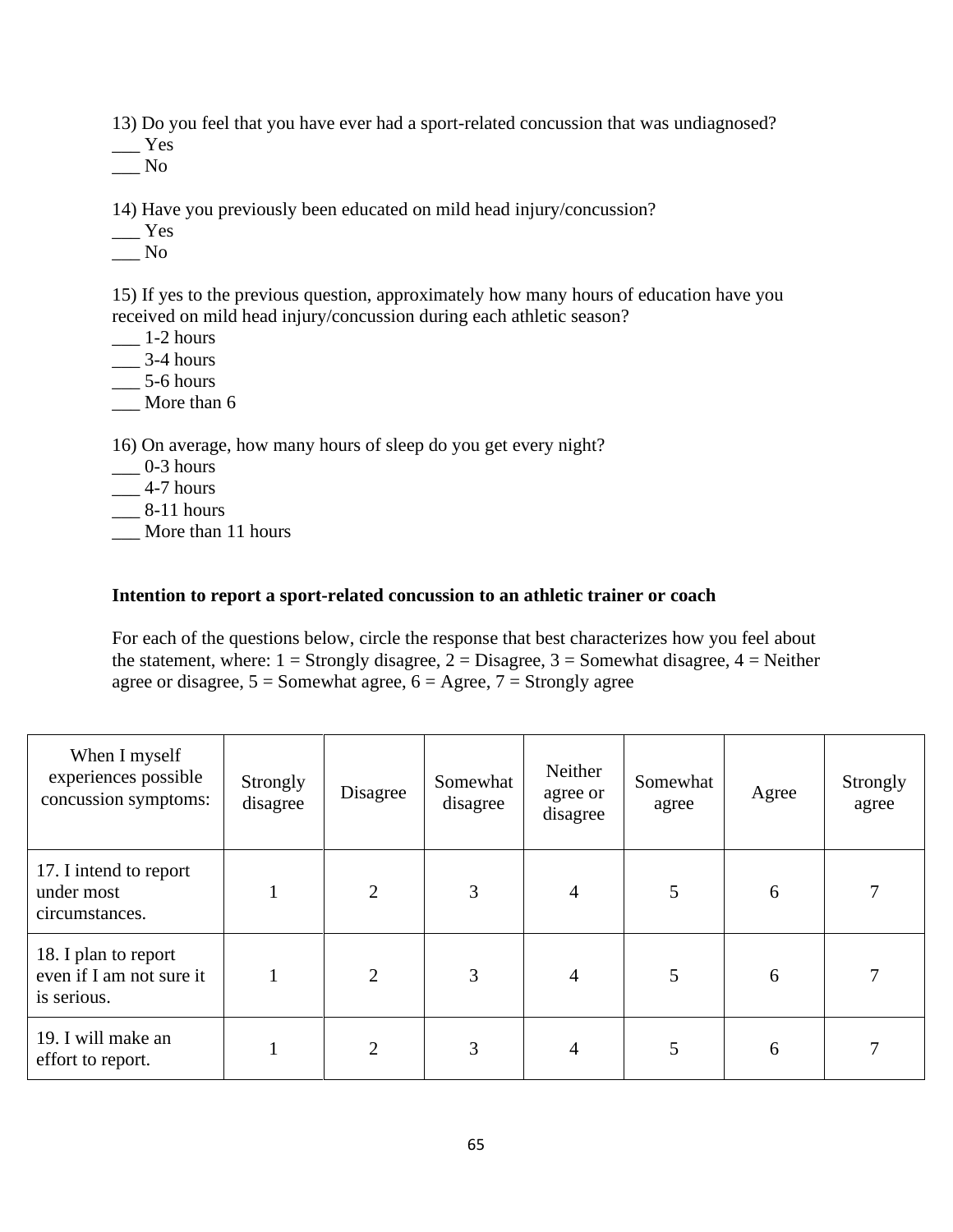| 20. I plan to report<br>when I notice<br>symptoms.                       |  | 4 | 6            |  |
|--------------------------------------------------------------------------|--|---|--------------|--|
| 21. I will report if it<br>happens in a playoff or<br>championship game. |  | 4 | 6            |  |
| 22. I intend to report in<br>a practice.                                 |  |   | <sub>0</sub> |  |

# **Intention to report a sport-related concussion to an athletic trainer or coach**

For each of the questions below, circle the response that best characterizes how you feel about the statement, where:  $1 =$  Strongly disagree,  $2 =$  Disagree,  $3 =$  Somewhat disagree,  $4 =$  Neither agree or disagree,  $5 =$  Somewhat agree,  $6 =$  Agree,  $7 =$  Strongly agree

| How likely are you to<br>report a sport-related<br>concussion if you<br>were to experience a<br>change in the<br>following: | Strongly<br>disagree | Disagree       | Somewhat<br>disagree | Neither<br>agree or<br>disagree | Somewhat<br>agree | Agree | Strongly<br>agree |
|-----------------------------------------------------------------------------------------------------------------------------|----------------------|----------------|----------------------|---------------------------------|-------------------|-------|-------------------|
| 23. Poor<br>concentration while<br>watching a movie                                                                         |                      | $\overline{2}$ | 3                    | 4                               | 5                 | 6     | 7                 |
| 24. Poor<br>concentration while<br>reading                                                                                  | 1                    | $\overline{2}$ | 3                    | 4                               | 5                 | 6     | 7                 |
| 25. Visual changes,<br>such as sensitivity to<br>light                                                                      | 1                    | $\overline{2}$ | 3                    | 4                               | 5                 | 6     | 7                 |
| 26. Difficulty<br>learning new<br>information at school                                                                     | 1                    | $\overline{2}$ | 3                    | 4                               | 5                 | 6     | 7                 |
| 27. Walking into<br>another room to get                                                                                     |                      | $\overline{2}$ | 3                    | 4                               | 5                 | 6     | 7                 |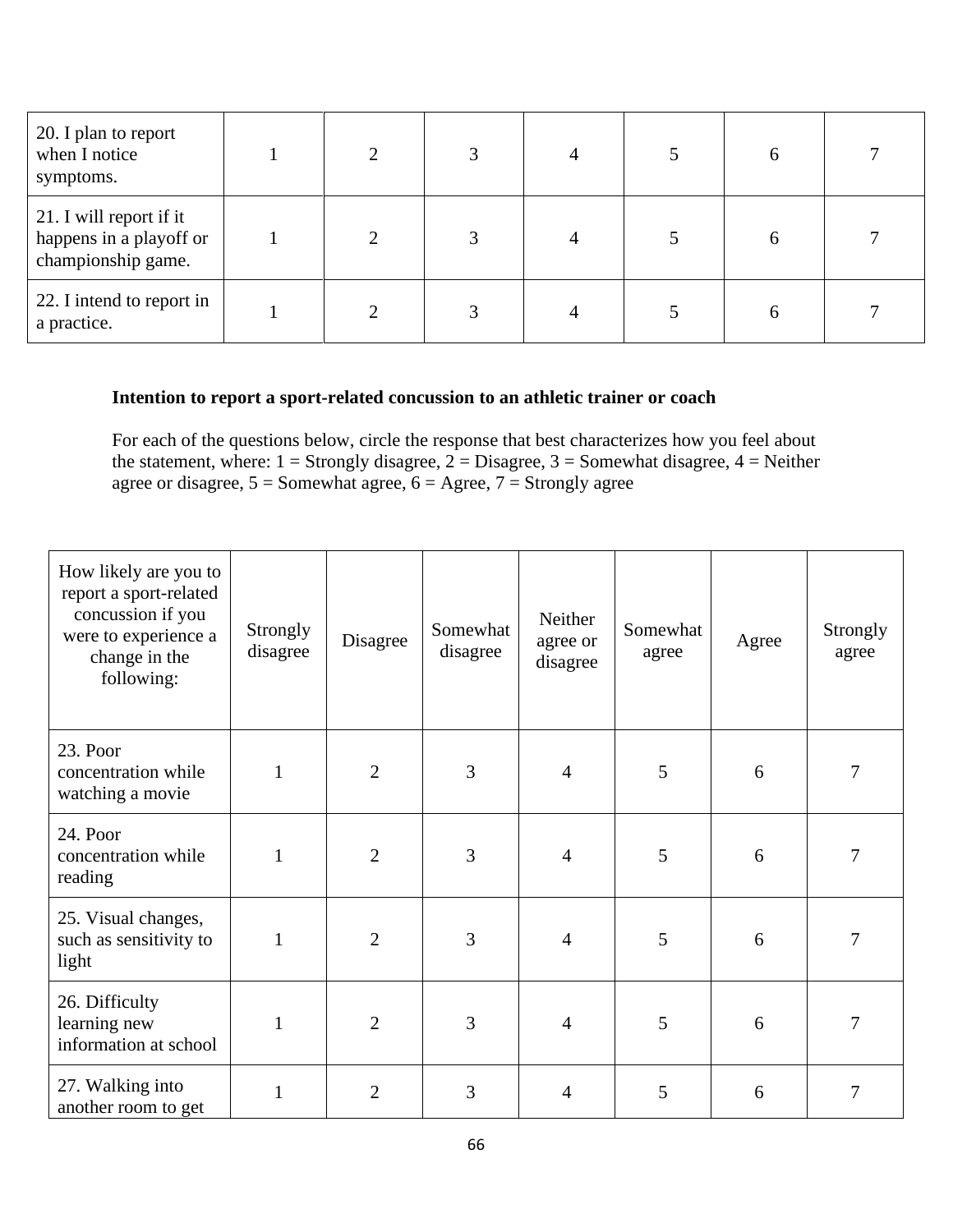| something and<br>forgetting what to get                                                                                                        |              |                |                |                |   |   |                  |
|------------------------------------------------------------------------------------------------------------------------------------------------|--------------|----------------|----------------|----------------|---|---|------------------|
| 28. Decreased<br>reading speed when<br>reading silently                                                                                        | $\mathbf{1}$ | $\overline{2}$ | 3              | $\overline{4}$ | 5 | 6 | $\boldsymbol{7}$ |
| 29. Difficulty<br>managing money                                                                                                               | $\mathbf{1}$ | $\mathbf{2}$   | 3              | $\overline{4}$ | 5 | 6 | $\overline{7}$   |
| 30. Increased<br>headaches                                                                                                                     | $\mathbf{1}$ | $\mathbf{2}$   | $\overline{3}$ | $\overline{4}$ | 5 | 6 | $\overline{7}$   |
| 31. Forgetting<br>personal items at<br>home such as a wallet<br>or cellphone                                                                   | $\mathbf{1}$ | $\mathbf{2}$   | 3              | $\overline{4}$ | 5 | 6 | $\overline{7}$   |
| 32. Sensitivity to<br>noise                                                                                                                    | $\mathbf{1}$ | $\overline{2}$ | $\overline{3}$ | $\overline{4}$ | 5 | 6 | $\tau$           |
| 33. Feeling slowed<br>down or foggy<br>consistently<br>throughout the day                                                                      | $\mathbf{1}$ | $\overline{2}$ | 3              | $\overline{4}$ | 5 | 6 | 7                |
| 34. Confusion while<br>participating in a<br>sports game such as<br>remembering the<br>score of the game,<br>opponent, or assigned<br>position | $\mathbf{1}$ | $\overline{2}$ | $\overline{3}$ | $\overline{4}$ | 5 | 6 | 7                |
| 35. Difficulty<br>completing daily<br>tasks within the time<br>limits you set                                                                  | $\mathbf{1}$ | $\overline{2}$ | 3              | $\overline{4}$ | 5 | 6 | 7                |
| 36. Difficulty<br>thinking of the right<br>word to say in a<br>conversation                                                                    | $\mathbf{1}$ | $\overline{2}$ | $\overline{3}$ | $\overline{4}$ | 5 | 6 | $\boldsymbol{7}$ |
| 37. Feeling more<br>overwhelmed when<br>having to complete<br>tasks throughout the<br>day                                                      | $\mathbf{1}$ | $\overline{2}$ | $\overline{3}$ | $\overline{4}$ | 5 | 6 | 7                |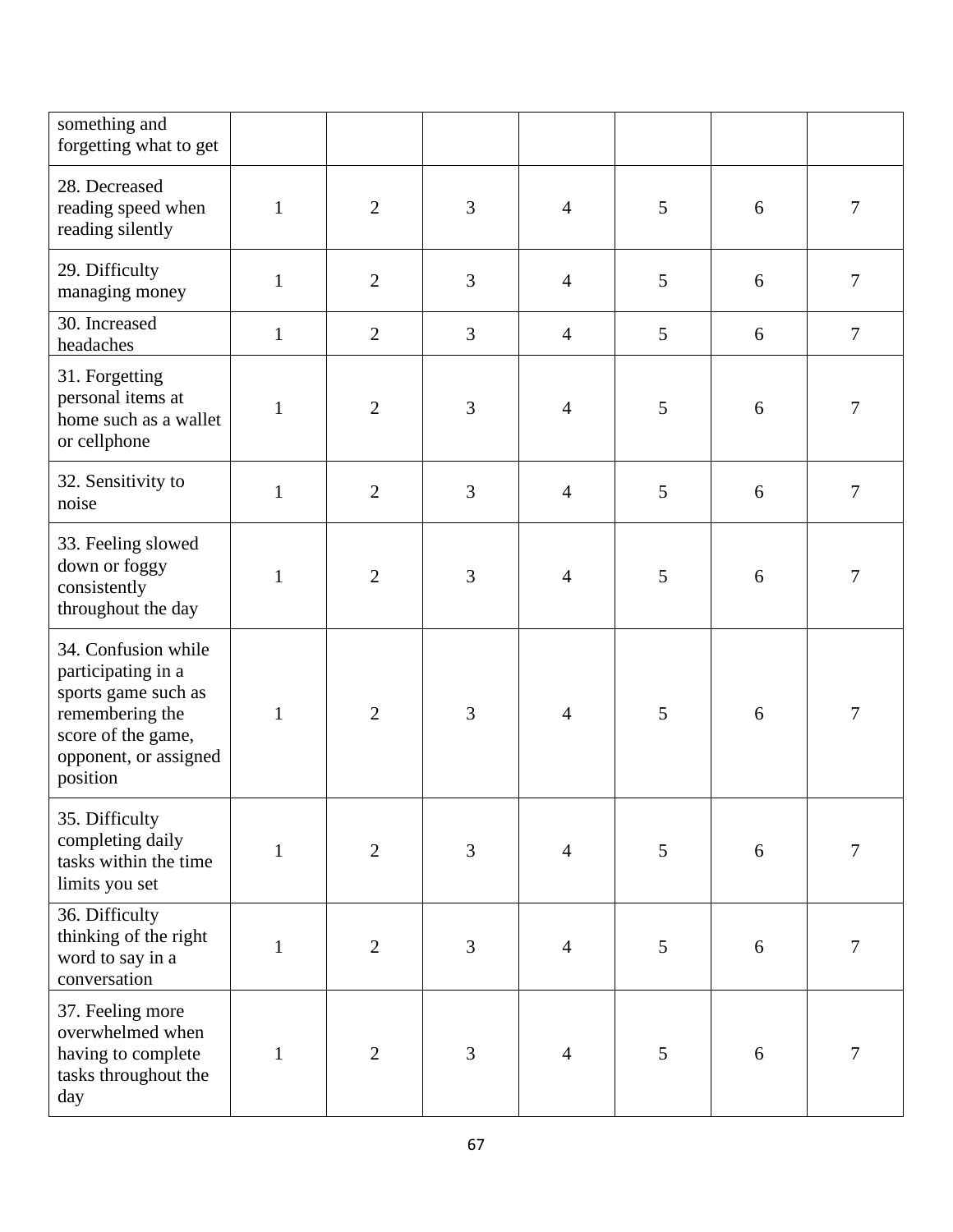| 38. Nausea or<br>vomiting                                                                          | $\mathbf{1}$ | $\mathbf{2}$   | 3              | $\overline{4}$ | 5 | 6 | 7                |
|----------------------------------------------------------------------------------------------------|--------------|----------------|----------------|----------------|---|---|------------------|
| 39. Needing more<br>time to complete a<br>class assignment                                         | $\mathbf{1}$ | $\mathbf{2}$   | 3              | $\overline{4}$ | 5 | 6 | $\boldsymbol{7}$ |
| 40. Difficulty<br>managing everyday<br>chores, such as doing<br>laundry or a cooking<br>meal       | $\mathbf{1}$ | $\overline{2}$ | 3              | $\overline{4}$ | 5 | 6 | $\overline{7}$   |
| 41. Needing more<br>time to understand<br>what others are<br>saying while having a<br>conversation | $\mathbf{1}$ | $\overline{2}$ | $\overline{3}$ | $\overline{4}$ | 5 | 6 | 7                |
| 42. Frequently<br>forgetting to turn in<br>assignments for class                                   | $\mathbf{1}$ | $\mathbf{2}$   | 3              | $\overline{4}$ | 5 | 6 | $\boldsymbol{7}$ |
| 43. Difficulty<br>working on more<br>than one task at a<br>time                                    | $\mathbf{1}$ | $\overline{2}$ | 3              | $\overline{4}$ | 5 | 6 | $\overline{7}$   |
| 44. Changes in sleep<br>patterns such as<br>fatigue, insomnia, or<br>daytime sleepiness            | 1            | $\overline{2}$ | $\overline{3}$ | $\overline{4}$ | 5 | 6 | $\tau$           |
| 45. Difficulty with<br>telling a story in the<br>correct sequence                                  | $\mathbf{1}$ | $\overline{2}$ | $\overline{3}$ | $\overline{4}$ | 5 | 6 | 7                |
| 46. Difficulty<br>finishing a project                                                              | $\mathbf{1}$ | $\mathbf{2}$   | $\overline{3}$ | $\overline{4}$ | 5 | 6 | $\boldsymbol{7}$ |
| 47. Frequently<br>forgetting items you<br>need to purchase<br>from the store                       | 1            | $\overline{2}$ | 3              | $\overline{4}$ | 5 | 6 | 7                |
| 48. Difficulties<br>setting objectives and                                                         | $\mathbf{1}$ | $\mathbf{2}$   | 3              | $\overline{4}$ | 5 | 6 | $\tau$           |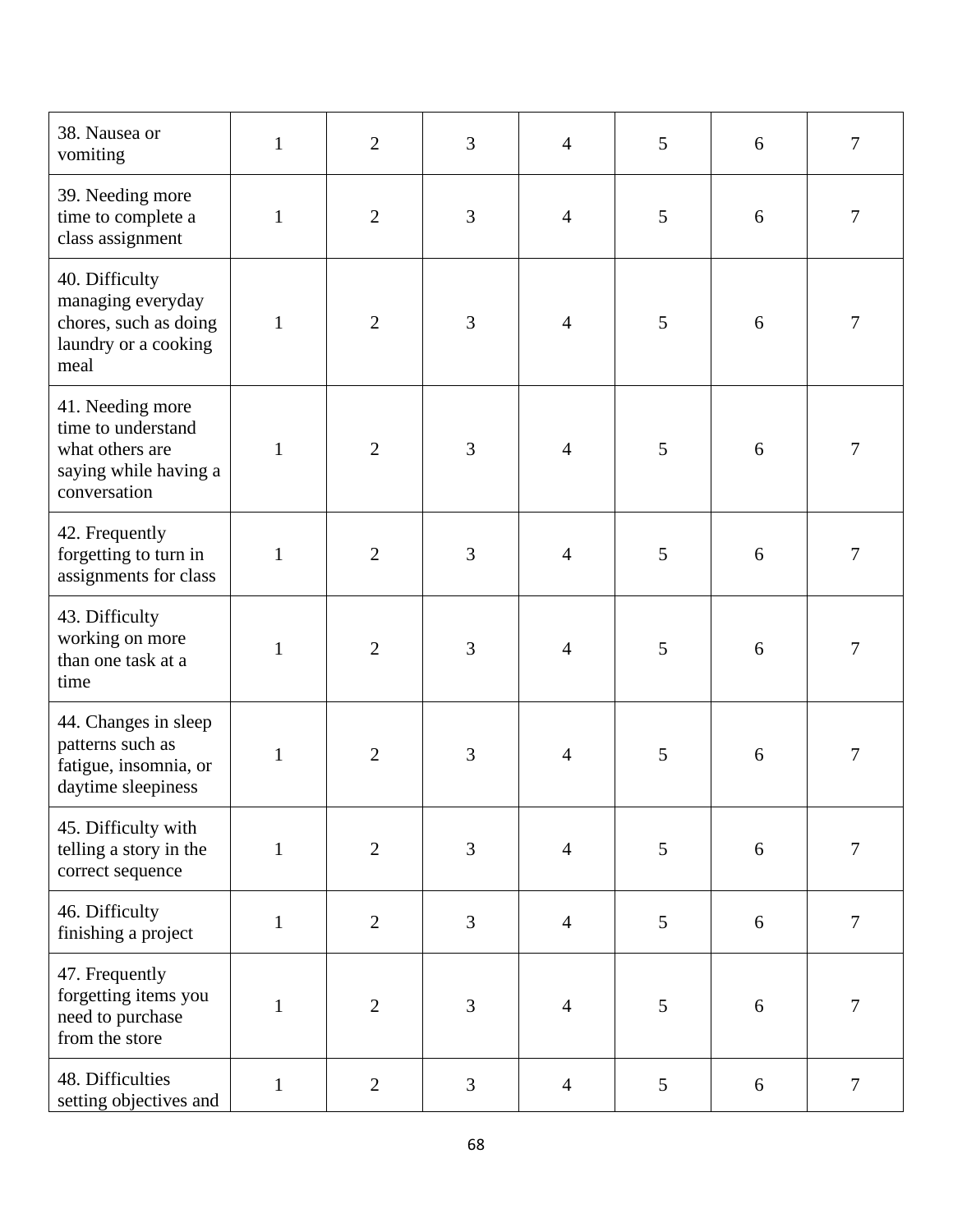| determining a course |  |  |  |  |
|----------------------|--|--|--|--|
| of action to achieve |  |  |  |  |
| the objectives       |  |  |  |  |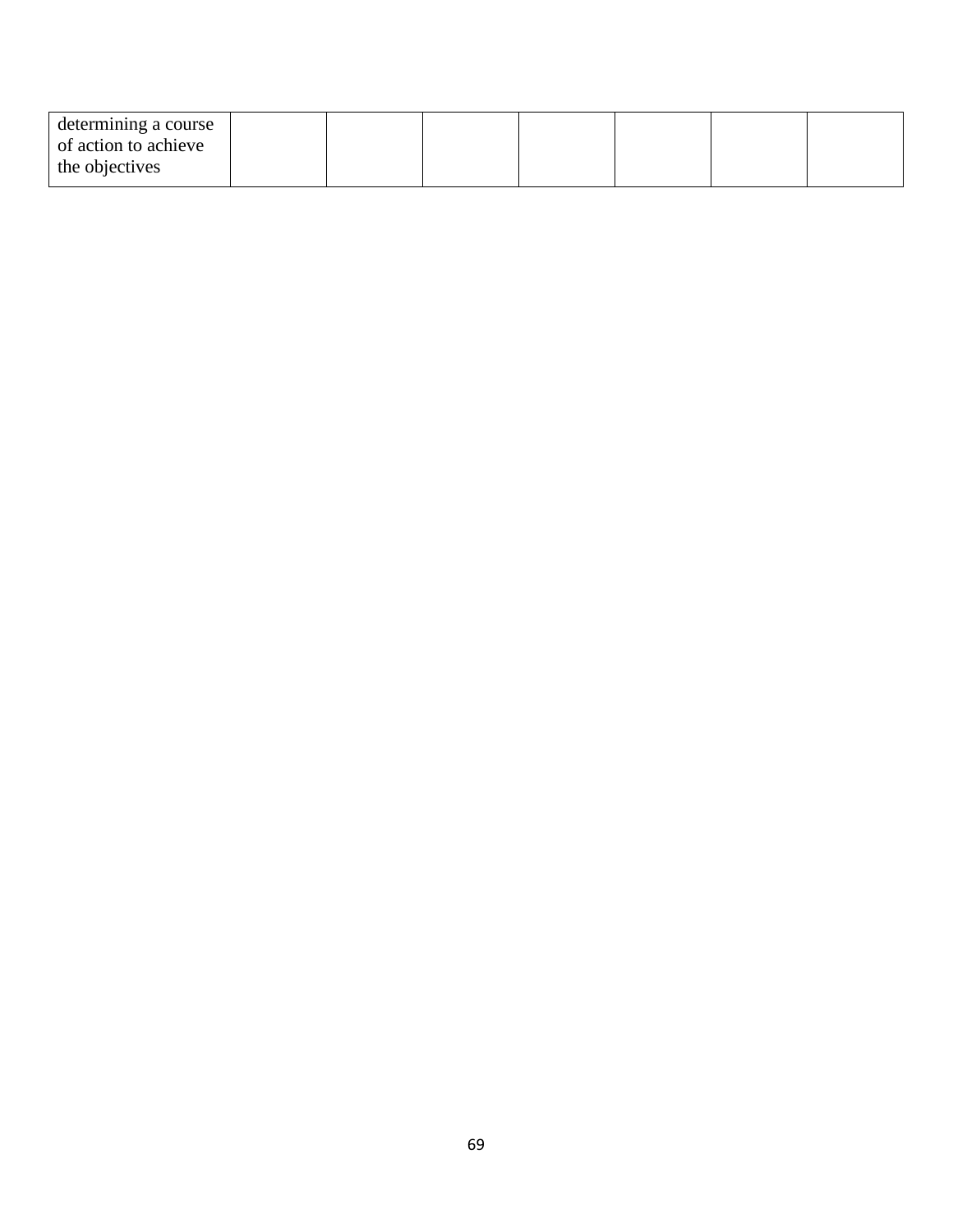#### References

- Ackley, K., & Brown, J. (2020). Speech-language pathologists' practices for addressing cognitive deficits in college students with traumatic brain injury. *American Journal of Speech-Language Pathology*, *29*(4), 2226–2241.
- American Speech-Language-Hearing Association (ASHA). (2016, February 4). *Scope of Practice in Speech-Language Pathology*.
- Anjum, J., Johnson Krug, R., & Kindsvogel, D. (2022). The role of AT-SLP collaborations in return to academics following mTBI: A scoping review. *Journal of Interprofessional Care*, *36*(1), 83–92.
- Aoki, Y., Inokuchi, R., Gunshin, M., Yahagi, N., & Suwa, H. (2012). Diffusion tensor imaging studies of mild traumatic brain injury: A meta-analysis. *Journal of Neurology, Neurosurgery & Psychiatry*, *83*(9), 870–876.
- Arciniega, H., Kilgore-Gomez, A., Harris, A., Peterson, D. J., McBride, J., Fox, E., & Berryhill, M. E. (2019). Visual working memory deficits in undergraduates with a history of mild traumatic brain injury. *Attention, Perception, & Psychophysics*, *81*(8), 2597–2603.
- Arciniega, H., Shires, J., Furlong, S., Kilgore-Gomez, A., Cerreta, A., Murray, N. G., & Berryhill, M. E. (2021). Impaired visual working memory and reduced connectivity in undergraduates with a history of mild traumatic brain injury. *Scientific Reports*, *11*(1).
- Barlow, K. M., Crawford, S., Stevenson, A., Sandhu, S. S., Belanger, F., & Dewey, D. (2010). Epidemiology of postconcussion syndrome in pediatric mild traumatic brain injury. *Pediatrics*, *126*(2), e374–e381.
- Beran, K. M., & Scafide, K. N. (2022). Factors related to concussion knowledge, attitudes, and reporting behaviors in US high school athletes: A systematic review. *Journal of School Health*, *92*(4), 406–417.
- Bernstein, D. M. (2002). Information processing difficulty long after self-reported concussion. *Journal of the International Neuropsychological Society*, *8*(5), 673–682.
- Boden, B. P., Tacchetti, R. L., Cantu, R. C., Knowles, S. B., & Mueller, F. O. (2007). Catastrophic head injuries in high school and college football players. *The American Journal of Sports Medicine*, *35*(7), 1075–1081.
- Brown, J., & Knollman-Porter, K. (2020). Continuum of care following sports-related concussion. *American Journal of Speech-Language Pathology*, *29*(3), 1389–1403.
- Brown, J., & Knollman-Porter, K. (2019). Evaluating cognitive-linguistic deficits postconcussion in adults. *Topics in Language Disorders*, *39*(3), 239–256.
- Brown, J., O'Brien, K., Knollman-Porter, K., & Wallace, T. (2019). The speech-language pathologists' role in mild traumatic brain injury for middle and high school–age children: Viewpoints on guidelines from the centers for disease control and prevention. *American Journal of Speech-Language Pathology*, *28*(3), 1363–1370.
- Brown, J. A., Wallace, S. E., Kimbarow, M.L. (2019). Traumatic Brain Injury. In M. L. Kimbarow (Eds.), *Cognitive Communication Disorders* (pp. 343-382). Plural Publishing Incorporated.
- Browne, K. D., Chen, X. H., Meaney, D. F., & Smith, D. H. (2011). Mild traumatic brain injury and diffuse axonal injury in swine. *Journal of Neurotrauma*, *28*(9), 1747–1755.
- Byrd, M. M., Kontos, A. P., Eagle, S. R., & Zizzi, S. (2021). Preliminary evidence for a relationship between anxiety, anger, and impulsivity in collegiate athletes with sportrelated concussion. *Journal of Clinical Sport Psychology*, 1–20.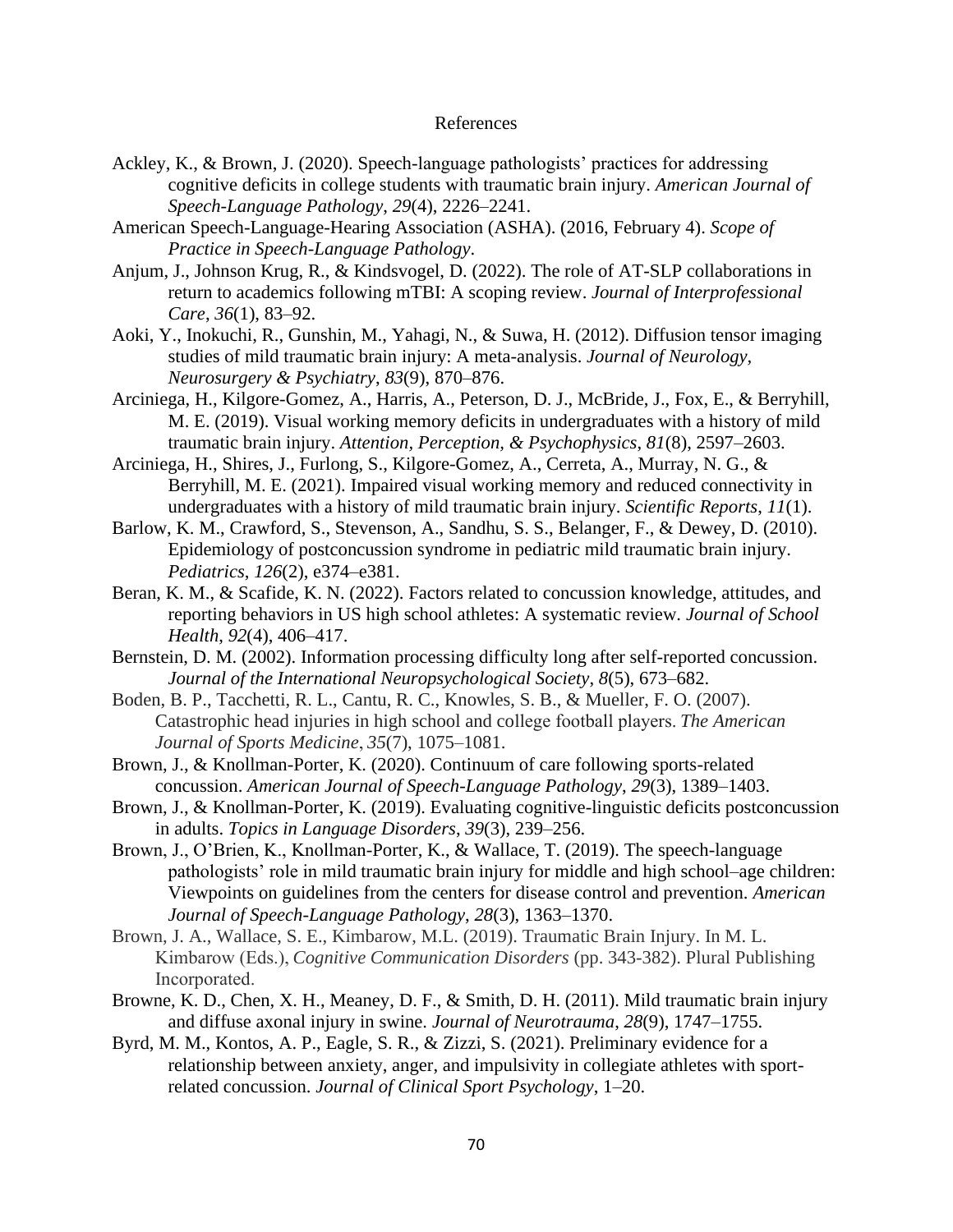- Callahan, M. L., Binder, L. M., O'Neil, M. E., Zaccari, B., Roost, M. S., Golshan, S., Huckans, M., Fann, J. R., & Storzbach, D. (2018). Sensory sensitivity in operation enduring freedom/operation Iraqi freedom veterans with and without blast exposure and mild traumatic brain injury. *Applied Neuropsychology: Adult*, *25*(2), 126–136.
- Cantu R. C. (1998). Second-impact syndrome. *Clinics In Sports Medicine*, *17*(1), 37–44.
- Chesnutt, J. C. (2021). Evolving science to inform emerging concussion practices. *American Journal of Speech-Language Pathology*, *30*(4), 1592–1597.
- Chizuk, H. M., Haider, M. N., Solomito, M., Kostyun, R., Willer, B. S., Leddy, J. J., & Wang, D. (2021). Concussion reporting behaviors in student athletes across sexes and levels of contact. *Journal of Concussion*, *5*, 1-9.
- Center for Disease Control and Prevention. (2019, February 12). *Concussion signs and symptoms.*
- Cooksley, R., Maguire, E., Lannin, N. A., Unsworth, C. A., Farquhar, M., Galea, C., Mitra, B., & Schmidt, J. (2018). Persistent symptoms and activity changes three months after mild traumatic brain injury. *Australian Occupational Therapy Journal*, *65*(3), 168–175.
- Cowan, N. (2008). What are the differences between long-term, short-term, and working memory. *Progress in Brain Research*, *169*, 323–338.
- Dachtyl, S. A., & Morales, P. (2017). A collaborative model for return to academics after concussion: Athletic training and speech-language pathology. *American Journal of Speech-Language Pathology*, *26*(3), 716–728.
- Daneshvar, D. H., Nowinski, C. J., McKee, A. C., & Cantu, R. C. (2011). The epidemiology of sport-related concussion. *Clinics in Sports Medicine*, *30*(1), 1–17.
- Dean, P. J. A., & Sterr, A. (2013). Long-term effects of mild traumatic brain injury on cognitive performance. *Frontiers in Human Neuroscience*, *7*(30), 1-11.
- Dewan, M. C., Rattani, A., Gupta, S., Baticulon, R. E., Hung, Y. C., Punchak, M., Agrawal, A., Adeleye, A. O., Shrime, M. G., Rubiano, A. M., Rosenfeld, J. V., & Park, K. B. (2019). Estimating the global incidence of traumatic brain injury. *Journal of Neurosurgery*, *130*(4), 1080–1097.
- Dick, R. W. (2009). Is there a gender difference in concussion incidence and outcomes. *British Journal of Sports Medicine*, *43*(Suppl 1), i46–i50.
- Dischinger, P. C., Ryb, G. E., Kufera, J. A., & Auman, K. M. (2009). Early predictors of postconcussive syndrome in a population of trauma patients with mild traumatic brain injury. *Journal of Trauma: Injury, Infection, & Critical Care*, *66*(2), 289–297.
- Dockree, P. M., Bellgrove, M. A., O'Keeffe, F. M., Moloney, P., Aimola, L., Carton, S., & Robertson, I. H. (2005). Sustained attention in traumatic brain injury (TBI) and healthy controls: Enhanced sensitivity with dual-task load. *Experimental Brain Research*, *168*(1– 2), 218–229.
- Dwyer, B., & Katz, D. I. (2018). Postconcussion syndrome. *Handbook of Clinical Neurology*, *158,* 163–178.
- Eisenberg, M. A., Meehan, W. P., & Mannix, R. (2014). Duration and course of post-concussive symptoms. *Pediatrics*, *133*(6), 999–1006.
- Fesharaki-Zadeh A. (2019). Chronic traumatic encephalopathy: A brief overview. *Frontiers in Neurology*, *10* (713), 1-6.
- Fowler, F. J. (2009). *Survey research methods* (4<sup>th</sup> ed.) Thousand Oaks, CA.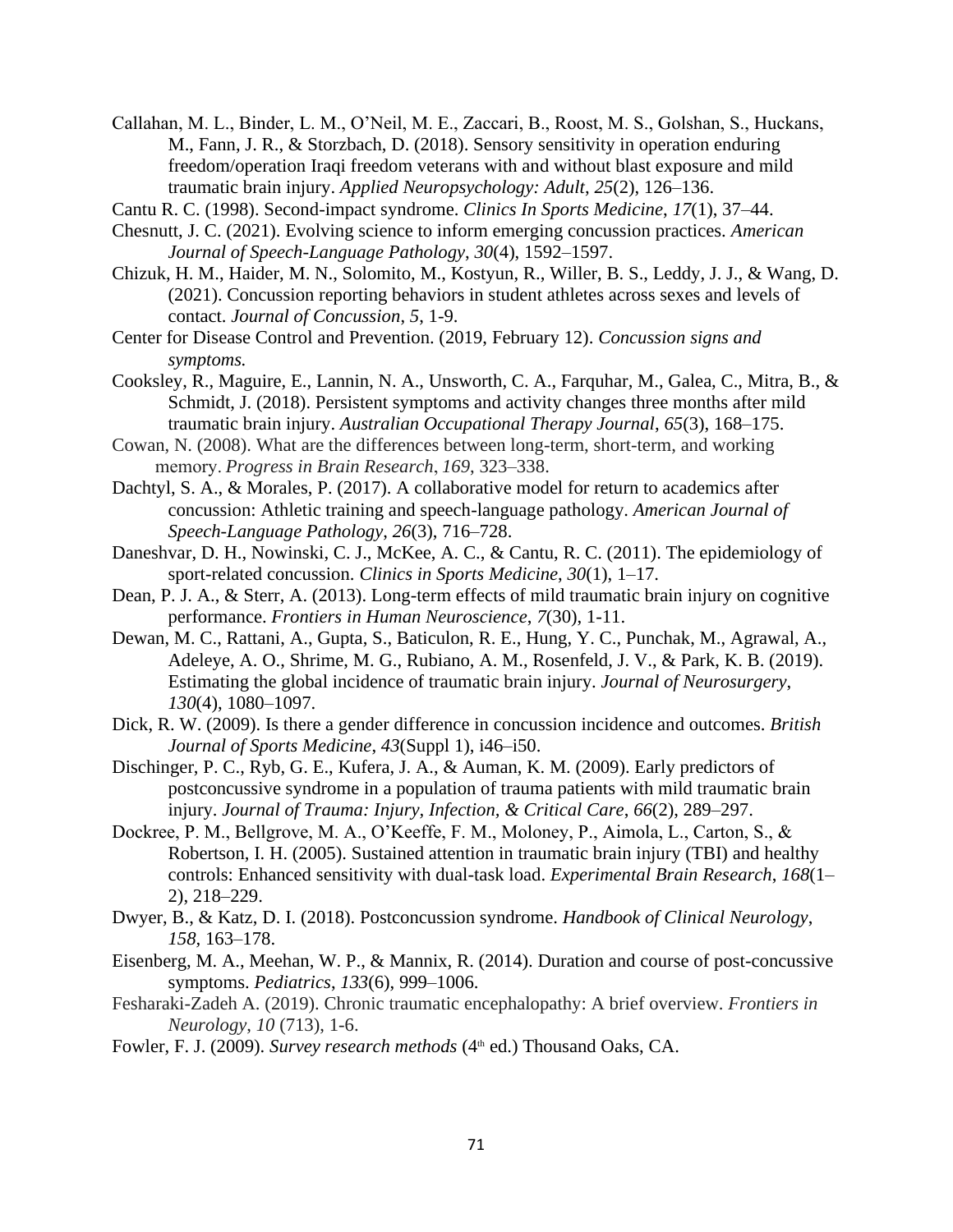- Ferdinand Pennock, K., McKenzie, B., McClemont Steacy, L., & Mainwaring, L. (2020). Underreporting of sport-related concussions by adolescent athletes: A systematic review. *International Review of Sport and Exercise Psychology*, 1–27.
- Giza, C. C., & Hovda, D. A. (2001). The neurometabolic cascade of concussion. *Journal of Athletic Training*, *36*(3), 228–235.
- Giza, C. C., & Hovda, D. A. (2014). The new neurometabolic cascade of concussion. *Neurosurgery*, *75 Suppl 4*(0 4), S24–S33.
- Gunasekaran, P., Hodge, C., Rose, K., & Fraser, C. (2019). Persistent visual disturbances after concussion. *Australian Journal of General Practice*, *48*(8), 531–536.
- Harmon, K. G., Drezner, J., Gammons, M., Guskiewicz, K., Halstead, M., Herring, S., Kutcher, J. S., Pana, A., Putukian, M., Roberts, W.O. (2013). American medical society for sports medicine position statement. *Clinical Journal of Sport Medicine*, *23*(1), 1–18.
- Hudac, C. M., Cortesa, C. S., Ledwidge, P. S., & Molfese, D. L. (2018). History of concussion impacts electrophysiological correlates of working memory. *International Journal of Psychophysiology*, *132*, 135–144.
- Johansson, B., Berglund, P., & Rönnbäck, L. (2009). Mental fatigue and impaired information processing after mild and moderate traumatic brain injury. *Brain Injury*, *23*(13–14), 1027–1040.
- Kara, S., Crosswell, H., Forch, K., Cavadino, A., McGeown, J., & Fulcher, M. (2020). Less than half of patients recover within 2 weeks of injury after a sports-related mild traumatic brain injury: A 2-year prospective study. *Clinical Journal of Sport Medicine*, *30*(2), 96– 101.
- Kelly, J., & Hardin, K. (2019). The role of speech-language pathology in an interdisciplinary care model for persistent symptomatology of mild traumatic brain injury. *Seminars in Speech and Language*, *40*(01), 065–078.
- Ketcham, C., Bowie, M., Buckley, T., Baker, M., Patel, K., & Hall, E. (2017). The value of speech-language pathologists in concussion management. *Current Research: Concussion*, *4*(01), e8-e13.
- Kinnunen, K. M., Greenwood, R., Powell, J. H., Leech, R., Hawkins, P. C., Bonnelle, V., Patel, M. C., Counsell, S. J., & Sharp, D. J. (2011). White matter damage and cognitive impairment after traumatic brain injury. *Brain*, *134*(2), 449–463.
- Kneavel, M. E., Ernst, W., & Brandsma, L. (2019). Collegiate athletes' perceptions of the culture of concussion reporting. *Journal of American College Health*, *69*(4), 435-443.
- Kneavel, M. E., Ernst, W., & McCarthy, K. S. (2020). Randomized controlled trial of a novel peer concussion-education program for collegiate athletes. *Journal of Athletic Training*, *55*(5), 456–468.
- Knollman-Porter, K., Brown, J., & Flynn, M. (2018). A preliminary examination of concussion knowledge by collegiate athletes and non-athletes. *American Journal of Speech-Language Pathology*, *27*(2), 778–795.
- Knollman Porter, K., Constantinidou, F., & Marron, K. H. (2014). Speech-language pathology and concussion management in intercollegiate athletics: The miami university concussion management program. *American Journal of Speech-Language Pathology*, *23*(4), 507– 519.
- Kontos, A. P., Covassin, T., Elbin, R., & Parker, T. (2012). Depression and neurocognitive performance after concussion among male and female high school and collegiate athletes. *Archives of Physical Medicine and Rehabilitation*, *93*(10), 1751–1756.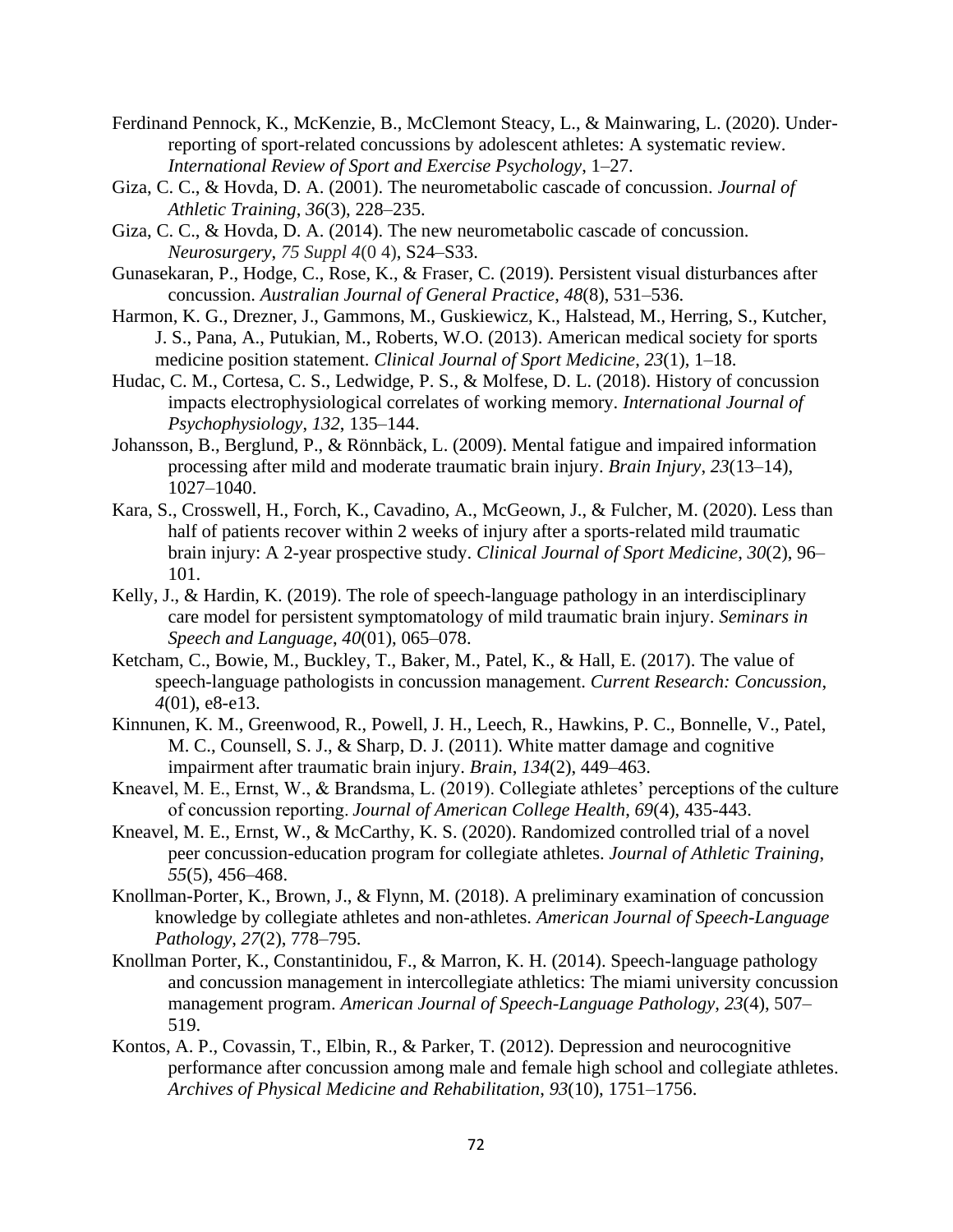- Kroshus, E., Baugh, C. M., Stein, C. J., Austin, S. B., & Calzo, J. P. (2017). Concussion reporting, sex, and conformity to traditional gender norms in young adults. *Journal of Adolescence*, *54*, 110–119.
- Kroshus, E., Chrisman, S. P., Milroy, J. J., & Baugh, C. M. (2020). History of concussion diagnosis, differences in concussion reporting behavior, and self-described reasons for non-report. *Journal of Clinical Sport Psychology*, *14*(1), 41–54.
- Kurowski, B., Pomerantz, W. J., Schaiper, C., & Gittelman, M. A. (2014). Factors that influence concussion knowledge and self-reported attitudes in high school athletes. *Journal of Trauma and Acute Care Surgery*, *77*(3), S12–S17.
- Langlois, J. A., Rutland-Brown, W., & Wald, M. M. (2006). The epidemiology and impact of traumatic brain injury. *Journal of Head Trauma Rehabilitation*, *21*(5), 375–378.
- Lezak, M. D., Howieson, D. B., Bigler, E. D., & Tranel, D. (2012). *Neuropsychological assessment* (5th ed.). Oxford University Press.
- Llewellyn, T., Burdette, G. T., Joyner, A. B., & Buckley, T. A. (2014). Concussion reporting rates at the conclusion of an intercollegiate athletic career. *Clinical Journal of Sport Medicine*, *24*(1), 76–79.
- Lundine, J. P., Ciccia, A. H., & Brown, J. (2019). The speech-language pathologists' role in mild traumatic brain injury for early childhood–, preschool–, and elementary school–age children: Viewpoints on guidelines from the centers for disease control and prevention. *American Journal of Speech-Language Pathology*, *28*(3), 1371–1376.
- Mayo Clinic. (2022, February 17). *Concussion signs and symptoms.*
- McCarthy, K. S., Kneavel, M., & Ernst, W. (2021). Psychometric properties of concussion knowledge and cognitive mediators of reporting measures. *Brain Injury*, *35*(10), 1210– 1217.
- Mainwaring, L. M., Bisschop, S. M., Green, R. E., Antoniazzi, M., Comper, P., Kristman, V., Provvidenza, C., & Richards, D. W. (2004). Emotional reaction of varsity athletes to sport-related concussion. *Journal of Sport and Exercise Psychology*, *26*(1), 119–135.
- Mashima, P. A., Waldron-Perrine, B., MacLennan, D., Sohlberg, M. M., Perla, L. Y., & Eapen, B. C. (2021). Interprofessional collaborative management of postconcussion cognitive symptoms. *American Journal of Speech-Language Pathology*, *30*(4), 1598–1610.
- Marshall, S. W., Guskiewicz, K. M., Shankar, V., McCrea, M., & Cantu, R. C. (2015). Epidemiology of sports-related concussion in seven US high school and collegiate sports. *Injury Epidemiology*, *2*(1).
- Master, C. L., Scheiman, M., Gallaway, M., Goodman, A., Robinson, R. L., Master, S. R., & Grady, M. F. (2016). Vision diagnoses are common after concussion in adolescents. *Clinical Pediatrics*, *55*(3), 260–267.
- McAllister-Deitrick, J., Beidler, E., Wallace, J., & Anderson, M. (2020). Concussion knowledge and reporting behaviors among collegiate athletes. *Clinical Journal of Sport Medicine*, *32*(1), 56–61.
- McCrory, P., Meeuwisse, W., Dvorak, J., Aubry, M., Bailes, J., Broglio, S., Cantu, R. C., Cassidy, D., Echemendia, R. J., Castellani, R. J., Davis, G. A., Ellenbogen, R., Emery, C., Engebretsen, L., Feddermann-Demont, N., Giza, C. C., Guskiewicz, K. M., Herring, S., Iverson, G. L.,…Vos, P. E. (2017). Consensus statement on concussion in sport—the 5 th international conference on concussion in sport help in Berlin, October 2016. *British Journal of Sports Medicine, 51*(11), 838-847.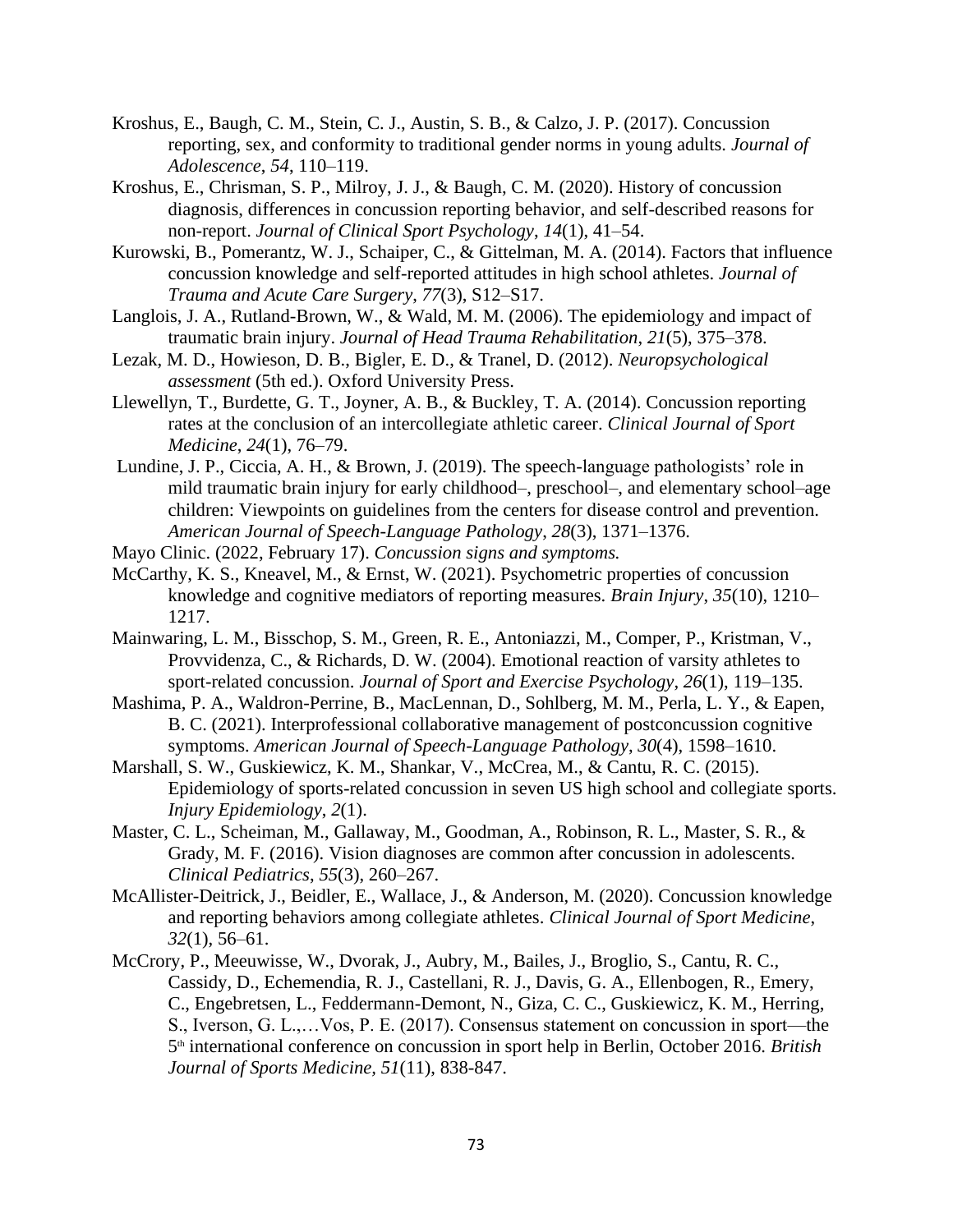- McDonald, B. C., Flashman, L. A., & Saykin, A. J. (2002). Executive dysfunction following traumatic brain injury: Neural substrates and treatment strategies. *NeuroRehabilitation*, *17*(4), 333–344.
- McGrath, N. (2010). Supporting the student-athlete's return to the classroom after a sport-related concussion. *Journal of Athletic Training*, *45*(5), 492–498.
- McInnes, K., Friesen, C. L., MacKenzie, D. E., Westwood, D. A., & Boe, S. G. (2017). Mild traumatic brain Injury (mTBI) and chronic cognitive impairment: A scoping review. *PlOs One*, *12*(4), e0174847.
- McKeithan, L., Hibshman, N., Yengo-Kahn, A., Solomon, G. S., & Zuckerman, S. (2019). Sport-related concussion: Evaluation, treatment, and future directions. *Medical Sciences*, *7*(3), 44.
- Meehan, W. P., d'Hemecourt, P., & Dawn Comstock, R. (2010). High school concussions in the 2008–2009 academic year: Mechanism, symptom, and management. *The American Journal of Sports Medicine*, *38*(12), 2405–2409.
- Milroy, J. J., Wyrick, D. L., Sanders, L., Refisteck, E., & Beamon, E. (2019). Student-athlete concussion disclosure and coach communication within collegiate athletics. *Journal of Concussion*, *3*, 1-9.
- Miyashita, T. L., Diakogeorgiou, E., & VanderVegt, C. (2016). Gender differences in concussion reporting among high school athletes. *Sports Health: A Multidisciplinary Approach*, *8*(4), 359–363.
- Mosti, C., Spiers, M. V., & Kloss, J. D. (2016). A practical guide to evaluating sleep disturbance in concussion patients. *Neurology: Clinical Practice*, *6*(2), 129–137.
- Mullally, W. J. (2017). Concussion. *The American Journal of Medicine*, *130*(8), 885–892.
- Myrdal, C. N., Huang, S., Beach, H. N., & Waterbrook, A. L. (2017). Comparison of knowledge, perception and attitudes of concussion in previously concussed versus non-concussed youth soccer players. *The Physician and Sportsmedicine*, *45*(3), 286–292.
- National Collegiate Athletic Association. (2020). *Facts about NCAA sports.*
- Nelson, L. D., Temkin, N. R., Dikmen, S., Barber, J., Giacino, J. T., Yuh, E., Levin, H. S., McCrea, M. A., Stein, M. B., Mukherjee, P., Okonkwo, D. O., Robertson, C. S., Diaz-Arrastia, R., Manley, G. T., and the TRACK-TBI Investigators, (2019). Recovery after mild traumatic brain injury in patients presenting to US level I trauma centers: A Transforming Research and Clinical Knowledge in Traumatic Brain Injury (TRACK-TBI) Study. *JAMA Neurology*, *76*(9), 1049–1059.
- O'Jile, J., Ryan, L., Betz, B., Parkslevy, J., Hilsabeck, R., Rhudy, J., & Gouvier, W. (2006). Information processing following mild head injury. *Archives of Clinical Neuropsychology*, *21*(4), 293–296.
- Ouellet, M. C., & Morin, C. M. (2006). Subjective and objective measures of insomnia in the context of traumatic brain injury: A preliminary study. *Sleep Medicine*, *7*(6), 486–497.
- Rabinowitz, A. R., & Levin, H. S. (2014). Cognitive sequelae of traumatic brain injury. *Psychiatric Clinics of North America*, *37*(1), 1–11.
- Register-Mihalik, J. K., Guskiewicz, K. M., McLeod, T. C. V., Linnan, L. A., Mueller, F. O., & Marshall, S. W. (2013). Knowledge, attitude, and concussion-reporting behaviors among high school athletes: A preliminary study. *Journal of Athletic Training*, *48*(5), 645–653.
- Register-Mihalik, J. K., Linnan, L. A., Marshall, S. W., McLeod, T. C. V., Mueller, F. O., & Guskiewicz, K. M. (2013). Using theory to understand high school aged athletes'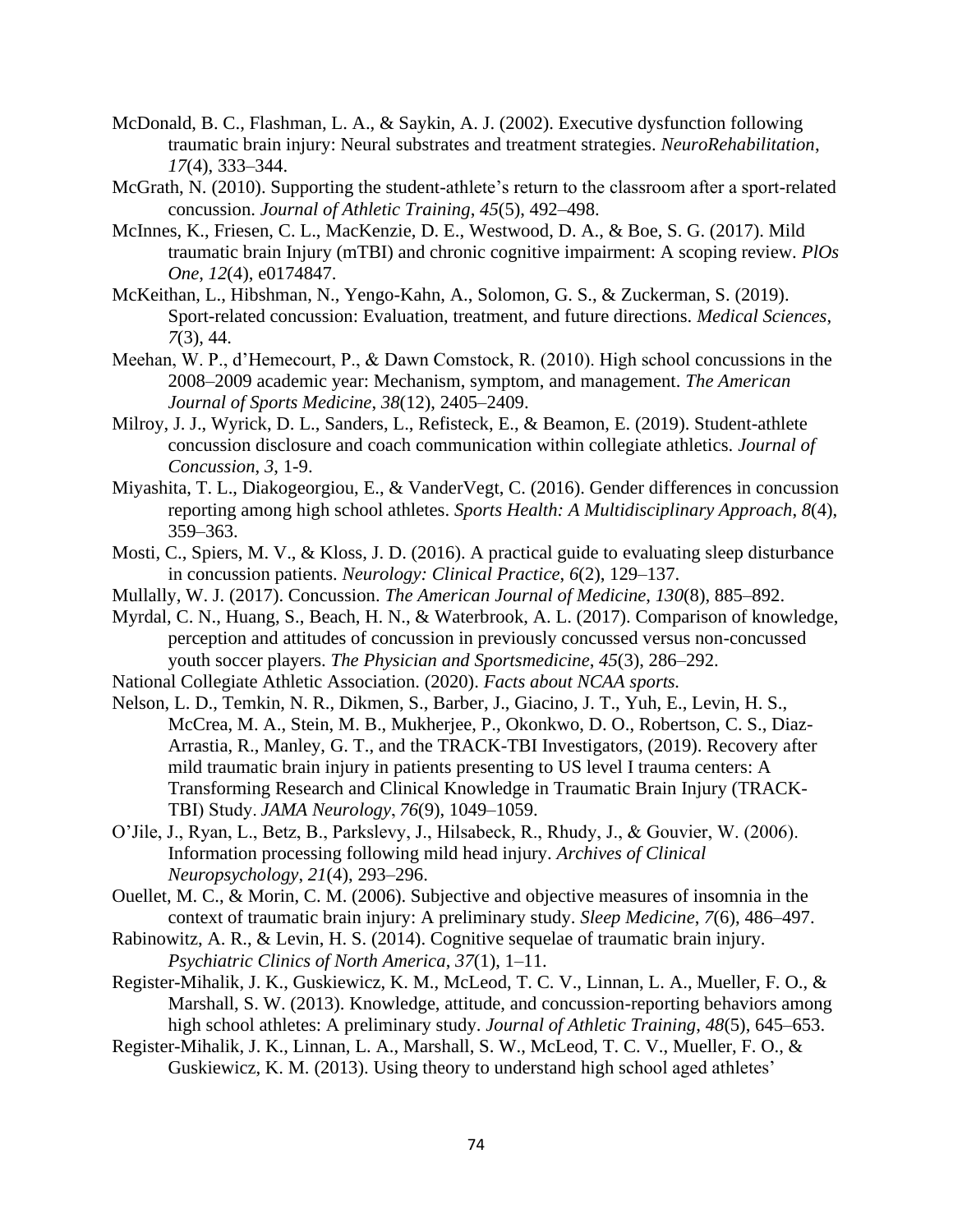intentions to report sport-related concussion: Implications for concussion education initiatives. *Brain Injury*, *27*(7–8), 878–886.

- Reneker, J. C., Cheruvu, V., Yang, J., Cook, C. E., James, M. A., Moughiman, M. C., & Congeni, J. A. (2015). Differential diagnosis of dizziness after a sports-related concussion based on descriptors and triggers: an observational study. *Injury Epidemiology*, *2*(1).
- Roth, C., Hardin, K. (2019). Cognitive communication disorders of mild traumatic brain injury. In M. Kimbarow (3rd Eds.), *Cognitive communication disorders* (pp. 273–341). Plural Publishing Incorporated.
- Salvatore, A. P., & Fjordbak, B. S. (2011). Concussion management: the speech-language pathologist's role. *Journal of Medical Speech - Language Pathology*, *19*(1).
- Sandel, N., Reynolds, E., Cohen, P. E., Gillie, B. L., & Kontos, A. P. (2017). Anxiety and mood clinical profile following sport-related concussion: From risk factors to treatment. *Sport, Exercise, and Performance Psychology*, *6*(3), 304–323.
- Selassie, A. W., Zaloshnja, E., Langlois, J. A., Miller, T., Jones, P., & Steiner, C. (2008). Incidence of long-term disability following traumatic brain injury hospitalization, United States, 2003. *Journal of Head Trauma Rehabilitation*, *23*(2), 123–131.
- Shah, S. A., Goldin, Y., Conte, M. M., Goldfine, A. M., Mohamadpour, M., Fidali, B. C., Cicerone, K., & Schiff, N. D. (2017). Executive attention deficits after traumatic brain injury reflect impaired recruitment of resources. *NeuroImage: Clinical*, *14*, 233–241.
- Skandsen, T., Nilsen, T. L., Einarsen, C., Normann, I., McDonagh, D., Haberg, A. K., & Vik, A. (2019). Incidence of mild traumatic brain injury: A prospective hospital, emergency room and general practitioner-based study. *Frontiers in Neurology*, *10,* 1-5.
- Stillman, A., Madigan, N., & Alexander, M. (2016). Factors Associated with prolonged, subjective post-concussive (P3. 325). *Neurology, 86* (16, Suppl.), P3-325.
- Storzbach, D., Twamley, E. W., Roost, M. S., Golshan, S., Williams, R. M., O'Neil, M., Jak, A. J., Turner, A. P., Kowalski, H. M., Pagulayan, K. F., & Huckans, M. (2017). Compensatory cognitive training for operation enduring freedom/operation Iraqi freedom/operation new dawn veterans with mild traumatic brain injury. *Journal of Head Trauma Rehabilitation*, *32*(1), 16–24.
- Teasdale, G., & Jennett, B. (1974). Assessment of coma and impaired consciousness. *The Lancet*, *304*(7872), 81–84.
- Thurman, D. J., Alverson, C., Dunn, K. A., Guerrero, J., & Sniezek, J. E. (1999). Traumatic brain injury in the United States: A public health perspective. *Journal of Head Trauma Rehabilitation*, *14*(6), 602–615.
- Torres, D. M., Galetta, K. M., Phillips, H. W., Dziemianowicz, E. M. S., Wilson, J. A., Dorman, E. S., Laudano, E., Galetta, S. L., & Balcer, L. J. (2013). Sports-related concussion: Anonymous survey of a collegiate cohort. *Neurology: Clinical Practice*, *3*(4), 279–287.
- Valovich McLeod, T. C., & Hale, T. D. (2014). Vestibular and balance issues following sportrelated concussion. *Brain Injury*, *29*(2), 175–184.
- Villard, S. (2019). Attention. In M. L. Kimbarow (Eds.), *Cognitive communication disorders* (pp. 1-50). Plural Publishing Incorporated.
- Wallace, E. J., Mathias, J. L., & Ward, L. (2018). Diffusion tensor imaging changes following mild, moderate and severe adult traumatic brain injury: a meta-analysis. *Brain Imaging and Behavior*, *12*(6), 1607–1621.